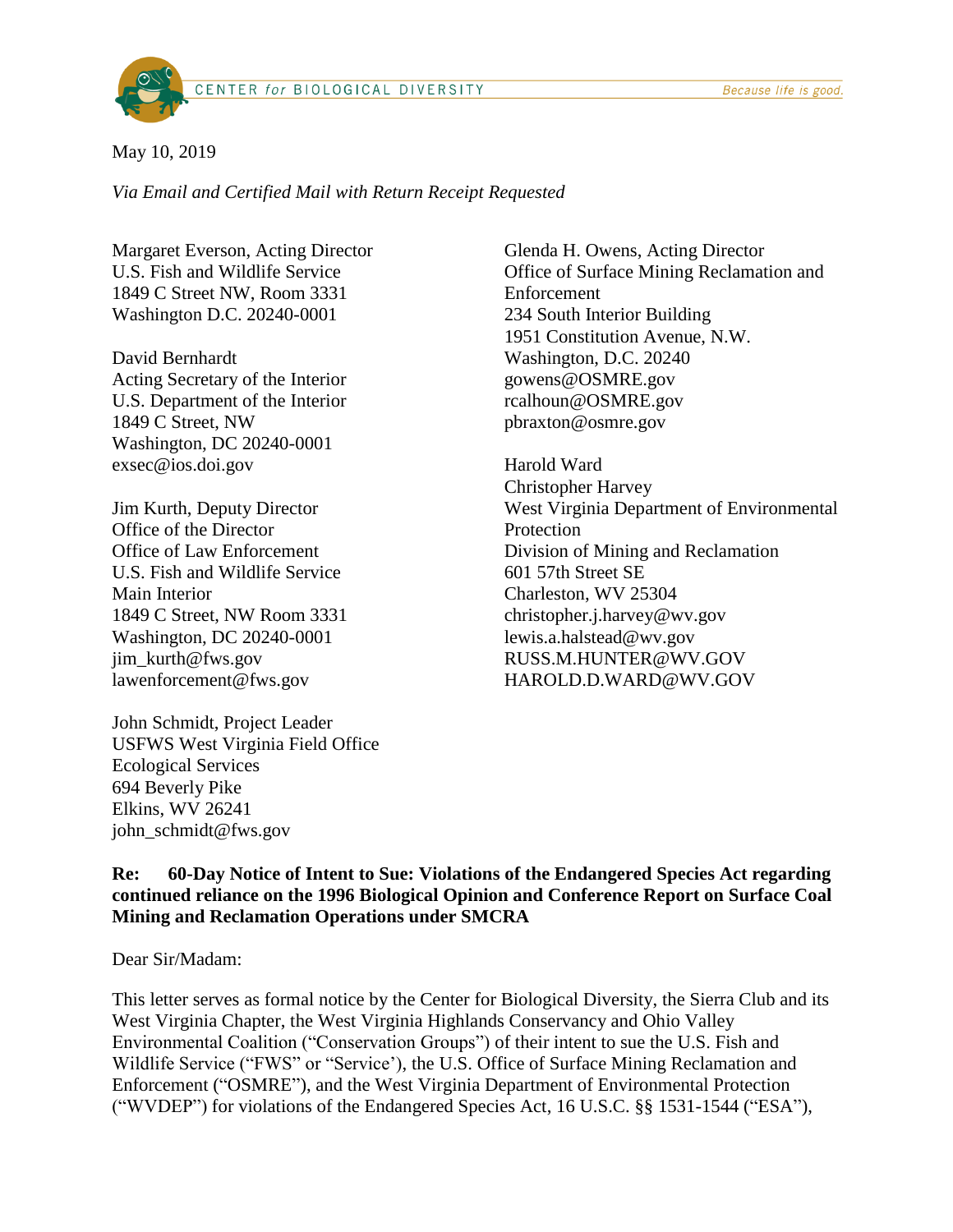concerning FWS's, OSMRE's and WVDEP's continued reliance on the 1996 Biological Opinion and Conference Report on Surface Coal Mining and Reclamation Operations under the Surface Mining Control and Reclamation Act of 1977 ("1996 Biological Opinion") and accompanying incidental take statement ("ITS") to comply with the agencies' ESA duties regarding the impacts to listed species from activities regulated pursuant to the Surface Mining Control and Reclamation Act ("SMCRA") regulatory program.

OSMRE and FWS have reinitiated formal ESA Section 7 consultation on the SMCRA program in order to consider the effects of surface coal mining and reclamation on listed species, and to replace the 1996 Biological Opinion with a new programmatic ESA consultation.<sup>1</sup> The Service has acknowledged that the process for ESA compliance set forth in the 1996 Biological Opinion has failed to ensure that species are protected from the adverse effects of surface coal mining, and reinitiation of consultation on the SMCRA program is required pursuant to ESA Section (7)(a)(2) and the applicable regulation at 50 C.F.R. § 402.16 to prevent jeopardy to listed species. However, OSMRE has stated that the SMCRA regulatory authorities will continue to rely on the 1996 Biological Opinion during the reinitiated consultation, with no target for completing that process. 2

The continuing approval of mining permits (including new permits, permit renewals and significant revisions to existing permits) in reliance on the 1996 Biological Opinion and ITS violates the agencies' duties to carry out programs for the conservation (*i.e*. recovery) of listed species and to ensure that agency actions are undertaken consistent with the purposes of the ESA and are not likely to jeopardize the continued existence of listed species pursuant to ESA Sections  $7(a)(1)$  and  $7(a)(2)$ . Moreover, the April 13, 2017 reinitiation of consultation invalidates the 1996 Biological Opinion and ITS, and continued reliance on that opinion is therefore unlawful and violates the clear requirements of ESA Section 7(d), which prevents any irretrievable commitment of resources pending completion of the Section 7 consultation process. Given the harm that coal mining activities continue to have on listed species and FWS's statements regarding the ineffectiveness of the 1996 Biological Opinion, continued reliance on that opinion to ensure compliance with the ESA is patently arbitrary and capricious.

The WVDEP has continued to permit mines in reliance on the 1996 Biological Opinion following reinitiation of consultation. For example, the Berwind Deep Mine No. 1 on Dry Fork in McDowell County and the Turkeypen 2Gas Deep Mine on Elk Creek and Turkeypen Branch in Logan County were permitted by WVDEP *after* OSMRE and FWS reinitiated consultation on the 1996 Biological Opinion, yet WVDEP still unlawfully relies on that opinion for ESA compliance. These mines are located in watersheds occupied by the either the Guyandotte River crayfish or the Big Sandy crayfish, which were listed under the ESA in 2016. Even if the 1996 Biological Opinion was still valid, it cannot apply to these imperiled crayfish, which were listed 20 years after that opinion was published. The continued reliance on the 1996 Biological

 $\overline{\phantom{a}}$ 

<sup>1</sup> *See* letter from Glenda H. Owens to Gary Frazer reinitiating ESA Section 7 consultation on Title V of the Surface Mining Control and Reclamation Act (April 13, 2017).

<sup>2</sup> *Id.*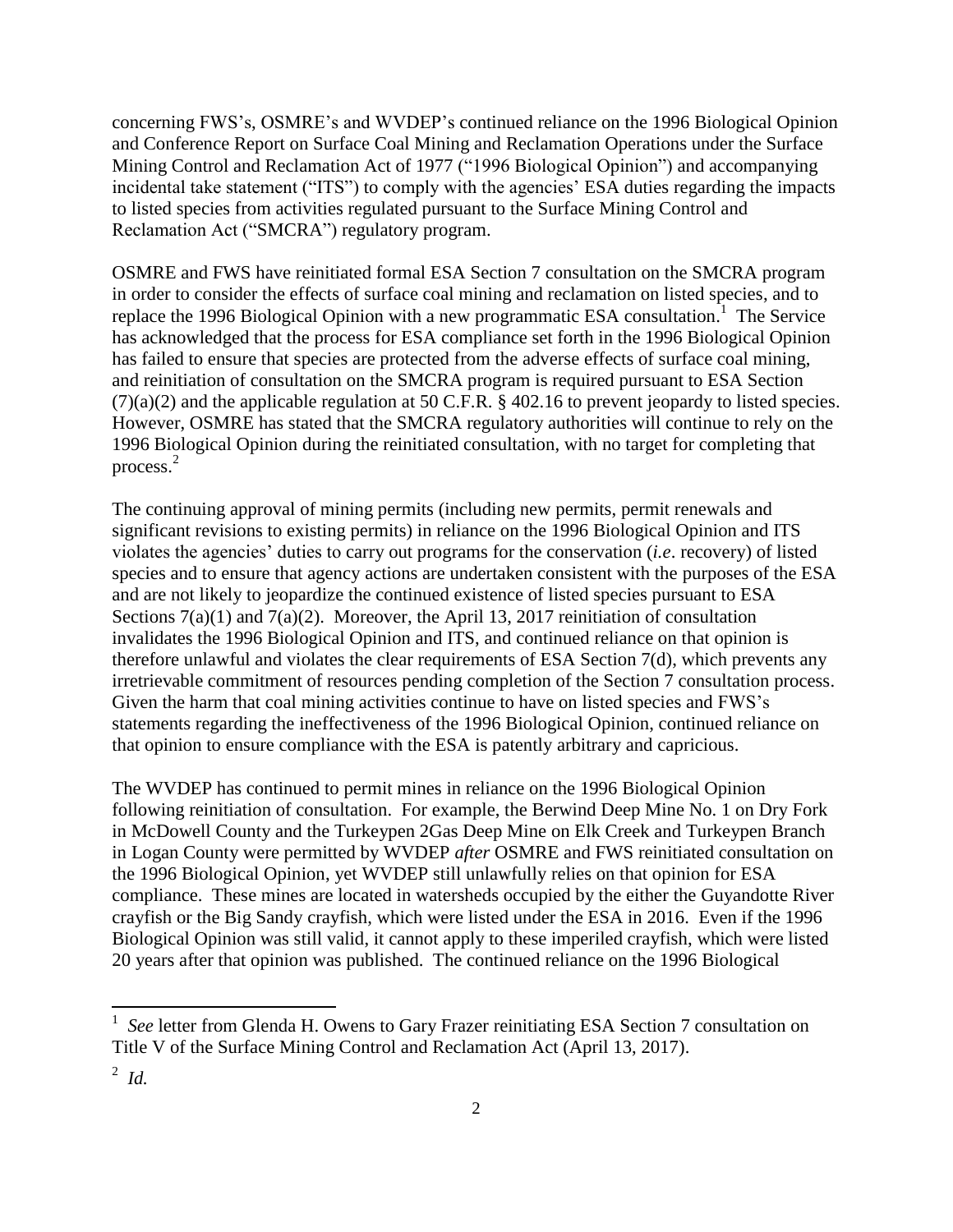Opinion and ITS violates Section 7 of the ESA and subjects the permitting authorities and mine operators to Section 9 take liability.

Furthermore, WVDEP approved these and other mines in reliance on unlawful guidance regarding the analysis and mitigation required to prevent harm to protected crayfish. WVDEP devised its own guidance document for the development of protection and enhancement plans ("PEPs") for the listed crayfish, ostensibly to comply with the requirements of the 1996 Biological Opinion. The WVDEP crayfish guidance circumvented approval by the Service, is inconsistent with the Service's own guidance, and ignored the Service's objections that WVDEP's protocol lacked scientific support and would continue to jeopardize crayfish. The regional FWS office developed its own guidelines for crayfish protection with more rigorous standards for the development of PEPs; however, the Service was ultimately pressured to adopt a watered-down version that is similar to the WVDEP guidance. Importantly, neither the WVDEP guidance nor the Service's guidance comply with the ESA's best available science mandate, as they rely on state water quality standards that are insufficient to ensure that crayfish are not jeopardized by coal mining activities, and fail to require PEPs with sufficient mitigation and enhancement for crayfish habitat.

WVDEP, however, continues to rely on this inadequate guidance for ESA compliance, allowing mines that may affect listed crayfish to avoid the development of PEPs or the implementation of other essential protective measures, in violation of the ESA. The current guidance does not comply with the applicable regulations at 30 C.F.R. §780.16, is not based on the best available science and contains arbitrary thresholds that allow mining companies to avoid ESA compliance and to undertake mining activities that continue driving these species towards extinction.

For their part, the Service and OSMRE have failed to provide the necessary oversight to ensure that mining activities authorized by WVDEP do not jeopardize the continued existence of listed species, as the ESA and SMCRA require.<sup>3</sup> Although the Service is well aware that the scheme for crayfish developed by WVDEP—and ultimately approved by the Service following political pressure from mining companies, lobbyists, Trump-appointed officials, and the WVDEP—is inconsistent with the requirements of the ESA, it has allowed WVDEP to continue implementing the inadequate guidance. The Service has thereby abdicated its duty to ensure that listed species are not jeopardized, allowing WVDEP to employ a scheme that is insufficient and does not meet the basic requirements of the ESA (*i.e.* does not employ the best available science). By allowing WVDEP to implement inadequate PEP guidance and permit mining activities that will jeopardize listed species, the Service has unlawfully delegated ESA oversight authority to WVDEP, which is inconsistent with its statutory mandate, and is arbitrary and capricious in violation of the ESA and the Administrative Procedure Act ("APA").

Unless you take immediate steps to correct these violations, we intend to file suit in 60 days, and will seek declaratory and injunctive relief as well as reasonable litigation costs and attorneys' fees, for your violations of the ESA. 4

 $\overline{\phantom{a}}$ 

<sup>3</sup> *See* 16 U.S.C. § 1536(a)(2); 30 CFR § 780.16; 30 CFR § 773.15(j).

 $4$  16 U.S.C. § 1540(g).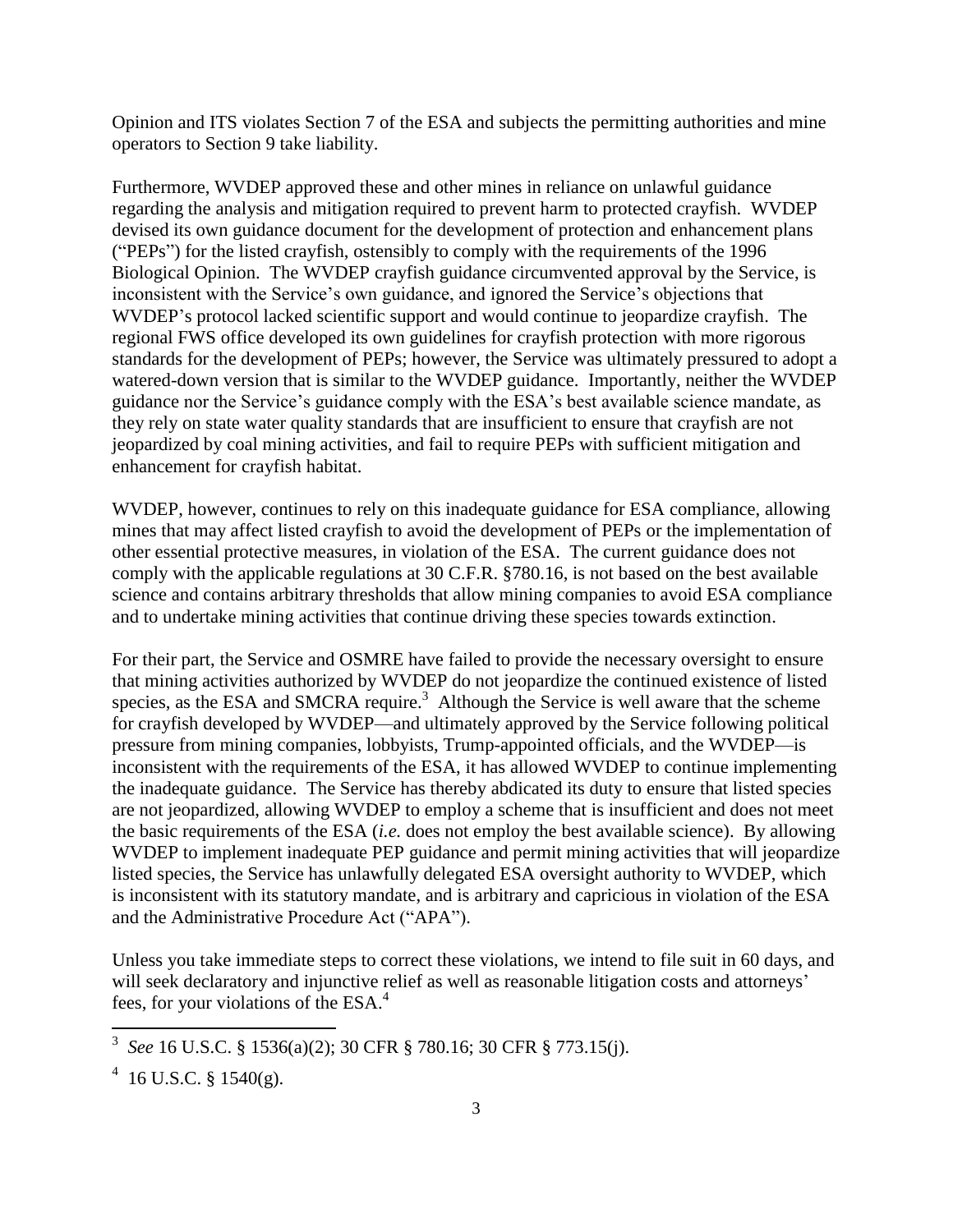### **I. LEGAL BACKGROUND**

#### **A. Endangered Species Act Compliance**

Congress enacted the ESA in 1973 to provide for the conservation of endangered and threatened fish, wildlife, plants and their natural habitats.<sup>5</sup> The ESA imposes substantive and procedural obligations on all federal agencies with regard to listed and proposed species and their critical habitats.<sup>6</sup>

Under Section 7 of the ESA, federal agencies must "utilize their authorities in furtherance of the purposes of" the ESA and carry out "programs for the conservation of endangered species and threatened species."<sup>7</sup> Agencies must further "insure that any action authorized, funded, or carried out by such agency ... is not likely to jeopardize the continued existence of any endangered species or threatened species or result in the destruction or adverse modification of habitat of such species which is determined ... to be critical."<sup>8</sup>

The definition of agency "action" is broad and includes "all activities or programs of any kind authorized, funded, or carried out, in whole or in part, by Federal agencies," including the granting of permits and programmatic actions that may affect land, water or air, such as mining permits under the SMCRA program.<sup>9</sup> Likewise, "action area" is defined broadly to include "all areas to be affected directly or indirectly by the Federal action and not merely the immediate area involved in the action." $^{10}$ 

The duties in ESA Section 7 are only fulfilled by an agency's satisfaction of the consultation requirements that are set forth in the implementing regulations for Section 7 of the ESA, and only after the agency lawfully complies with these requirements may an action that "may affect" a protected species go forward.<sup>11</sup> Pursuant to the consultation process, if the action agency concludes in a "biological assessment" that a proposed action is "not likely to adversely affect" a listed species that occurs in the action area—and the Service lawfully concurs in writing with the action agency's determination—then the process is terminated. Under such a scenario, unless the Service's concurrence was arbitrary and capricious and/or the action agency failed to adhere

 $9\,$  50 C.F.R. § 402.02.

<sup>11</sup> Pac. Rivers Council v. Thomas, 30 F.3d 1050, 1055-57 (9th Cir. 1994). Further, pursuant to ESA Section 7, Federal agencies must confer with FWS on any agency action which is likely to jeopardize the continued existence of any species proposed to be listed under the ESA. 16 U.S.C.  $§ 1536(a)(4).$ 

 5 *Id*. §§ 1531, 1532.

<sup>&</sup>lt;sup>6</sup> See id. §§ 1536(a)(1), (a)(2) and (a)(4) and § 1538(a); 50 C.F.R. § 402.

 $^7$  16 U.S.C. § 1531(a)(1)

 $8\,$  16 U.S.C. § 1536(a)(2).

<sup>10</sup> *Id*.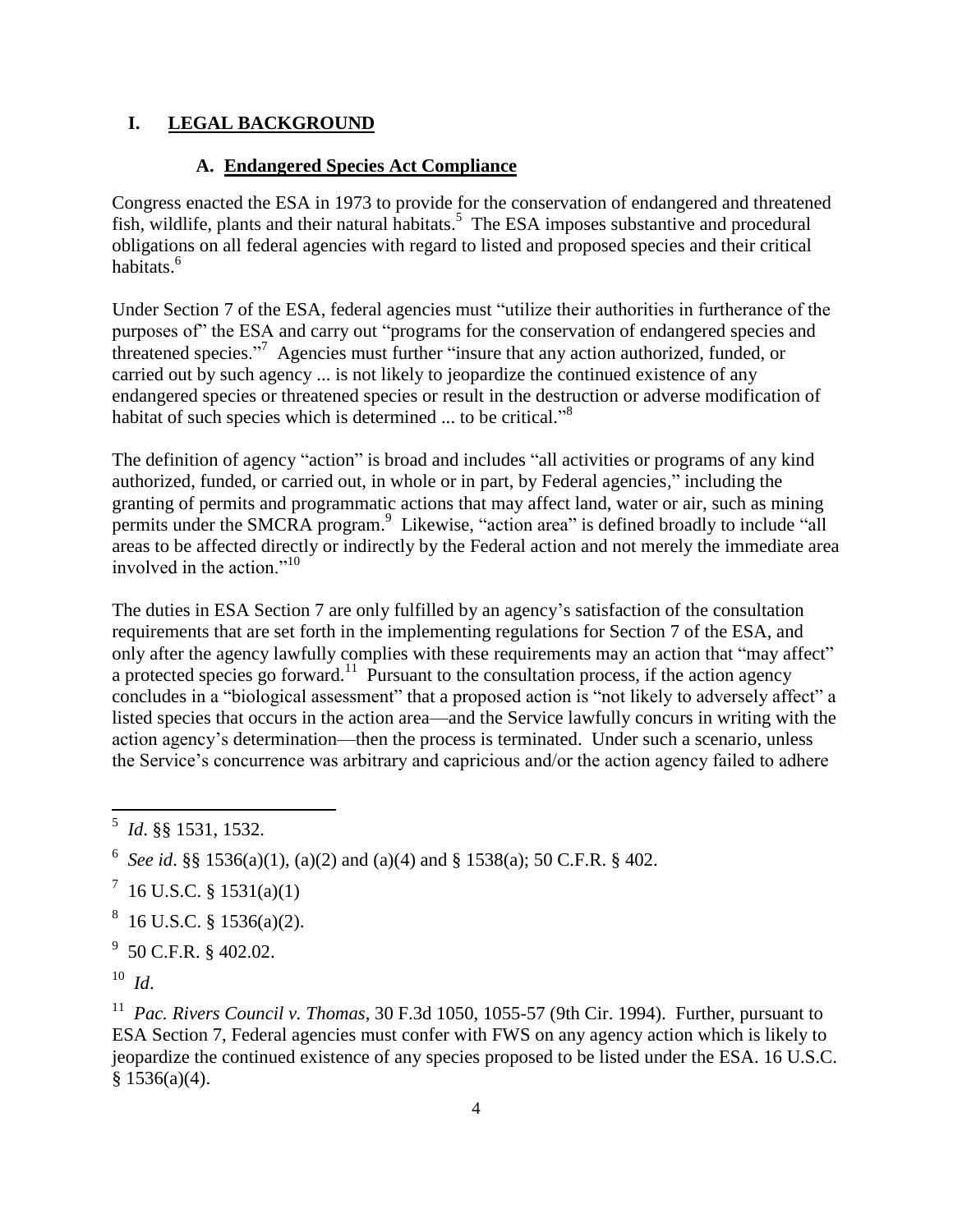to the ESA's requirements, no formal consultation is required.<sup>12</sup> If the Service's concurrence in a "not likely to adversely affect" finding is inconsistent with the best available science or otherwise unlawful, however, any such concurrence must be set aside.<sup>13</sup>

If the action agency concludes that an action is "likely to adversely affect" listed species or critical habitat, it must enter into "formal consultation" with the Service.<sup>14</sup> The ESA's threshold for triggering the formal consultation requirement is "very low."<sup>15</sup>

Formal ESA consultation commences with the action agency's written request for consultation and concludes with FWS's issuance of a "biological opinion."<sup>16</sup> The biological opinion states FWS's opinion as to whether the effects of the action are "likely to jeopardize the continued existence of listed species or result in the destruction or adverse modification of critical habitat."<sup>17</sup>

Pursuant to the Services' revised regulations defining "framework programmatic action," programmatic consultations, such as for the SMCRA program, should not result in the issuance of an incidental take statement (ITS). Rather, any incidental take must be subsequently authorized under a project-specific Section 7 or Section 10 process.<sup>18</sup> For project-specific consultations, if FWS concludes that a project is not likely to jeopardize listed species, it must nevertheless provide an ITS with the biological opinion. The ITS must specify the allowed amount or extent of take that is incidental to the action (but which would otherwise be prohibited under Section 9 of the ESA), "reasonable and prudent measures" ("RPMs") necessary or

<sup>16</sup> 50 C.F.R. § 402.02. During formal consultation, the Service and the action agency must evaluate the "effects of the action," including all direct and indirect effects of the proposed action, plus the effects of actions that are interrelated or interdependent, added to all existing environmental conditions—that is, the "environmental baseline." 50 C.F.R. §§ 402.02, 402.14. The environmental baseline includes the "past and present impacts of all Federal, State, or private actions and other human activities in the action area . . . ." The effects of the action must be considered together with "cumulative effects," which are "those effects of future State or private activities, not involving Federal activities, that are reasonably certain to occur within the action area of the Federal action subject to consultation." 50 C.F.R. § 402.02.

<sup>17</sup> *Id.* § 402.14(g)(4). To "jeopardize the continued existence of" means "to engage in an action that reasonably would be expected, directly or indirectly, to reduce appreciably the likelihood of both the survival and recovery of a listed species in the wild by reducing the reproduction, numbers, or distribution of that species." *Id*. § 402.02.

<sup>18</sup> See 80 Fed. Reg. 26,832 (May 11, 2015) (adding definition of "framework programmatic action" to 50 C.F.R.  $\S$  402.02 and adding 50 C.F.R.  $\S$  402.14(i)(1)(6) on incidental take statements not being required at the programmatic level).

 $\overline{12}$  50 C.F.R. §§ 402.12(k), 402.13(a), 402.14(b).

<sup>13</sup> *See* 5 U.S.C. § 706(2).

<sup>&</sup>lt;sup>14</sup> 50 C.F.R. §§ 402.12(k), 402.14(a).

<sup>15</sup> *See* 51 Fed. Reg. 19,926, 19,949 (June 3, 1986).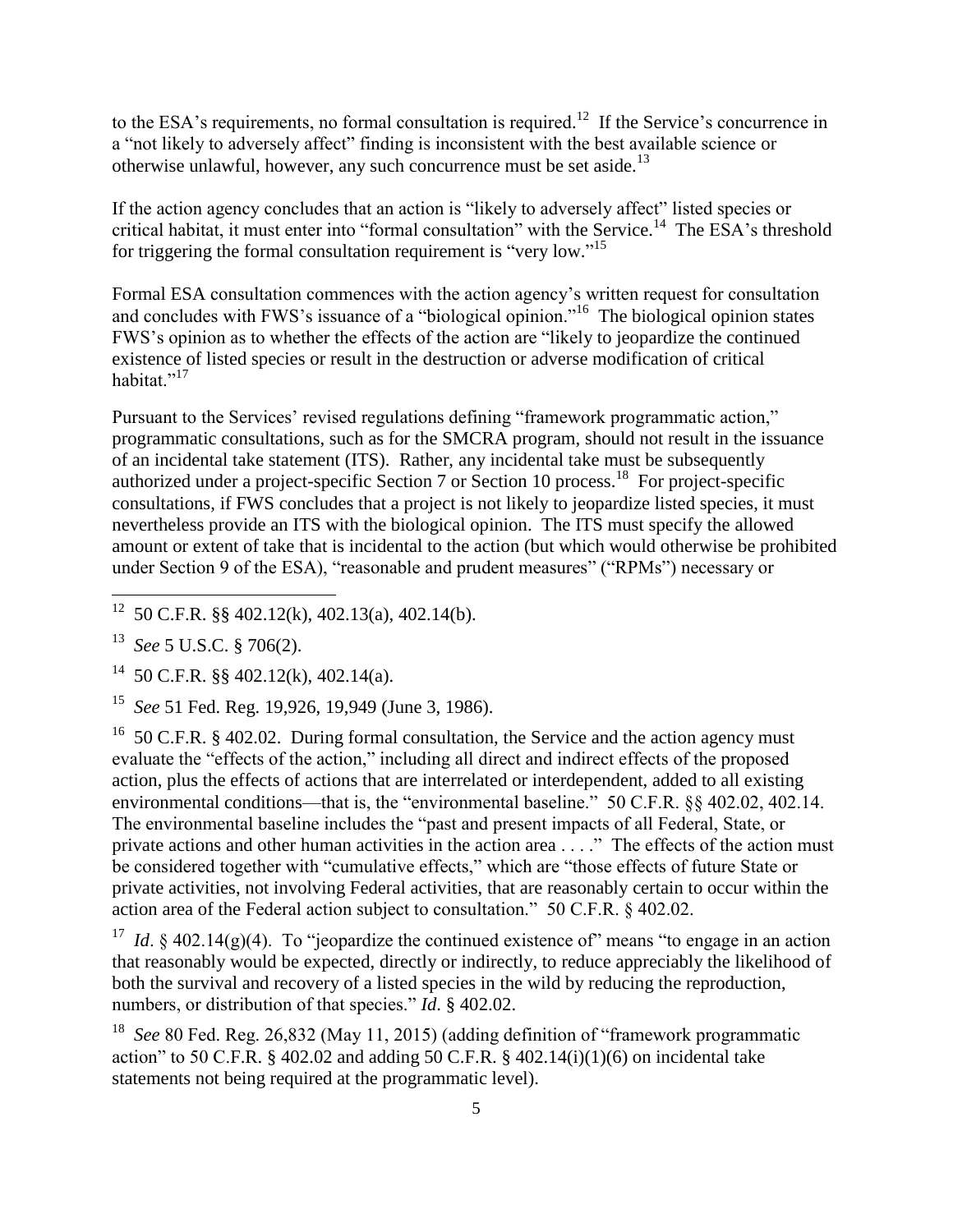appropriate to minimize such take, and the "terms and conditions" that must be complied with by the action agency to implement any RPMs.<sup>19</sup>

Allowing activities that harm federally-protected species absent valid take coverage opens up state and private actors to liability.<sup>20</sup> Under Section 9(a)(1)(B) of the ESA, it is illegal to engage in any activity that "takes" an endangered species.<sup>21</sup> Persons subject to the prohibition on take include individuals and corporations, as well as "any officer, employee, agent, department, or instrumentality of the Federal Government... [or] any State."<sup>22</sup> Further, "[t]he ESA prohibitions apply to actions by state agencies where their regulatory programs approve actions by third parties that contribute to causing the take." $23$ 

Where a violation of the Section 9 take prohibition is alleged, a court must issue an injunction if a plaintiff establishes by a preponderance of the evidence that there is "a reasonably certain threat of imminent harm to a protected species."<sup>24</sup> Because Congress has accorded the protection of endangered species the "highest of priorities," courts do not have the discretion to withhold injunctive relief where it is necessary to prevent an imminent and likely violation of the ESA.<sup>25</sup>

While incidental take can be authorized under Section 7 through the provision of and compliance with an ITS, it is well settled that violations of the terms and conditions of a biological opinion

24 *Defenders of Wildlife v. Bernal*, 204 F.3d 920, 925 (9th Cir. 2000); *Animal Welfare Institute v. Beech Ridge Energy*, 675 F. Supp. 2d 540, 563 (D. MD 2009).

 19 16 U.S.C. § 1536(b)(4), 50 C.F.R. § 402.14(i).

<sup>&</sup>lt;sup>20</sup> The term "take" is defined in the "broadest possible manner to include every conceivable way" in which a person could harm or kill wildlife. The term "take" is defined in the statute to include "to harass, harm, pursue, hunt, shoot, wound, kill, trap, capture, or collect, or to attempt to engage in any such conduct." 16 U.S.C. § 1532(18). The ESA's implementing regulations define "harm" to mean "significant habitat modification or degradation where it actually kills or injures wildlife by significantly impairing essential behavioral patterns, including breeding, feeding or sheltering." 50 C.F.R. § 17.3. The term "harass" is defined to mean "an intentional or negligent act or omission which creates the likelihood of injury to wildlife by annoying it to such an extent as to significantly disrupt normal behavioral patterns which include, but are not limited to, breeding, feeding, or sheltering." *Id.* § 17.3.

<sup>&</sup>lt;sup>21</sup> 16 U.S.C. § 1538(a)(1)(B).

 $22$  16 U.S.C. § 1532(13).

<sup>23</sup> *Strahan v. Coxe*, 127 F.3d 155 (1st Cir. 1997); *see also Animal Welfare Inst. v. Martin*, 623 F.3d 19 (1st Cir. 2010); *Defenders of Wildlife v. EPA*, 882 F.2d 1294 (8th Cir. 1988); *Loggerhead Turtle v. County Council of Volusia County*, 148 F.3d 1231 (11th Cir. 1998); *Seattle Audubon Soc'y v. Sutherland*, 2007 U.S. Dist. LEXIS 31880, 2007 WL 1300964 (W.D. Wash. May 2, 2007).

<sup>25</sup> *Tennessee Valley Auth. v. Hill*, 437 U.S. 153, 184 (1978).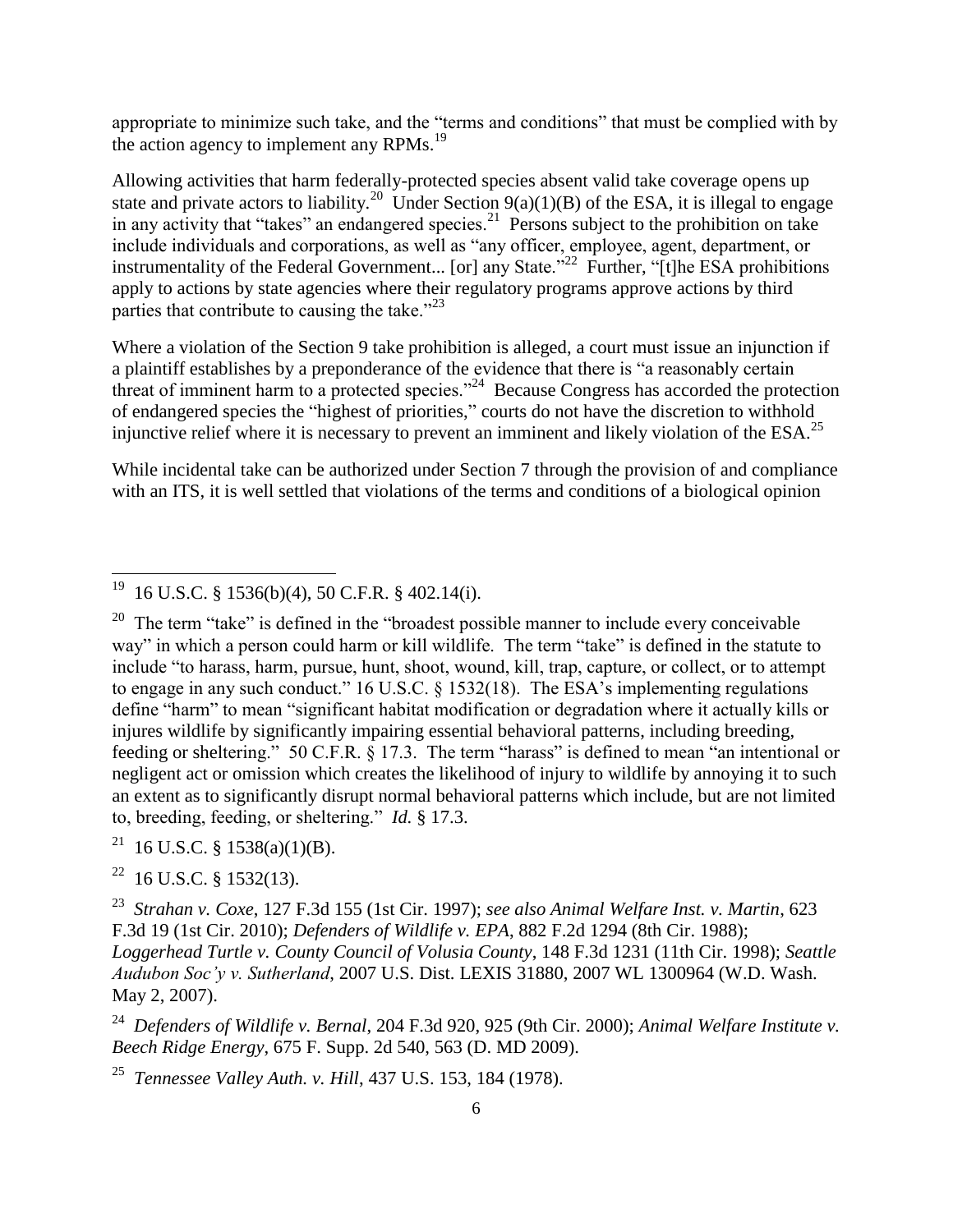and ITS expose agencies and private actors to take liability.<sup>26</sup> Courts have found that a violation of an ITS's terms "abrogates the safe harbor provision of the ITS."<sup>27</sup> Thus, if an applicant or regulatory authority does "not comply with all of the terms of the Biological Opinion, they would not be protected by the Biological Opinion's safe harbor" and would be subject to take liability.<sup>28</sup> This includes the action agency, which disregards an ITS "at its own peril (and that of its employees)." $^{29}$ 

After the issuance of a biological opinion and "where discretionary Federal involvement or control over the action has been retained or is authorized by law," the agency must reinitiate formal consultation if, *inter alia*:

- The amount or extent of taking specified in the incidental take statement is exceeded;
- New information reveals effects of the action that may affect listed species or critical habitat in a manner or to an extent not previously considered;
- The identified action is subsequently modified in a manner that causes an effect to the listed species ... that was not considered in the biological opinion; or
- A new species is listed or critical habitat designated that may be affected by the identified action.<sup>3</sup>

The reinitiation of consultation invalidates any prior biological opinion, and nullifies the take coverage of an ITS until the reinitiated consultation has been completed and a new ITS is issued by the Service.<sup>31</sup> Furthermore, Section 7(d) of the ESA provides that once a federal agency initiates consultation under the ESA, the agency, as well as any applicant for a federal permit, "shall not make any irreversible or irretrievable commitment of resources with respect to the agency action which has the effect of foreclosing the formulation or implementation of any reasonable and prudent alternative measures which would not violate subsection (a)(2) of this section."<sup>32</sup> The purpose of Section 7(d) is to maintain the environmental status quo pending the completion of consultation. Section 7(d) prohibitions remain in effect throughout the

 $\frac{1}{26}$  *See* 16 U.S.C. § 1536(o) ("[A]ny taking that is in compliance with the terms and conditions specified in a written statement provided under subsection (b)(4)(iv) of this section shall not be considered to be a prohibited taking of the species concerned."); *Bennett v. Spear*, 520 U.S. 154, 170 (1997); *Nat'l Wildlife Fed'n v. Nat'l Marine Fisheries Serv.*, 481 F.3d 1224, 1230 (9th Cir. 2007); *Mount Graham Red Squirrel v. Espy*, 986 F.2d 1568, 1580 (9th Cir. 1993) (held that violation of an ITS would remove protective coverage from take liability).

<sup>27</sup> *Or. Natural Desert Ass'n v. Tidwell*, 716 F. Supp. 2d 982, 995 (D. Or. 2010); *see also South Yuba*, 629 F. Supp. 2d at 1132.

<sup>28</sup> *Dow AgroSciences LLC v. Nat'l Marine Fisheries Serv.*, 637 F.3d 259, 260 (4th Cir. 2011).

<sup>29</sup>  *Bennett v. Spear*, 520 U.S. at 170.

 $30$  50 C.F.R. § 402.16.

<sup>31</sup> *See e.g. Mount Graham Red Squirrel v. Madigan*, 954 F.2d 1441, 1443 (9th Cir. 1992).

 $32$  16 U.S.C. § 1536(d).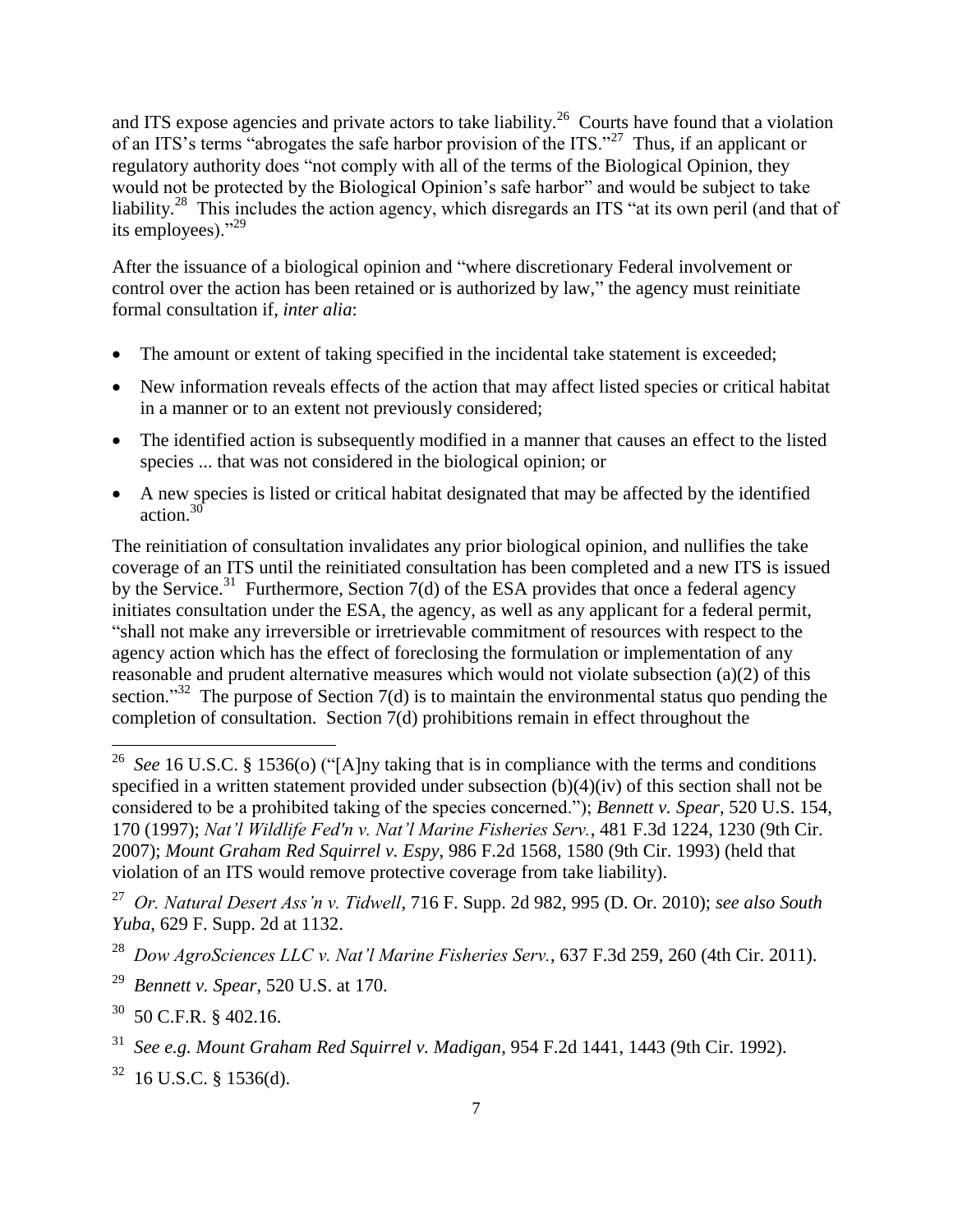consultation period and until the federal agency has satisfied its obligations under Section  $7(a)(2)$ that the action will not result in jeopardy to listed species or adverse modification of critical habitat.

## **B. Coal Mining Under SMCRA**

 $\overline{a}$ 

Surface coal mining is accomplished by logging or clearing the mine site, then removing overburden from the coal seam and blasting and removing the coal. This includes strip mining and open pit mining practices, as well as mountaintop removal mining, wherein excess mining waste is dumped into fills in nearby hollows or valleys, smothering streams and habitat. Surface coal mining requires large areas of land disturbance, destroying mountains and forest habitat. Further, the practice results in the deposition of sediment and heavy metals into waterbodies, resulting in adverse impacts to streams and local biodiversity. These impacts harm species, including an increasing number of species that are listed as endangered or threatened under the ESA, several of which were listed since OSMRE issued the 1996 Biological Opinion.<sup>33</sup>

Surface coal mining in the U.S. is regulated pursuant to SMCRA. OSMRE is the primary regulator of coal mining under SMCRA, until a State or Indian Tribe demonstrates that it has developed a regulatory program that meets all of the requirements of SMCRA and the implementing regulations issued by OSMRE under 30 C.F.R. Chapter VII. A State or Indian Tribe becomes the primary regulator within its jurisdiction when it submits and receives approval of its proposed regulatory program from OSMRE, assuming responsibility over permitting, inspection, and enforcement activities.

However, even after a SMCRA program has been delegated to a state, OSMRE retains oversight of that program through funding and supervision of the State's or Tribe's implementation of the regulatory program. In 2014, for example, OSMRE provided \$12,400,405 to West Virginia for the implementation of the SMCRA program through a regulatory grant distribution, and provided an additional \$12,500,570 in 2015, \$12,141,088 in 2016, \$11,696,446 in 2017 and allocated \$12,145,099 for 2018. OSMRE thereby maintains federal oversight over the West Virginia program by funding it on an ongoing basis. This oversight role was reaffirmed in a Memorandum of Understanding between the U.S. Department of the Army, the U.S. Department of the Interior ("DOI") and the U.S. Environmental Protection Agency ("EPA") regarding Appalachian coal mining, wherein OSMRE agreed to "determine how it will more effectively conduct oversight of State permitting, State enforcement, and regulatory activities

<sup>33</sup> *See e.g. Nat'l Parks Conservation Ass'n v. Jewell*, 62 F. Supp. 3d 7, 16 (D.D.C. 2014) (noting that "[d]irect effects of surface coal mining and reclamation operations on threatened, endangered, or proposed species or critical habitat consists [sic] primarily of habitat alteration by land clearing and earthmoving operations.... If a species of concern lacks individual mobility, land clearing and excavation activities may result in a direct take").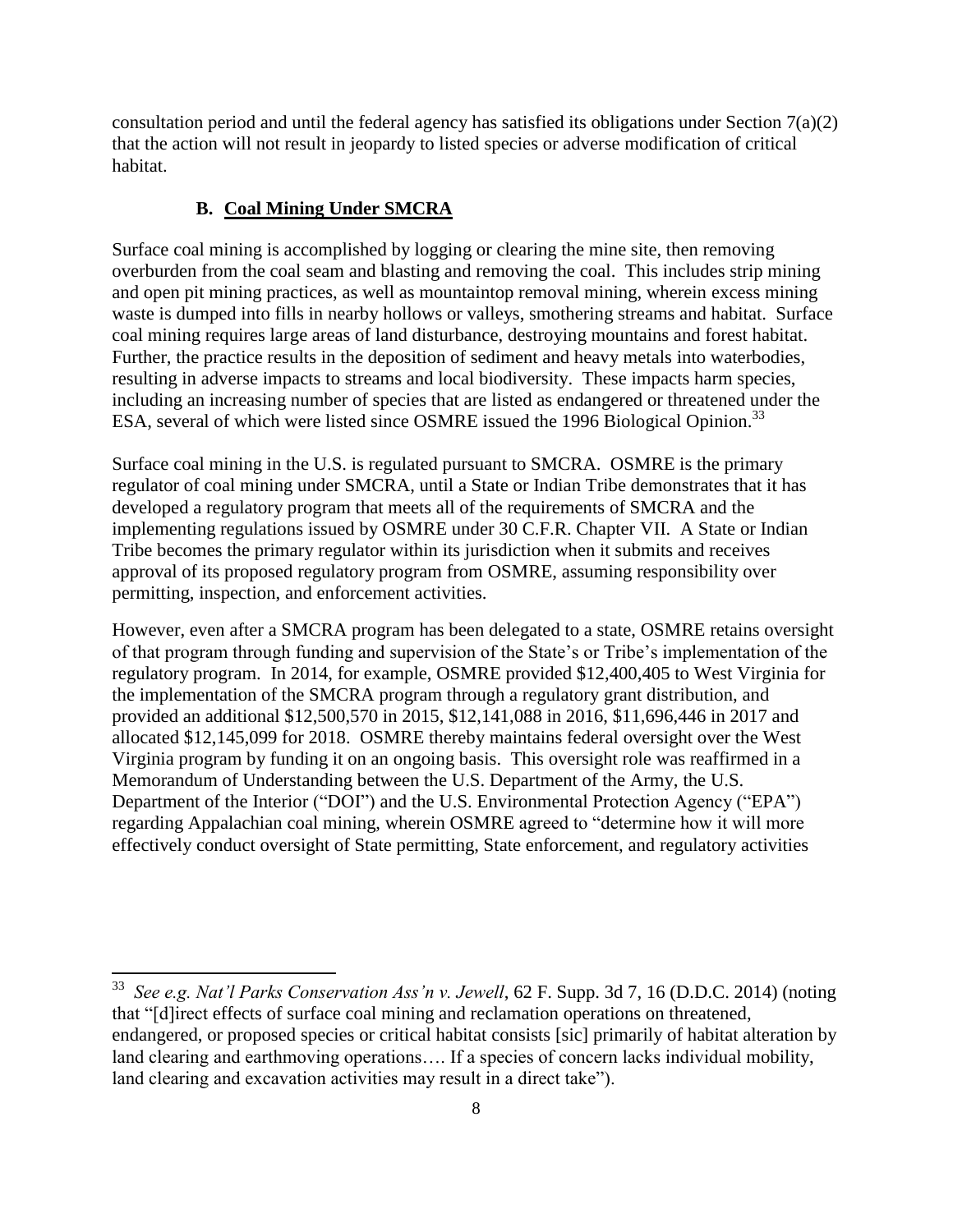under SMCRA," and to "remove impediments to its ability to require correction of permit defects in SMCRA primacy states." $34$ 

SMCRA empowers OSMRE to take over state programs that fail to comply with the Act's requirements and specifically requires that OSMRE evaluate and oversee the administration of approved State programs. Further, SMCRA requires that OSMRE enforce the terms of the statute should it find that the State has failed to adequately enforce its state-delegated SMCRA program.<sup>35</sup> As set forth in the 1996 Biological Opinion, "in this role, OSM conducts oversight inspections of selected mine sites and undertakes oversight reviews of selected topics in States with primacy."  $36$ 

To implement this oversight role, OSMRE has issued a directive stating that it must issue a Ten Day Notice ("TDN") to a state regulatory authority whenever it has reason to believe that there has been a violation of SMCRA, the approved state regulatory program, or a permit condition.<sup>37</sup> Furthermore, "if the alleged violation or violation in fact exists or continues to exist, [OSMRE must] take an appropriate enforcement action to cause abatement of the violation."<sup>38</sup> OSMRE therefore retains discretion and control over the SMCRA program, even where the program has been delegated to a state authority.

# **C. The 1996 Biological Opinion**

Pursuant to ESA Section 7(a)(2), OSMRE must ensure that coal-mining activities undertaken pursuant to SMCRA do not jeopardize the continued existence of listed or proposed species.<sup>39</sup> Hence, in 1995, OSMRE initiated formal consultation with FWS under Section 7 of the ESA to consider the effects of all SMCRA permitting programs, state or federal, nationwide, to listed species. A year later, FWS issued the 1996 Biological Opinion, which purported to "address[] all present and future Federally listed and proposed species and designated or proposed critical habitats that may be affected by" SMCRA-regulated surface coal mining throughout the nation.

Although OSMRE and FWS failed to include or analyze any site-specific or species-specific information in the 1996 Biological Opinion, they concluded that surface coal mines regulated by "properly implemented" SMCRA programs "are not likely to jeopardize the continued existence

<sup>&</sup>lt;sup>34</sup> Memorandum of Understanding Among the U.S. Department of the Army, U.S. Department of the Interior and U.S. Environmental Protection Agency Implementing the Interagency Action Plan on Appalachian Surface Coal Mining at 3 (June 11, 2009).

<sup>35</sup> 30 U.S.C. § 1271(b); 30 CFR §§ 780.16, 773.15(j).

<sup>36</sup> 1996 Biological Opinion at 5.

<sup>37</sup> OSMRE, Ten Day Notice Directive INE-35 at 4 (January 31, 2011); *see also* 30 C.F.R. § 842.11 (referenced in OSM Directive).

<sup>38</sup> *Id.*

 $39$  16 U.S.C. § 1536(a)(2).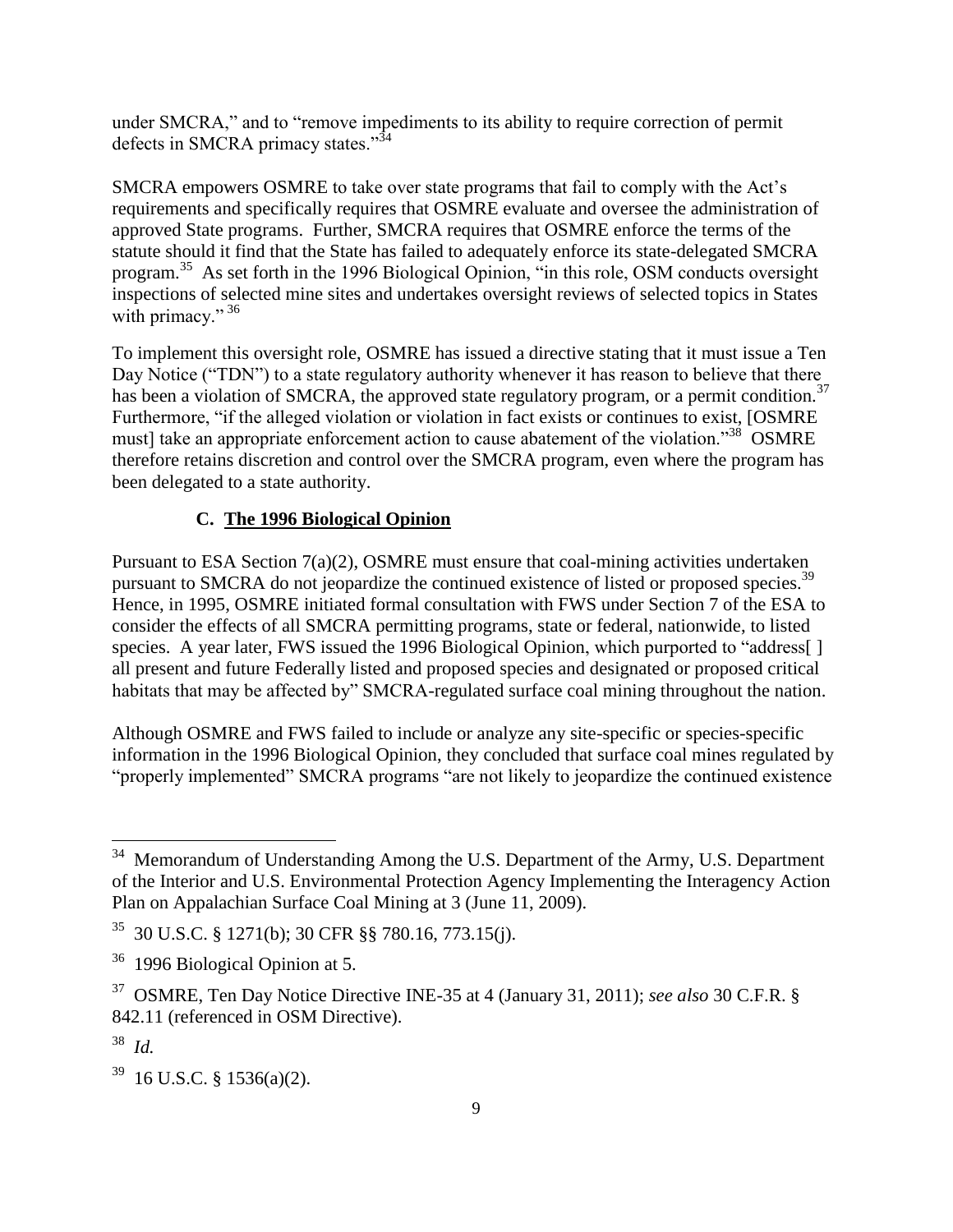of listed or proposed species" or "result in the destruction or adverse modification of designated or proposed critical habitats."<sup>40</sup>

The 1996 Biological Opinion provides authorization for the take of "all present and future Federally listed and proposed species" affected by SMCRA-regulated mining operations at any mine site.<sup>41</sup> It assigned "an unquantifiable level of take" to surface coal mining operations and authorized "the unavoidable taking of some individuals" of any listed species affected by surface coal mining.<sup>42</sup> According to FWS, "the likelihood and extent of incidental take" of all listed species by surface coal mining would be minimized by a "planning and coordination process" between FWS, OSMRE and state agencies. This process requires compliance with SMCRA regulations that purportedly prohibit the taking of an endangered or threatened species in violation of the ESA, as well as compliance with the terms and conditions of the 1996 Biological Opinion and ITS. $43$ 

To ensure that surface coal mining does not result in jeopardy to listed or proposed species, and "[a]s a condition of [the] non-jeopardy opinion and incidental take statement," the 1996 Biological Opinion requires FWS, in coordination with OSMRE and the relevant delegated state authority – here, WVDEP – to develop and implement site- and species-specific measures to minimize impacts to listed species.<sup>44</sup> Additionally, OSMRE and WVDEP must require mine operators to comply with those measures in order to satisfy OSMRE's duty to avoid jeopardy to listed species and to retain the protections of the 1996 Biological Opinion.<sup>45</sup>

To implement the species-specific measures that are required to minimize take under the 1996 Biological Opinion, OSMRE and WVDEP must require PEPs for affected species at specific mine sites, which must "include a description of how, to the extent possible using the best technology currently available, the operator will minimize disturbances and adverse impacts on fish and wildlife and related environmental values, including compliance with the Endangered Species Act....<sup>,46</sup> FWS fulfills its duty to provide species-specific measures to minimize take of listed species by promulgating guidance documents for the development of PEPs. However, FWS has only provided PEP guidance for some listed species, such as the Indiana bat, blackside dace and recently-listed crayfish species (discussed further below), but not for all species that may be impacted by surface mining (i.e. northern long-eared bat).

 $\overline{\phantom{a}}$ 

<sup>40</sup> 1996 Biological Opinion at 10.

 $41$  1996 Biological Opinion at 6.

 $^{42}$  *Id.* at 11. The ITS does not specify the amount or extent of take allowed as required pursuant to 50 C.F.R. §402.14(i)(1)(i), and therefore it does not contain an explicit trigger for reinitiation of consultation where take exceeds allowable levels.

<sup>43</sup> *See Id.* at 10-13; 30 C.F.R. § 773.15.

<sup>44</sup> 1996 Biological Opinion at 12, 13.

<sup>45</sup> *Id.*

 $^{46}$  30 C.F.R. § 780.16(b).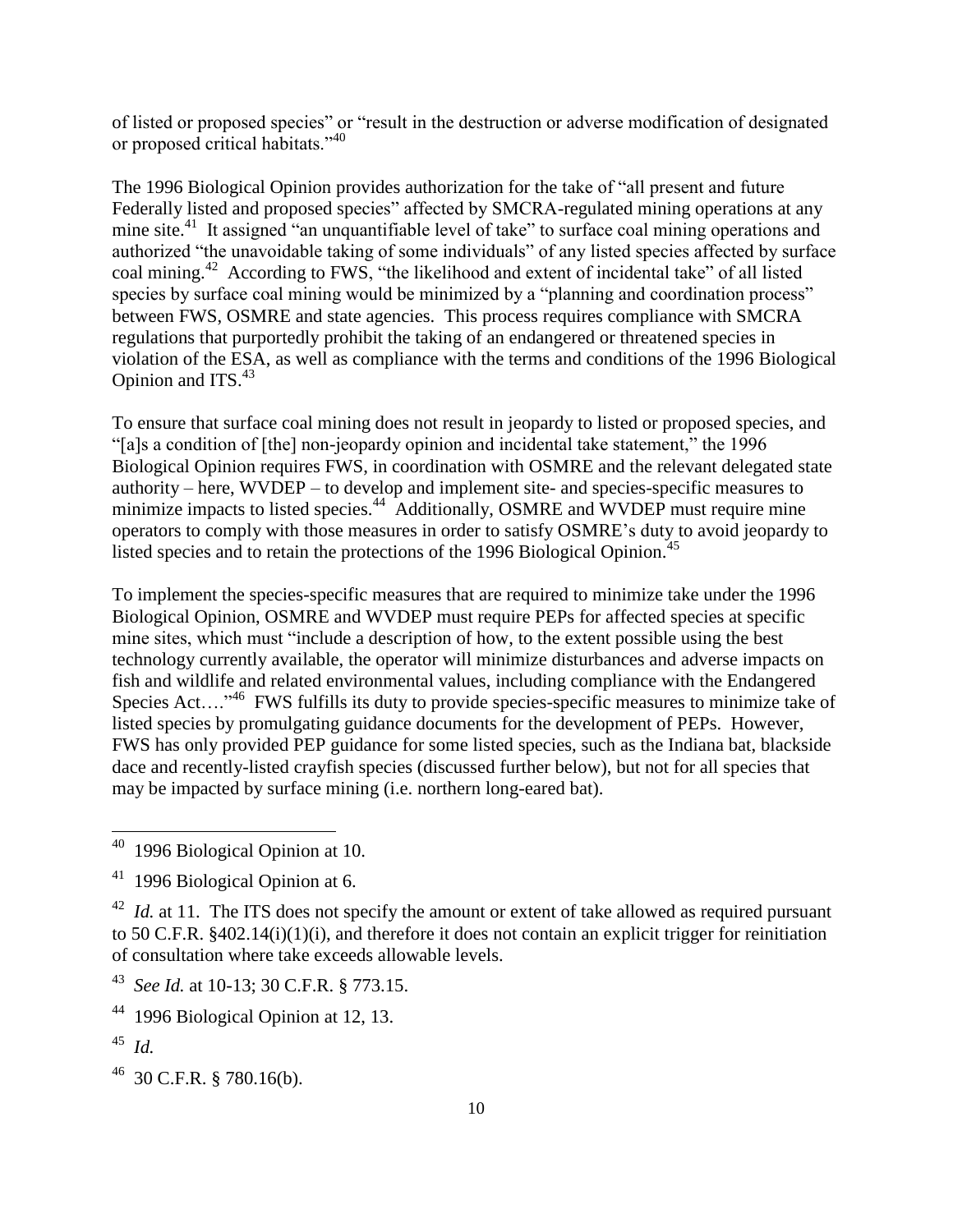The 1996 Biological Opinion provides two specific pathways to reinitiation of Section 7 consultation. It states that reinitiation is necessary where: "(1) new information reveals that the agency action may affect listed species or critical habitats in a manner or to an extent not considered in this opinion, or (2) the agency action is modified in a manner that causes an adverse effect to listed species or critical habitat that was not considered in this opinion."<sup>47</sup> The 1996 Biological Opinion fails to require reinitiation, however, when "a new species is listed or critical habitat designated that may be affected by the identified action," as specifically required by the ESA implementing regulations.<sup>48</sup>

# **D. The Stream Protection Rule and 2016 Biological Opinion**

OSMRE's implementation of Title V of SMCRA includes the direct implementation and enforcement of the Stream Protection Rule ("SPR"), which is intended "to improve the balance between environmental protection and providing for the Nation's need for coal as a source of energy."<sup>49</sup> In 2015, OSMRE undertook efforts to revise the SPR, in order to better protect "streams, fish, wildlife, and related environmental values from the adverse impacts of surface coal mining operations" and to provide mine operators "with a regulatory framework to avoid water pollution and the long-term costs associated with water treatment.",<sup>50</sup>

As a result of the changes that were proposed to the SMCRA regulations as part of the revised SPR, OSMRE could no longer rely on the 1996 Biological Opinion to meet its ESA Section 7 duties, and therefore entered into formal programmatic consultation with FWS. On December 16, 2016, FWS issued a new biological opinion ("2016 Biological Opinion"), which specifically stated that "[t]he 1996 Biological Opinion is being superseded by this programmatic Opinion and will no longer provide protections against the take prohibitions of section 9 of the ESA for future permitting decisions."<sup>51</sup>

In the 2016 Biological Opinion, FWS stated that "the 1996 Opinion's technical assistance permit review process has not been implemented consistently and has led to insufficient protection of ESA-listed resources."<sup>52</sup> In response to this finding, OSMRE and the Service developed a MOU to "improve interagency coordination and cooperation and ensure that proposed, threatened, and endangered species and proposed and designated critical habitat are adequately protected for all surface coal mining and reclamation operations and coal exploration conducted under  $SMCRA.$ <sup>53</sup>

53 *Id.*

 47 1996 Biological Opinion at 14*.*

 $^{48}$  50 C.F.R. § 402.16(d).

<sup>49</sup> https://www.OSMRE.gov/programs/rcm/streamprotectionrule.shtm

<sup>50</sup> *Id*.

<sup>&</sup>lt;sup>51</sup> 2016 Biological Opinion at 3.

<sup>52</sup> *Id*. at 123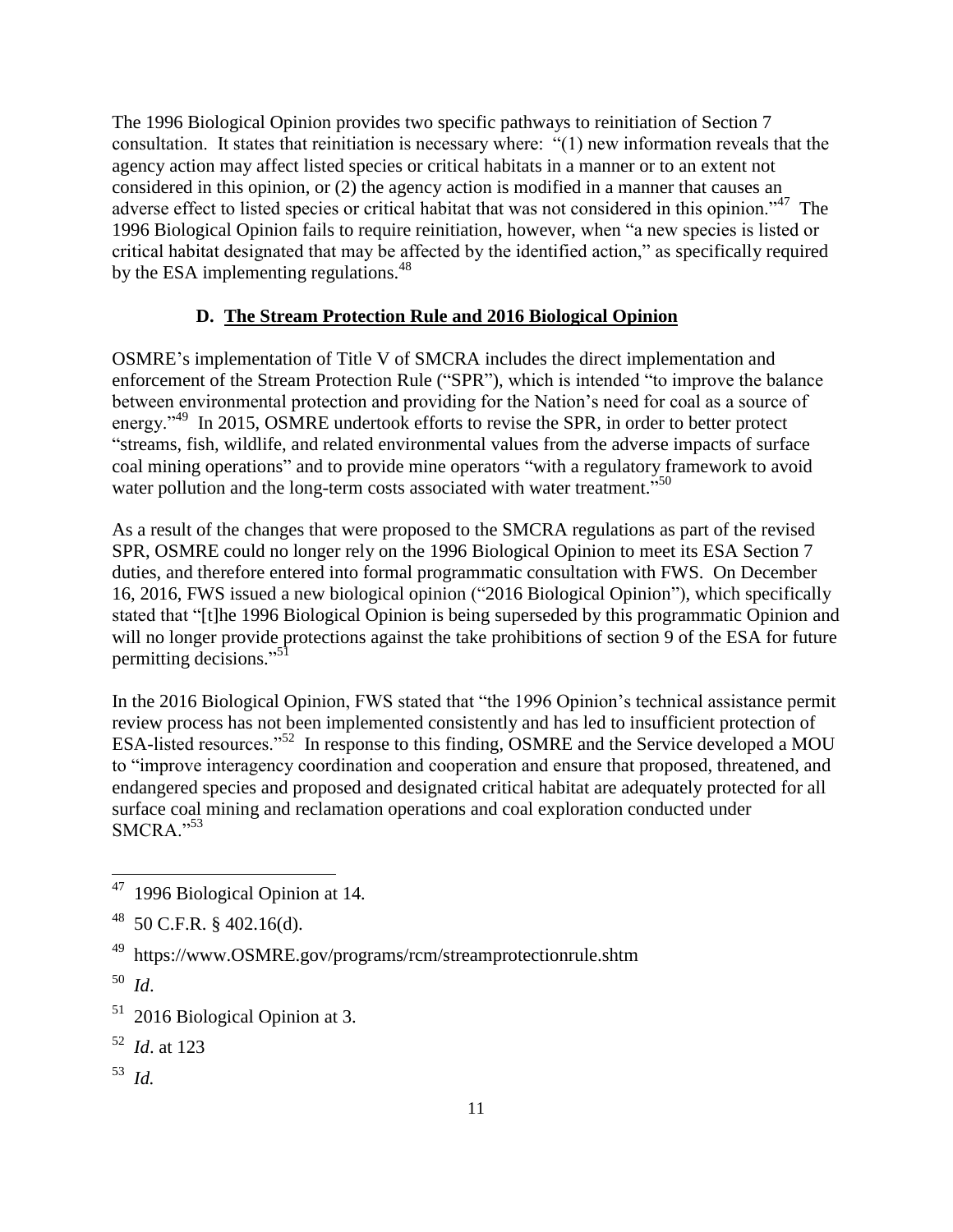The 2016 Biological Opinion made it clear that the 1996 Biological Opinion would no longer be valid for new permits:

The incidental take statement accompanying the 1996 Biological Opinion will remain valid for all existing permits that comply with the Terms and Conditions of the 1996 Biological Opinion. However, all new permits, as well as all revisions to previously approved permits where a revision would change the manner or extent of effects to species, must complete the technical assistance process identified in this programmatic Opinion and the 2016 MOU, or a separate section 7 consultation (if another Federal nexus exists) or habitat conservation plan under section 10 of the ESA.

Moreover, FWS was very specific as to the failure of the 1996 Biological Opinion to protect listed species, and the need to reinitiate programmatic consultation:

Even if the Stream Protection Rule did not constitute a significant change to the regulatory environment, the 1996 Biological Opinion would require reinitiation of consultation because there have been effects to ESA resources (listed and proposed species and designated and proposed critical habitat) not considered in the 1996 analysis and because the technical assistance process analyzed in the 1996 Biological Opinion has not been consistently implemented nationwide, as analyzed in that consultation. As a result of new effects and inconsistent implementation of the technical assistance process, many fish and wildlife species continue to decline. Several species in coal mining regions have been listed since conclusion of the 1996 consultation, suggesting the protections afforded to fish and wildlife resources from the existing SMCRA regulations and implementation of the 1996 Biological Opinion may not be as protective as previously considered. Given the contribution of surface coal mining to the decline of some species and the new listing of species that previously did not require protection under the ESA, and evidence that the technical assistance process outlined in the 1996 Biological Opinion is not being followed, it is no longer possible to rely on the 1996 Biological Opinion to conclude that the existing regulatory environment (prior to 2016 MOU and Stream Protection Rule implementation) would not result in jeopardy or adverse modification of ESA-listed resources. 54

FWS concluded that "despite the environmental protections granted by SMCRA and the permit review process set forth in the 1996 Biological Opinion, surface coal mining operations continue to negatively impact threatened and endangered species and the habitats upon which they depend." 55

FWS was, in fact, more than critical of the 1996 Biological Opinion. The Service determined that "the regulatory environment prior to implementation of the Stream Protection Rule and 2016

 54 *Id.* at 31-32 (emphasis added).

<sup>55</sup> *Id.* at 107.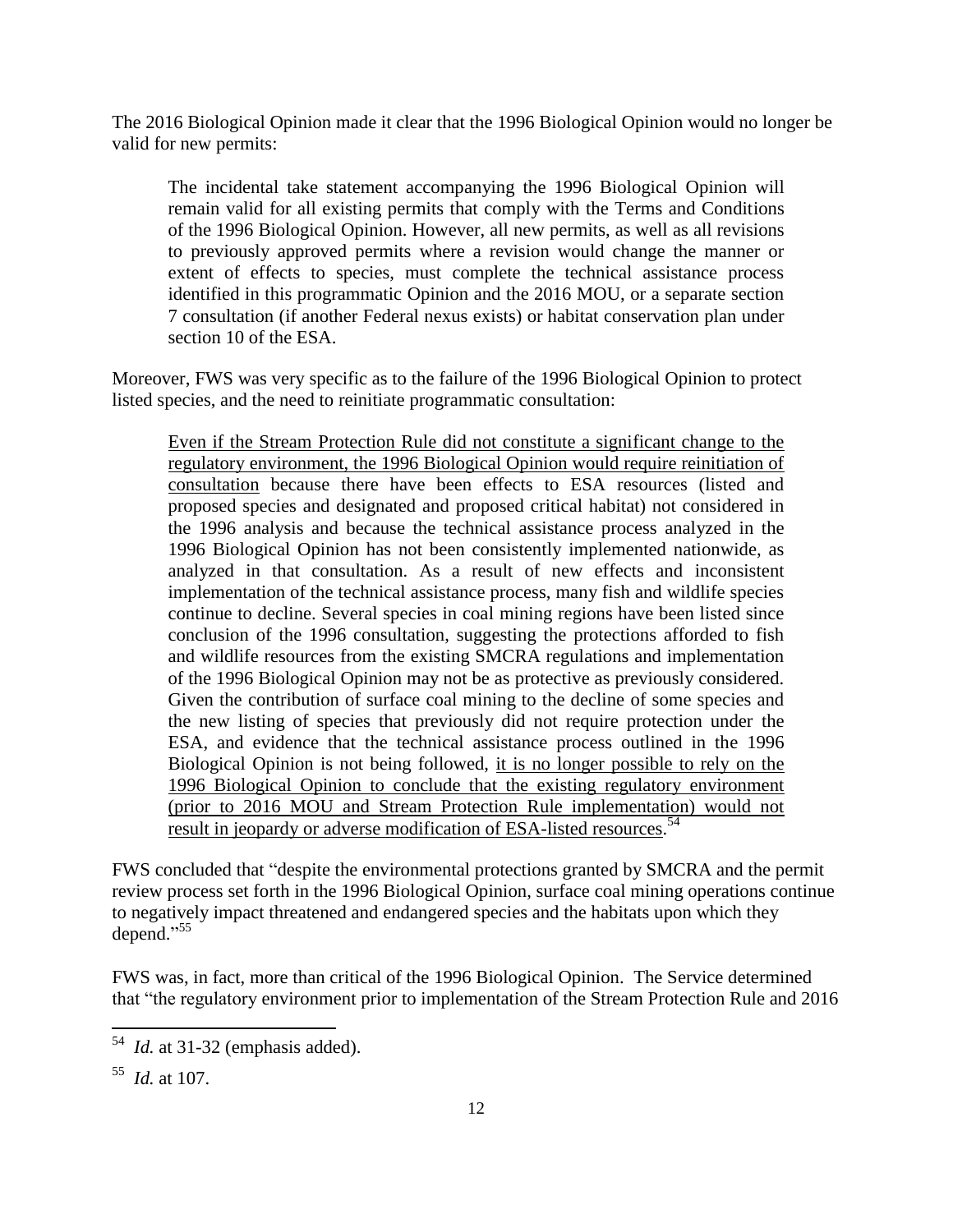MOU is not sufficiently protective of species and their habitats, as indicated by a failure to adequately address four of the 7 programmatic analytics:

- Can the physical, chemical, or biotic stressors that are likely to be produced as a direct or indirect result of the action be reliably estimated?
- Will adverse effects of such activities on ESA-listed species and designated critical habitat be minimized?
- Will likely adverse effects on listed species and critical habitat be continuously evaluated and monitored? and
- Will permit compliance be monitored and enforced?

"Based on the existing regulations and the Service's twenty years of experience implementing the 1996 Biological Opinion, we determined the answers to each of these questions to be negative."<sup>56</sup>

FWS further noted that new species listings required OSMRE and FWS to revisit the efficacy of the 1996 Biological Opinion, stating that the recent listing of the Big Sandy crayfish and the Guyandotte River crayfish "illustrate the inadequacy of the current SMCRA regulatory environment in protecting fish and wildlife and the habitats upon which they depend."<sup>57</sup>

On February 2, 2017, Congress used the Congressional Review Act to rescind the new SPR. As a result, the 2016 Biological Opinion and the MOU will not become effective. Regardless, the statements in the 2016 Biological Opinion demonstrate why OSMRE, FWS and WVDEP can no longer rely on the 1996 Biological Opinion and ITS for ESA compliance.

# **E. 2017 Reinitiation of Consultation on the SMCRA Program**

Following the demise of the 2016 SPR, OSMRE formally requested reinitiation of ESA consultation on the SMCRA program by letter to the Service dated April 13, 2017. OSMRE specifically stated in its letter that reinitiation is appropriate pursuant to 50 C.F.R. § 402.16, and that it expects the reinitiated consultation "to include new science and cover all aspects of OSMRE's implementation of Title V…, oversight of state programs under the existing regulations, and OSMRE's oversight of state program compliance with requirements related to the protection and enhancement of proposed or listed species and proposed or designated critical habitat."<sup>58</sup> OSMRE further states in the letter that during the reinitiation of consultation "OSMRE will resume its reliance on the 1996 Biological Opinion...."<sup>59</sup> At this time, it is not clear when or if the reinitiated consultation will be completed.

59 *Id*.

 56 *Id.* at 122 (emphasis added).

<sup>57</sup> *Id*.

<sup>58</sup> *See* letter from Glenda H. Owens to Gary Frazer reinitiating ESA Section 7 consultation on Title V of the Surface Mining Control and Reclamation Act (April 13, 2017).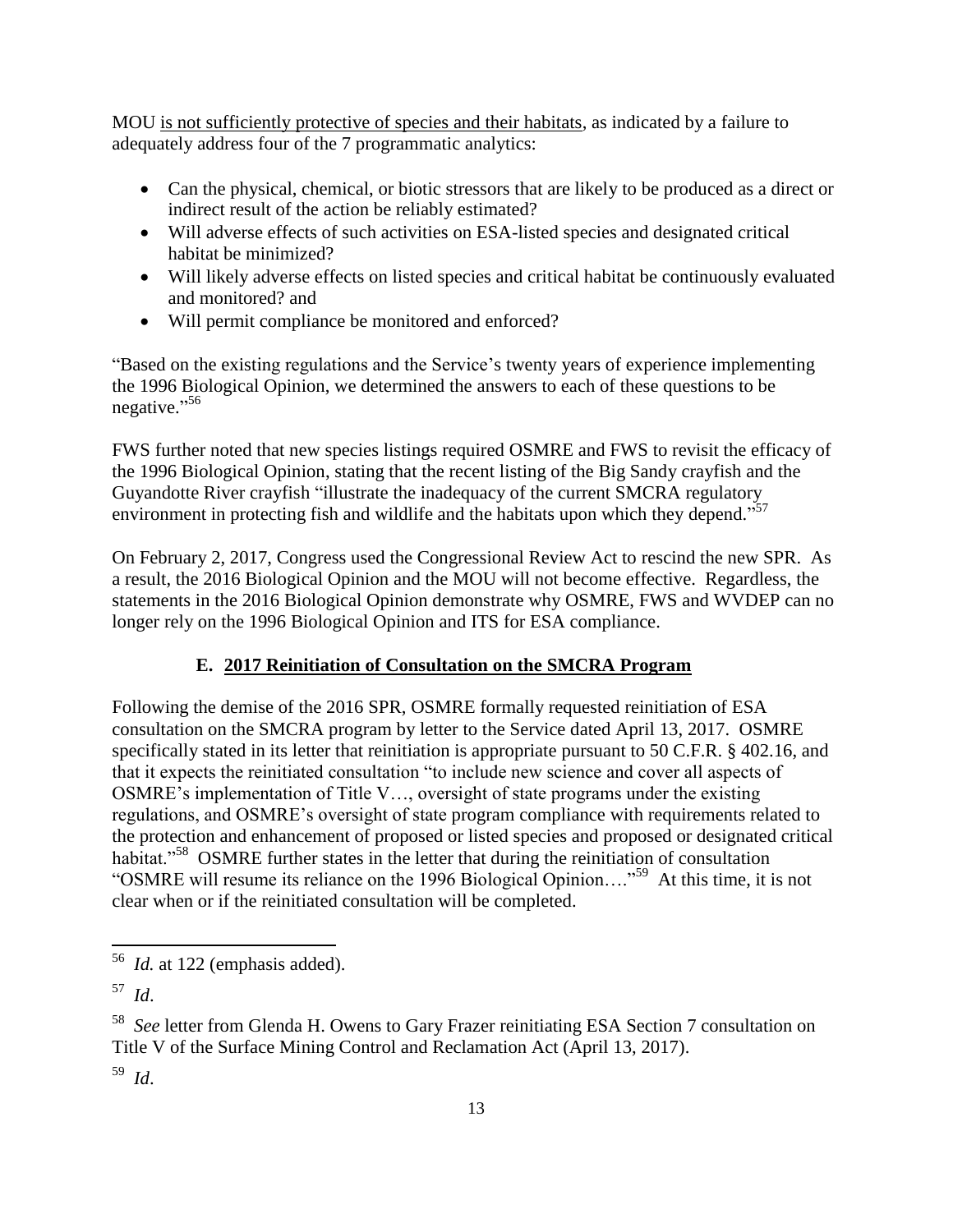OSMRE and FWS have also issued a document outlining the SMCRA-ESA coordination and elevation process; $60$  however, that document provides no requirements for site-specific ESA consultations or species-specific analysis beyond what is required pursuant to the 1996 Biological Opinion, and relies on the same "protection and enhancement plan" ("PEP") process as the 1996 Biological Opinion.<sup>61</sup> Moreover, the procedures outlined in this document continue to allow OSMRE and state agencies to ignore species-specific protection measures that the Service determines are necessary to protect listed species, allowing the regulatory authority to decide not to accept measures set forth by FWS.<sup>62</sup>

OSMRE has also issued a letter accompanying the request for reinitiation of consultation that addresses ESA Section  $7(d)$ .<sup>63</sup> This letter claims that the continued issuance of SMCRA permits in reliance on the 1996 Biological Opinion would not result in an irretrievable or irreversible commitment of resources in violation of Section 7(d). This is apparently based on OSMRE's commitment to ensuring that state regulatory authorities are adequately coordinating with FWS to ensure that "all surface coal mining and reclamation operations minimize disturbances and adverse impacts on fish, wildlife and related environmental values…."

However, this letter does not explain exactly how OSMRE will address the deficiencies FWS previously found in the existing SMCRA-ESA program (*see above*: "it is no longer possible to rely on the 1996 Biological Opinion to conclude that the existing regulatory environment … would not result in jeopardy or adverse modification of ESA-listed resources"). OSMRE's letter also fails to address how, following reinitiation of consultation, an agency may lawfully rely on an outdated and invalid ITS to fulfill its duties pursuant to Section 7 of the ESA.<sup>64</sup> Moreover, it does not explain its specious claim that issuing permits for mining activities is not an irretrievable commitment of resources. This claim is illogical, since granting the permits creates an ownership interest in the permit holder, and allows for activities that may cause habitat degradation or direct mortality to listed species.

#### **F. The WVDEP and FWS Crayfish Guidance**

Following the listing of the Guyandotte River crayfish and Big Sandy crayfish in 2016, WVDEP began developing guidance for mining projects that may affect those species, entitled "Guide to Consideration of Potential Mining-related Impacts on the Guyandotte River and Big Sandy River

 60 This document, entitled "1996 Biological Opinion - SMCRA ESA Coordination and Elevation Process," is undated and it is unclear who the author is.

<sup>61</sup> *Id.*

<sup>62</sup> *Id*.

 $63$  Glenda H. Owens, Endangered Species Act Section 7(d) Determination for the SMCRA Title V Program (April 13, 2017).

<sup>64</sup> *See, e.g., Mount Graham Red Squirrel v. Madigan*, 954 F.2d 1441, 1450 (9th Cir. 1992) (Reinitiation of consultation requires the Service to issue a new biological opinion before a project may go forward).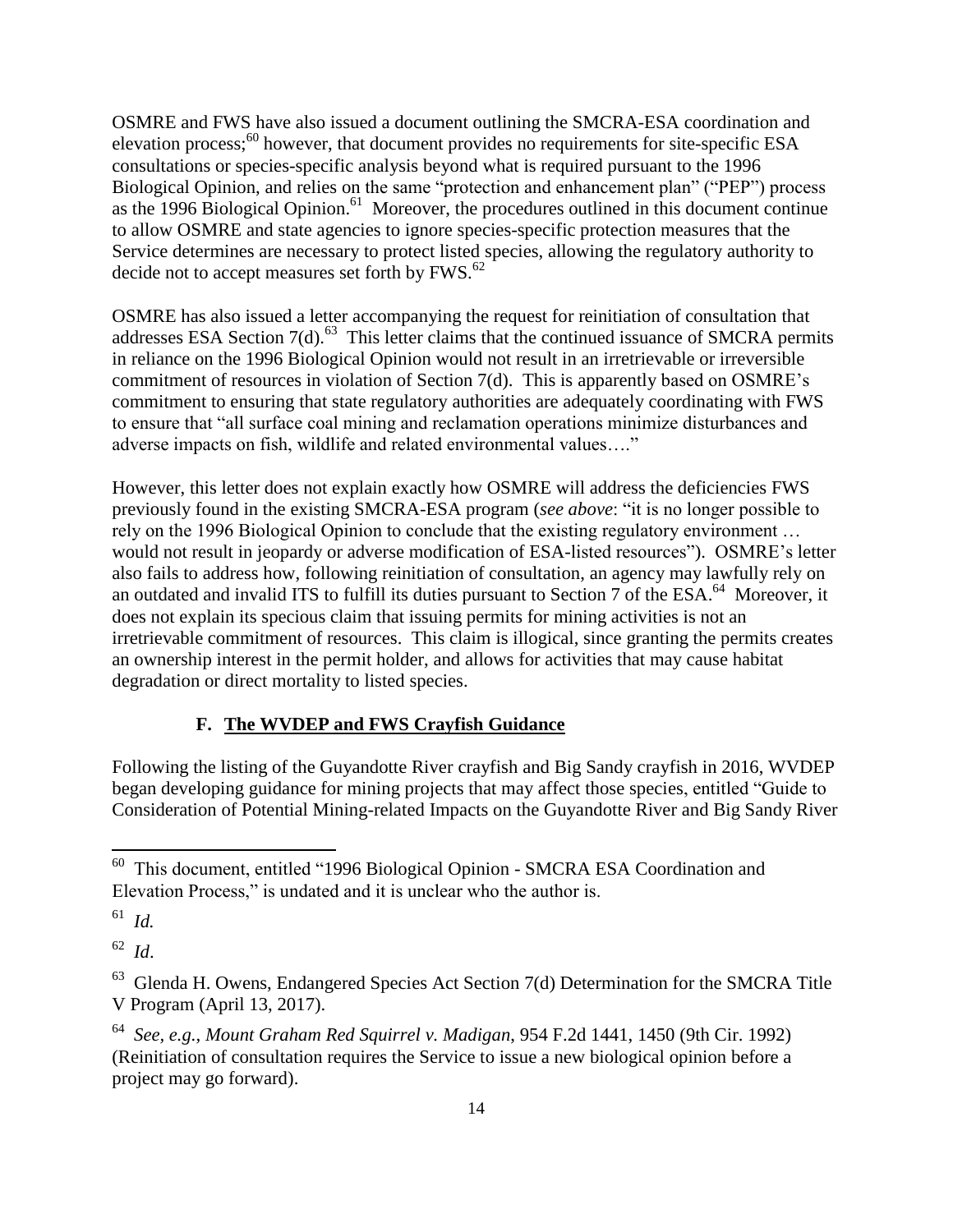Crayfishes" ("WV Crayfish Guidance"). The WV Crayfish Guidance provides a key that establishes when crayfish PEPs will be required for mining projects, but provides no information on what information those PEPs must contain. It does require that water quality standards be maintained at mining sites to prevent harm to crayfish, claiming that no additional criteria are needed to protect the species. It also provides guidelines for sediment monitoring and adaptive management. Pursuant to the WV Crayfish Guidance, PEPs are not required unless a survey indicates that listed crayfish are present in relevant stream segments. However, the guidance limits the requirements for presence/absence surveys to those streams that "immediately impact" 3<sup>rd</sup> order streams with a known occurrence of crayfish, or tributaries of such stream segments when the project is less than 500m from the confluence of the  $3<sup>rd</sup>$  order segment.

The Service personnel at the regional office did not agree with the WV Crayfish Guidance, and made it very clear in communications with WVDEP that the WV Crayfish Guidance was insufficient and not based on the best available science. Specifically, the Service stated that the WV Crayfish Guidance's 500m "impact" threshold is arbitrary, and that existing WQS are insufficient to ensure that crayfish are protected from mining activities. The Service provided suggested changes to the WV Crayfish Guidance. These edits would have required a PEP for all new mines in the watersheds of listed crayfish, and removed the state's reliance on WQS to prevent take of crayfish from sediment and other pollutants.<sup>65</sup>

Rather than adopt these proposed changes, the WVDEP ignored the Service and lobbied Interior Secretary Ryan Zinke to force the Service to back off from ESA oversight in West Virginia, and to allow WVDEP to continue to rely on its own guidance for crayfish. The WV Crayfish Guidance was ultimately signed on June 28, 2017 by Vincent Devito, the former Counselor to the Secretary for Energy Policy for DOI. Mr. Devito signed the WV Crayfish Guidance without consulting the Service personnel at the regional office that had provided commentary indicating that the WV Crayfish Guidance did not comply with the law, and was insufficient to ensure that crayfish were adequately protected.

Meanwhile, the Service developed its own guidance document setting forth the protocols that Service personnel (i.e. biologists at the regional office) believe are necessary to ensure that crayfish are not jeopardized by coal mining activities.<sup>66</sup> That document is dated July 12, 2017, and required a PEP for all projects within a HUC-10 watershed that has known occurrences of crayfish, as well as any HUC-12 watershed that is "likely important to the recovery of" the crayfish. $^{67}$  That guidance document does not rely on state WQS for protection as with the WV

<sup>&</sup>lt;sup>65</sup> The Service has itself acknowledged that the WV Crayfish Guidance allows mines that would be required to develop PEPs under the Service's guidance to avoid doing so due to the arbitrary 500m threshold.

<sup>66</sup> *See* West Virginia Coal Mining Guidance for protecting Guyandotte River (Cambarus veteranus) and Big Sandy River (Cambarus callainus) Crayfishes.

 $67$  As the Service explained in comments to WVDEP, the Service believes that the HUC-10 protocol uses scientifically-developed, commonly used, aquatic-based units to delineate areas that may affect these species, rather than the arbitrary 500m threshold that the WVDEP employs. ("Therefore, using a watershed based approach is more scientifically sound than using some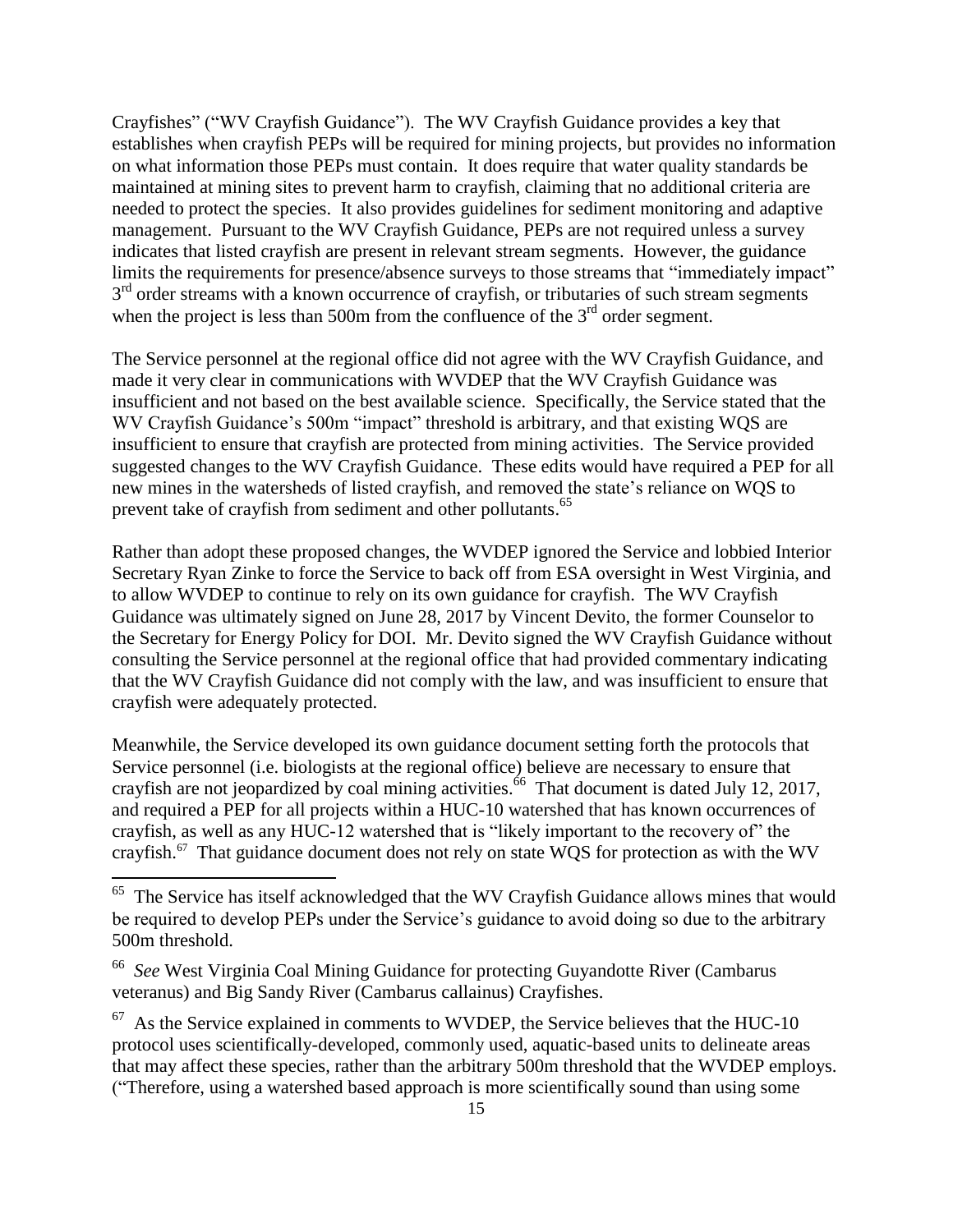Crayfish Guidance, but rather provides "methods needed to collect information for a complete consultation on the species." The regional Service personnel were unaware that while they were working on their guidance document, the WV Crayfish Guidance had meanwhile been signed by Mr. Devito, a Trump-appointed DOI official, at a meeting with the WV Director of Mining. At that point, it became necessary for the Service and WVDEP to reconcile the differences between the various guidance documents. According to emails obtained through FOIA, the regional FWS personnel were told by their superiors at DOI and FWS to take the WV Guidance signed by Devito and create a version that removed those provisions that were most concerning. Under political pressure, the regional FWS office made minor changes to the WV Crayfish Guidance, which was re-issued on March 28, 2018. The March 28, 2018 version of the Service's crayfish guidance is the same as the WV Crayfish Guidance, except for two provisions: it removed the threshold of 500m from a 3<sup>rd</sup> order stream for tributaries that require a PEP, and removed language suggesting that implementing the protocol would result in no take of crayfish.

The Service's revised March 28, 2018 guidance document uses presence/absence surveys to determine when a PEP will be required, but as with the WV Crayfish Guidance it merely provides a key to establish when a PEP is required, but offers no guidance as to what information the PEP must contain. The Service's 2018 guidance also relies on compliance with state WQS to ensure that crayfish will not be adversely impacted, ignoring the Service's own prior comments regarding the inability of West Virginia's WQS to protect listed crayfish. It is readily apparent from emails obtained through FOIA that these changes from the draft guidance were the result of political influence. Therefore, the Service's March 28, 2018 guidance does not reflect the best available science and is insufficient to ensure that listed crayfish are not jeopardized by coal mining activities, as discussed in detail below.

Importantly, neither the WV Crayfish Guidance nor the Service's 2018 watered-down guidance comply with the applicable regulations at 30 C.F.R. §780.16 or Section 7 of the ESA. The regulations require not only that the PEP set forth in detail the protective measures that will be implemented during active mining to prevent harm to the species, such as buffer zones and water quality monitoring, but also enhancement measures that will be implemented after mining to restore streams and develop aquatic and terrestrial habitat. The WV Crayfish Guidance and Service guidance fail to provide any discussion of enhancement measures whatsoever, and WVDEP has approved PEPs (e.g. Berwind Deep Mine No. 1) that do not contain any discussion of enhancement measures as required by the regulations. Moreover, both the WV and the Service's crayfish guidance rely on state WQS to ensure that these imperiled species will be protected, yet the Service itself has acknowledged that the West Virginia WQS do not adequately control for sedimentation or other pollutants, such as conductivity, and may allow for selenium levels that will harm crayfish. The guidance documents will therefore not provide adequate protections for these listed crayfish, which will continue to be jeopardized by coal mining activities under either the West Virginia or Service protocol.

 $\overline{\phantom{a}}$ 

arbitrary distance from a stream to determine when a project is within an area that may affect the species."). *See* Service's Response to WVDEP's Comments (attached hereto).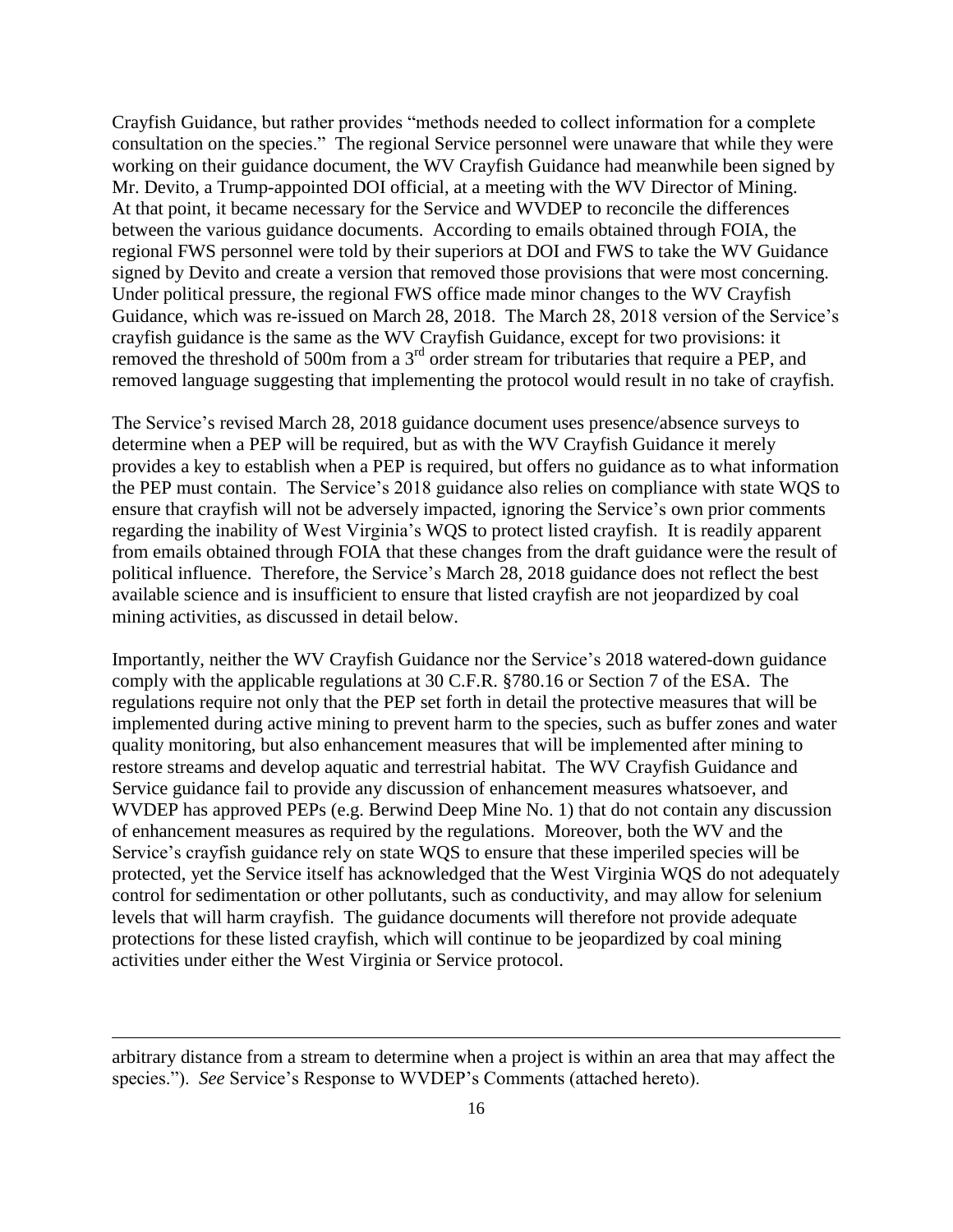#### **II. FACTUAL BACKGROUND**

 $\overline{\phantom{a}}$ 

#### **A. Impacts to Listed Species from Coal Mining**

The Appalachian Coalfield Region has been extensively mined. A 2005 EPA study found that an estimated 1,200 miles of headwater streams were impacted between 1992 and 2002, and 724 stream miles were covered by valley fills from 1985 to  $2001<sup>68</sup>$  Many additional miles of streams have been impacted since the EPA's study. The net results of the impacts of coal mining have been significant water pollution, loss of natural areas, and great reductions in biological diversity in mined places.

Coal mining practices have adverse effects on several aspects of the biological, chemical, and physical environment. These adverse impacts include: fragmentation of habitats; degradation of habitat quality; exposure of biota to changed chemical conditions in aquatic environments; and permanent loss of terrestrial and aquatic habitat. Furthermore, data published since 1996 document increasingly significant declines in numerous imperiled and federally protected taxa, and degradation of their habitats, as the result of surface coal mining.<sup>69</sup>

Appalachia has become an energy sacrifice zone, where biodiversity and human health are being devastated for coal production. Home to the greatest freshwater biological diversity in the U.S., Appalachia is a true biodiversity hot spot. Yet, coal mining is contributing to the alarming loss of species and the habitats they depend on. This has been evidenced by the vast upswing in aquatic dependent species requiring ESA protection in the Southeast region. FWS's findings in its listing decisions for such species illustrate that coal mining is a significant threat leading to species' decline. Further, already-listed species in the region are also experiencing ongoing declines due to downstream impacts from surface mining, and existing regulations are utterly failing to protect species from these impacts.

<sup>68</sup> USEPA (2005) Mountaintop mining/valley fills in Appalachia. Final Programmatic Environmental Impact Statement, Region 3. Philadelphia.

<sup>69</sup> *See* Melvin Warren & Wendell Haag, *Spatio-temporal patterns of the decline of freshwater mussels in the Little South Fork Cumberland River, USA*, Biodiversity and Conservation 14: 1383–1400 (2005); James Wickham et al., *The effect of Appalachian mountaintop mining on interior forest*, Landscape Ecology 22: 179-187 (2007); Douglas Becker, D.A. et al., *Impacts of mountaintop mining on terrestrial ecosystem integrity: identifying landscape thresholds for avian species in the central Appalachians, United States*, Landscape Ecology 30: 339- 356 (2015); Emily Bernhardt & Margaret Palmer, *The environmental costs of mountaintop mining valley fill operations for aquatic ecosystems of the Central Appalachians*, Annals of the New York Academy of Sciences 1223: 39–57 (2011); Emily Bernhardt et al., *How many mountains can we mine? Assessing the regional degradation of Central Appalachian rivers by surface coal mining*, Environmental Science and Technology 46: 8115−8122 (2012).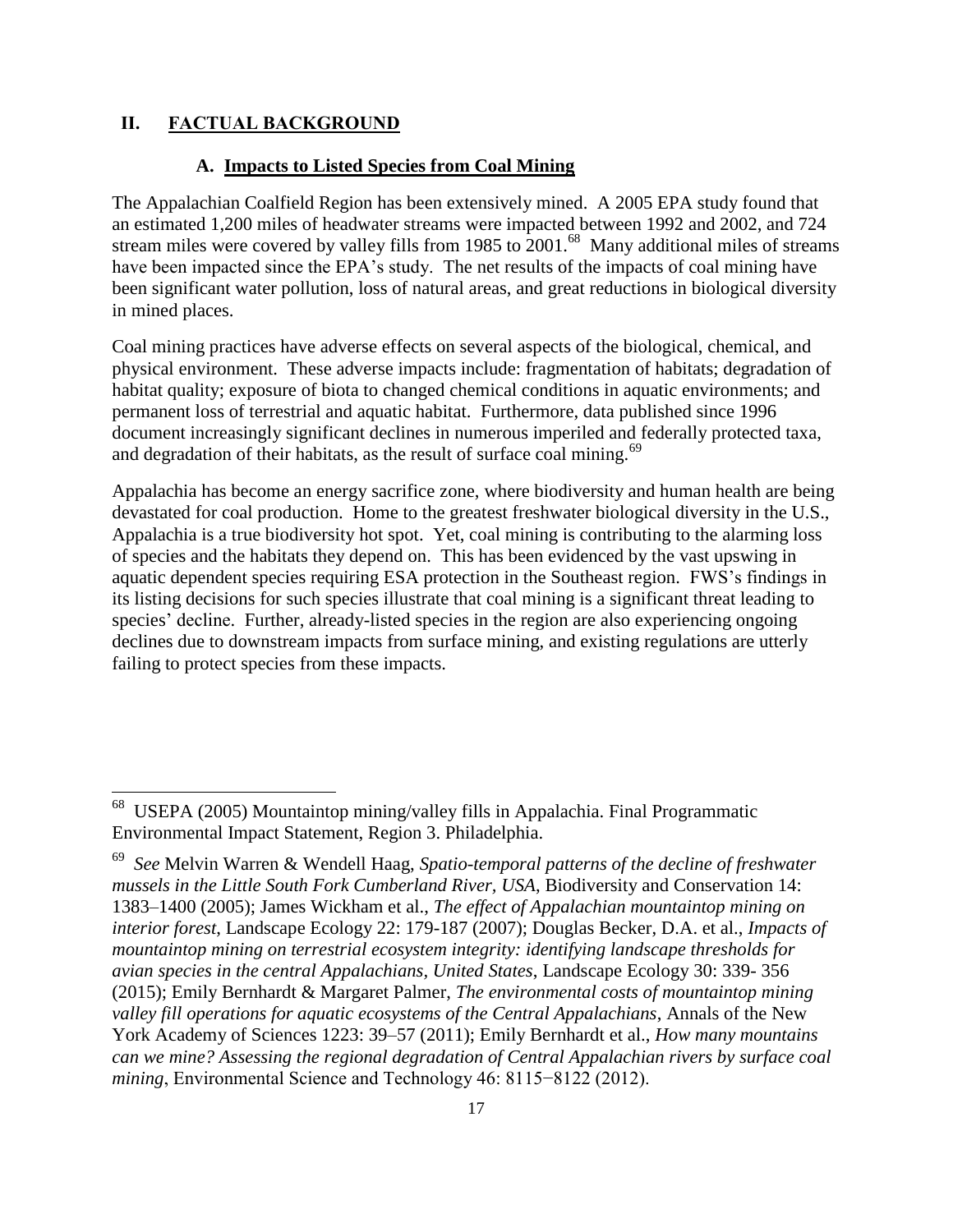## **i. Harm to Guyandotte River and Big Sandy Crayfish from Coal Mining**

The Service recently listed two species of crayfish that are adversely affected by coal mining. The Guyandotte River crayfish (*Cambarus veteranus*) and Big Sandy crayfish (*Cambarus callianus*) are freshwater crustaceans that resemble a miniature lobster, ranging from 3-4 inches in size. Suitable instream habitat for the crayfish is generally described as clean, third order or larger (width of 4 to 20 meters (m) (13 to 66 feet (ft))), fast-flowing, permanent streams and rivers with unembedded slab boulders on a bedrock, cobble, or sand substrate. They are usually found in faster moving sections of the water, in areas with large boulders and rocks, and little sedimentation or pollution. Widespread habitat loss and fragmentation of streams have significantly reduced places where these species can be found.

The Guyandotte River crayfish was listed by FWS as an endangered species on April 7, 2016.<sup>70</sup> Today, after suffering a 92% decline across its historic range in the Upper Guyandotte River drainage of West Virginia's coalfields, this species is only found in two streams, both in Wyoming County. $71$ 

The Big Sandy crayfish was listed by FWS as a threatened species on April 7, 2016.<sup>72</sup> Overall, this species has lost 62% of its historic range across the Appalachian coalfields, including in the Upper Big Sandy drainage in southern West Virginia.<sup>73</sup> In recent years, the species has experienced short-term declines of  $50-70\%$ .<sup>74</sup>

Surface coal mining-related activities, including mountaintop removal and construction and operation of mine-related haul roads, are the primary causes of habitat loss and degradation for the Guyandotte River crayfish and Big Sandy crayfish.<sup>75</sup> These extractive activities drastically change the stream-bottom habitats these crayfish require, burying the substrate they rely on for food and shelter in sediment and degrading water quality through chemical pollution.<sup>76</sup> Mountaintop removal and associated valley fill activities also completely eradicate the streams necessary for the survival of these species.

FWS has determined that existing state and federal regulatory mechanisms, including the 1996 Biological Opinion and its related ITS, have proven inadequate to prevent the rapid habitat

73 *Id.* at 20,459-61.

- $74$  R. Thoma, pers. comm., 2009.
- 75 *Id.* at 20,466-68; 20,471-72.
- <sup>76</sup> *Id.* at 20,459; 20,466-68; 20,471-72. *See also* 2016 Biological Opinion at 161-62.

 70 81 Fed. Reg. 20,450 (Apr. 7, 2016).

<sup>71</sup> *Id.* at 20,459; 20,461-62.

<sup>72</sup> *Id.*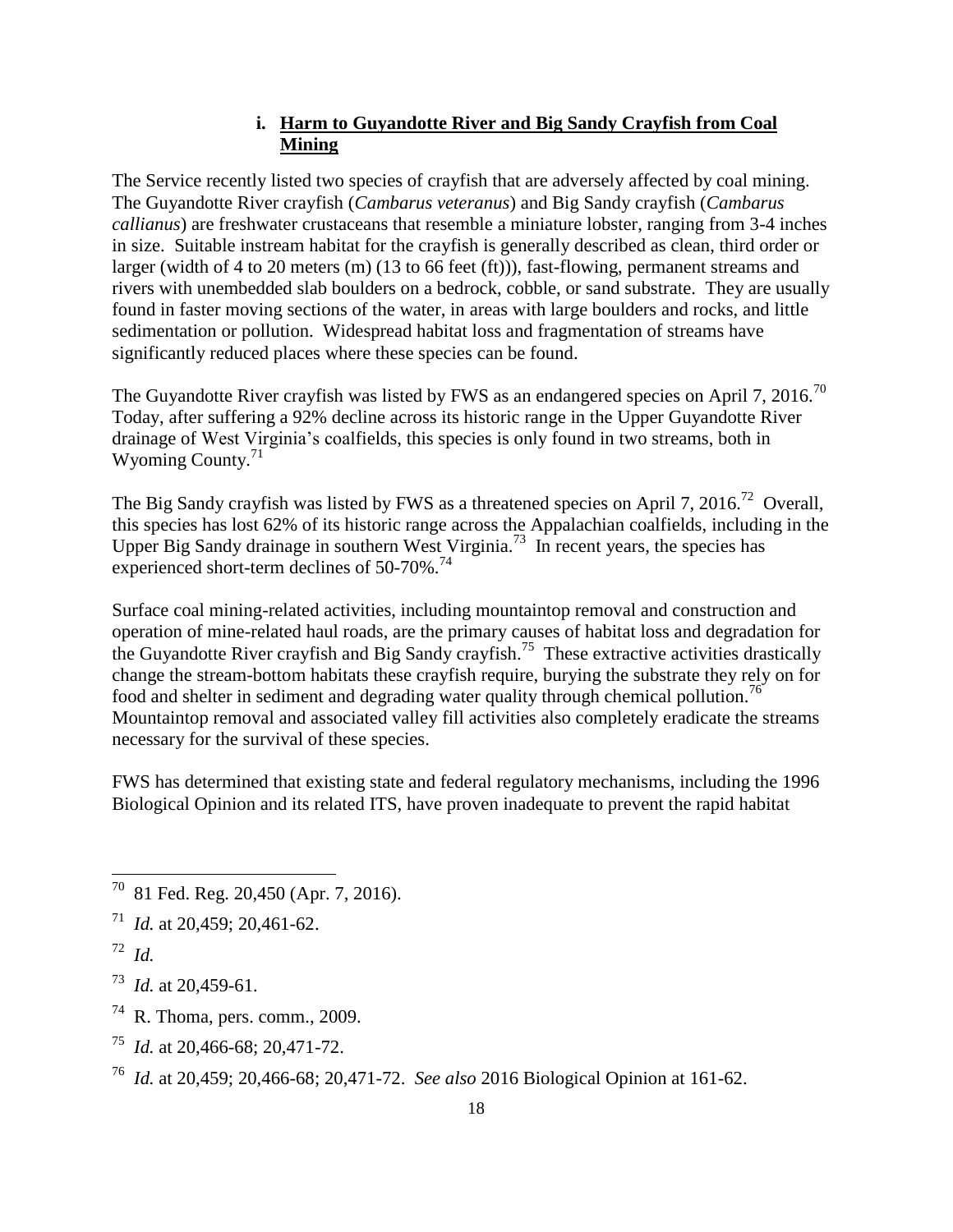destruction and extirpation of these species from their ranges.<sup>77</sup> FWS emphasized that these species are at risk of extinction due primarily to the above-listed surface mining impacts, and due to their small population sizes.<sup>78</sup> Continued surface mining within these species' historic ranges will only exacerbate their continuing slide towards extinction.

# **ii. Harm to Listed Bats from Coal Mining**

Coal mining activities also pose a significant risk to bats, including species listed under the ESA such as Indiana and northern long-eared bats. FWS listed the Indiana bat as endangered in 1967,<sup>79</sup> and the northern long-eared bat as a threatened species in 2015.<sup>80</sup> These are mediumsized bats that primarily fly through the understory of forested areas feeding on moths, flies, leafhoppers, caddisflies, and beetles, which they catch using echolocation or by gleaning motionless insects from vegetation.

These bats have been decimated by a disease known as white nose syndrome ("WNS"), which is caused by the fungus *Pseudogymnoascus destructans*. WNS arrived in West Virginia in 2009. The West Virginia Department of Natural Resources has documented a population decrease of nearly 60 percent since WNS arrived in the state. The bats are also threatened by habitat loss and exposure to chemicals across their range.

Due to the threat of WNS to northern long-eared bats, the FWS has recognized that:

- $\bullet$  "WNS has reduced the redundancy and resiliency of the species."<sup>81</sup>
- "Other sources of mortality could further diminish the species' ability to persist as it experiences ongoing dramatic declines."<sup>82</sup>
- "Specifically, declines due to WNS have significantly reduced the number and size of NLEB populations in some areas of its range. This has reduced these populations to the extent that they may be increasingly vulnerable to other stressors that they may have previously had the ability to withstand."<sup>83</sup>

81 *Id.* 

82 *Id*.

83 *Id*.

 77 81 Fed. Reg. 20,473 (Apr. 7, 2016). *See also* 2016 Biological Opinion at 162, describing FWS' expectation that continued mortality and habitat loss can only be prevented by adding numerous protections for crayfish not currently afforded under the regulatory scheme implemented pursuant to the 1996 Biological Opinion.

<sup>78</sup> *Id.* at 20,477.

<sup>79</sup> 32 Fed. Reg. 4,001 (March 11, 1967).

<sup>&</sup>lt;sup>80</sup> USFWS, Northern Long-Eared Bat Interim Conference and Planning Guidance at 4 (January 6, 2014) (available at

https://www.fws.gov/northeast/virginiafield/pdf/nlebinterimguidance6jan2014.pdf).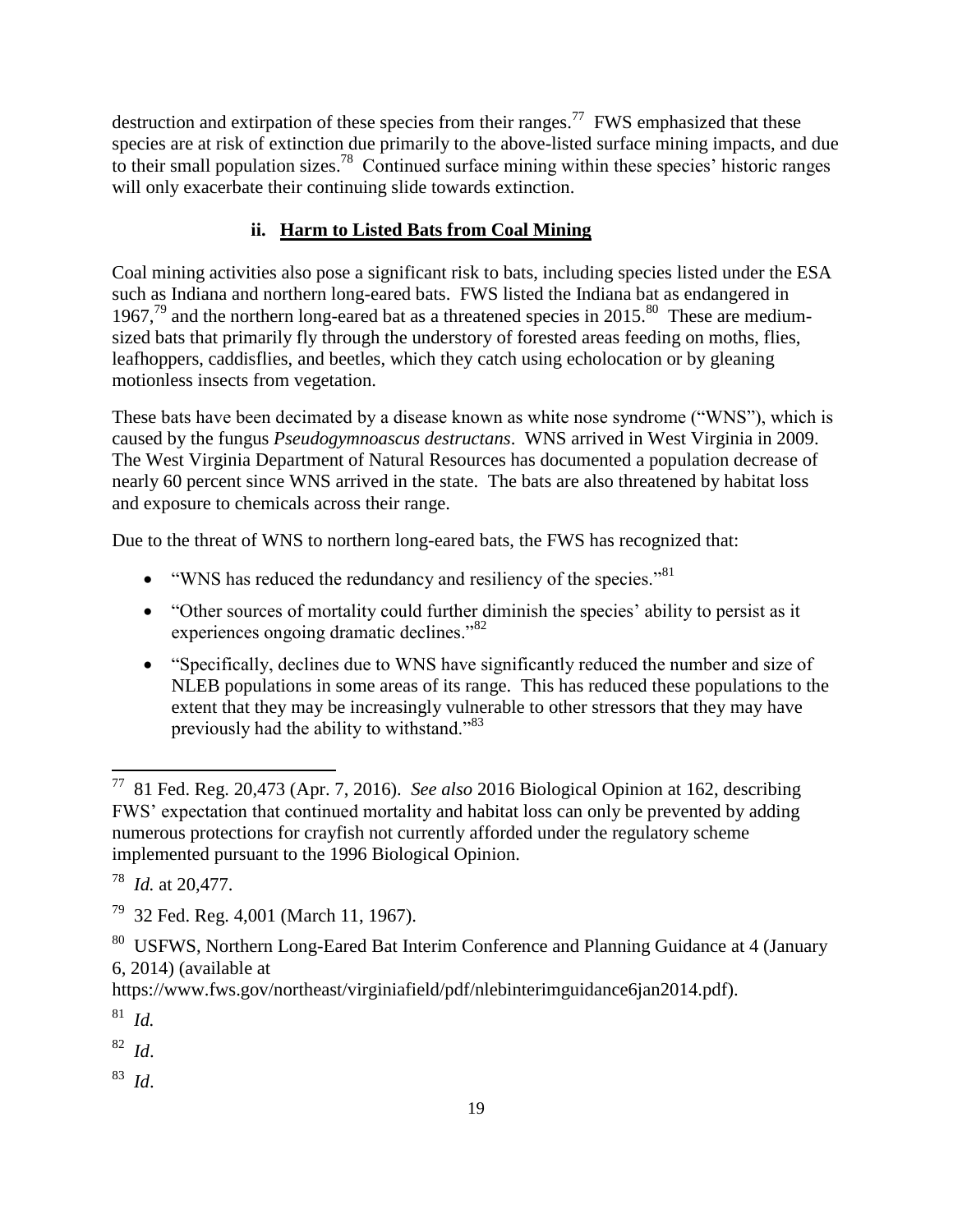Given the extensive logging and land clearing required for coal mines, as well as the fact that bats are being decimated by WNS in this region, it is apparent that this significant habitat loss will further diminish the species' ability to persist. Absent compliance with ESA Section 7 and the implementation of species-specific measures to minimize take, these activities pose a real risk to listed bats. In fact, the Service itself has stated that:

Effects to bats from mining may occur through direct mortality, harassment, and habitat loss and degradation by elimination of forested roosting and foraging habitat. Harassment of individuals living adjacent to surface coal mining operations may occur from the increased presence of human activity, noise, and dust generated during the mining process. Such harassment could result in increased energetic costs associated with stress and abandonment of normal behaviors. Habitat could be lost directly through clearing and grubbing in riparian areas or through groundwater pumping. Groundwater pumping may result in depletion of surface flows, degradation, and loss of riparian habitats, and local declines or extirpations of aquatic and riparian plants and animals (OSMRE 2011). Loss of suitable breeding, roosting, or foraging habitat could result in reduced breeding success and stress due to competition for remaining suitable habitat. Fragmentation of forested habitats as a result of coal mining would affect connectivity of bat breeding areas and therefore reduce genetic dispersal. Population viability would be affected if populations become isolated to the extent that adults and juveniles cannot successfully disperse between remaining patches. These effects would result in fewer offspring and lowered population  $\frac{1}{\text{size}}$ .  $84$ 

The Service has not issued guidance for the development of PEPs for Northern Long-Eared bats, but relies on PEP guidance for Indiana bats, even though these species have different habitat needs.<sup>85</sup> On information and belief, permits for coal mining projects that may adversely affect listed bat species have been issued in West Virginia, as well as in other states such as Virginia and Kentucky, in reliance on the 1996 Biological Opinion *after* reinitiation of consultation was commenced on the SMCRA program in April of 2017.

l

<sup>84</sup> 2016 Biological Opinion at 167.

<sup>&</sup>lt;sup>85</sup> The ranges of endangered Indiana and threatened northern long-eared bats overlap, but the two species differ in several respects. Northern long-eared bats prefer forests with greater canopy closure, since unlike Indiana bats, northern long-eared bats are an interior forestdependent species. Jordi L. Segers & Hugh G. Broders, *Interspecific effects of forest fragmentation on bats*. CANADIAN JOURNAL OF ZOOLOGY, 92(8), 665-673 (2014). In fact, scientific research on the species documents the need for "crown closures of between 51 percent and 75 percent," and determined that this species "may be much more negatively impacted by increased forest fragmentation" than Indiana bats. *Id*. Therefore, species-specific measures intended to mitigate take of Indiana bats would be insufficient to ensure protection of northern long-eared bats.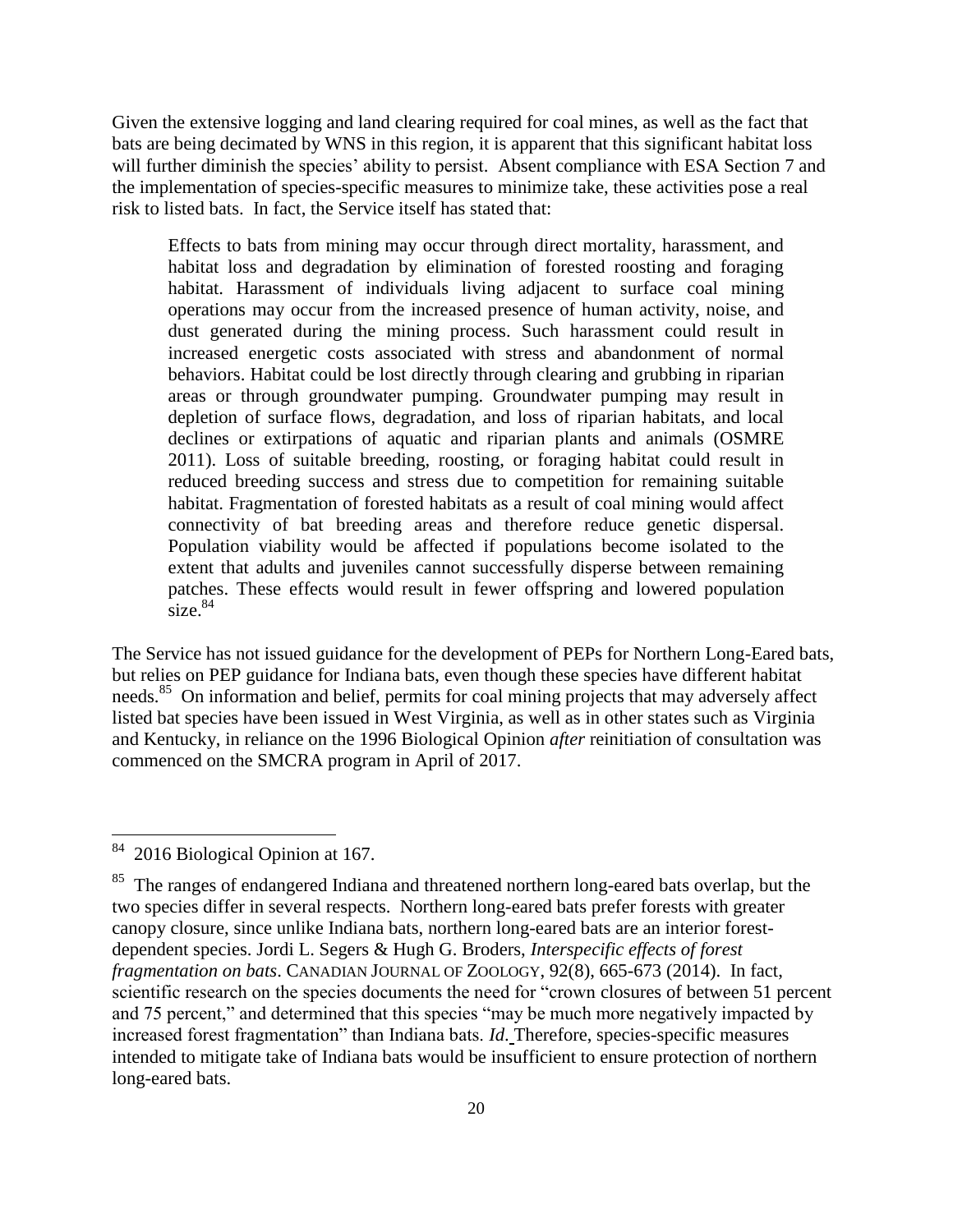## **B. Mines permitted by WVDEP in reliance on the 1996 Biological Opinion following reinitiation of consultation**

OSMRE and FWS reinitiated formal ESA Section 7 consultation on the SMCRA program on April 13, 2017, thereby voiding and nullifying the 1996 Biological Opinion, as discussed herein.<sup>86</sup> Since that date, WVDEP has issued numerous mining permits in the habitat of listed crayfish, and in reliance on the invalid 1996 Biological Opinion and the unlawful WV Crayfish Guidance. Internal FWS communications demonstrate the agency's awareness that WVDEP had been continuously relying on the unlawful WV Crayfish Guidance from the time of its issuance on June 28, 2017 until at least as recently as February 22, 2018.<sup>87</sup> It is not clear whether WVDEP now relies on the 2018 version of the Service's guidance, which as set forth herein is inadequate, or whether it continues to rely on its own 2017 version, which is likewise deficient. Below are examples of mines permitted by WVDEP after the reinitiation of consultation, in reliance on the 1996 Biological Opinion and the WV Crayfish Guidance. This list is limited to information obtained through FOIA requests. However, there may be other mines that have been permitted under the 1996 Biological Opinion, and which are likewise in violation of the law.

- WVDEP granted a SMCRA permit renewal to Rockwell Mining, LLC ("Rockwell") for the Huff Creek Surface Mine No. 1 (Permit ID# S400508) on April 13, 2017.<sup>88</sup> This 745-acre surface mine is located in Logan County, West Virginia, and includes two valley fills that drain into Huff Creek. FWS has identified Huff Creek as important to the recovery of the Guyandotte River crayfish. Subsequent to its permit renewal, WVDEP granted Rockwell multiple relevant SMCRA permit revisions and modifications, including on July 13, 2017, October 19, 2017, and December 19, 2017.<sup>89</sup> On information and belief, WVDEP relied upon the WV Crayfish Guidance to avoid producing a PEP for this mine.
- WVDEP granted Rockwell a SMCRA permit revision for the Eagle Surface Mine (Permit ID# S500613) on May 5, 2017.<sup>90</sup> This 436-acre surface mine is located in Wyoming County,

89 *Id.* 

 $\overline{\phantom{a}}$ 

<sup>86</sup> *See* letter from Glenda H. Owens to Gary Frazer reinitiating ESA Section 7 consultation on Title V of the Surface Mining Control and Reclamation Act (April 13, 2017).

<sup>87</sup> *See* February 22, 2018 email from John Schmidt to Paul Phifer (stating that "DEP continues to use Devito template"). *See also* February 5, 2018 email from Martin Miller to Jesse Coleman (stating that WVDEP "[is] . . . continuing to follow the Devito-approved protocol"). The WV Crayfish Guidance was authorized by DOI's Vincent Devito, as discussed herein.

<sup>88</sup> *See* WVDEP SMCRA permit for Huff Creek Surface Mine No. 1 (available at https://apps.dep.wv.gov/WebApp/\_dep/search/Permits/OMR/Permit\_details.cfm?permit\_id=S40 0508&dep\_office\_id=OMR&responsible\_party\_name=ROCKWELL%20MINING%2C%20LL C)

<sup>90</sup> *See* WVDEP SMCRA permit for Huff Creek Surface Mine No. 1 (available at https://apps.dep.wv.gov/WebApp/\_dep/search/Permits/OMR/Permit\_details.cfm?permit\_id=S50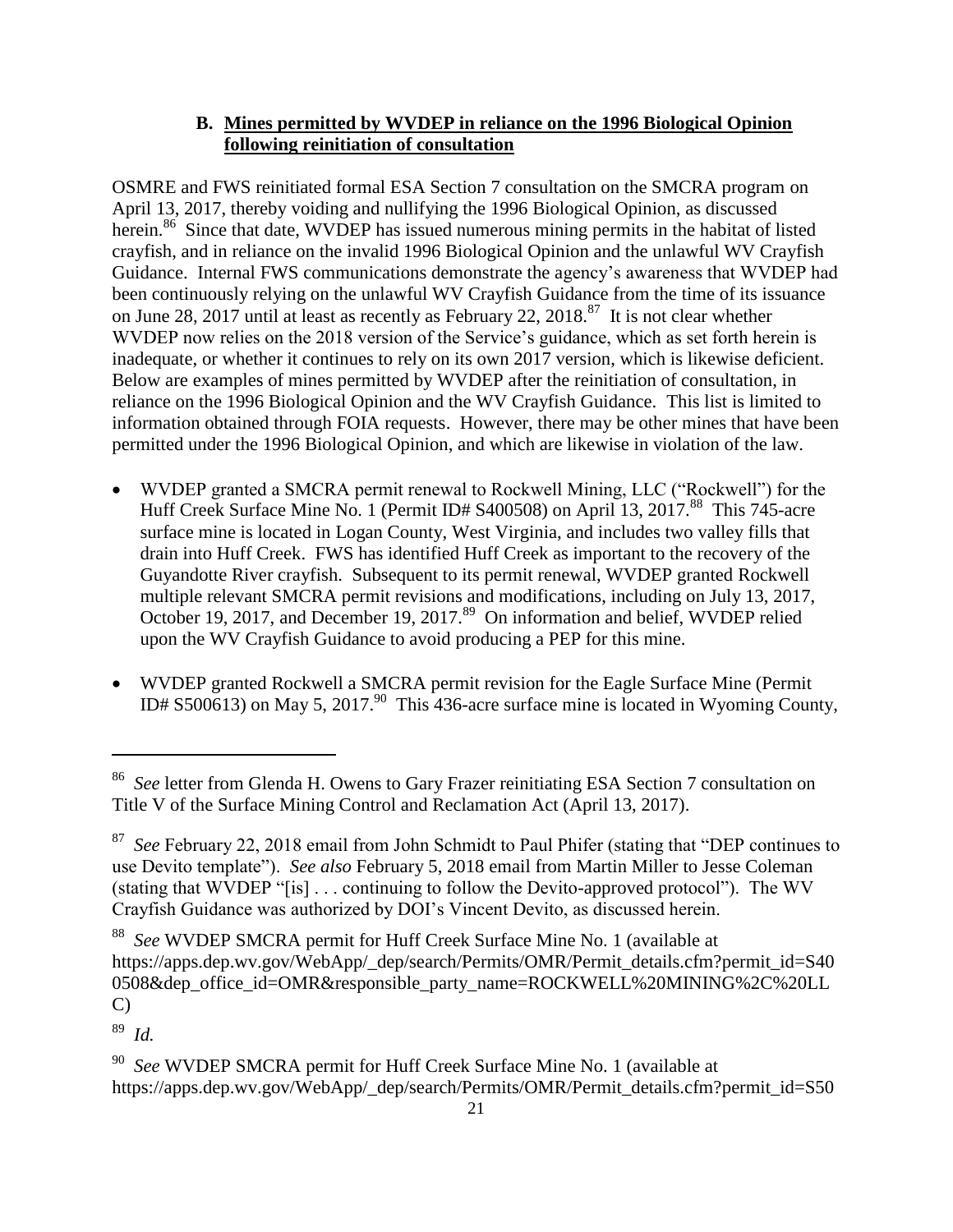West Virginia, and drains into Clear Fork. Clear Fork is one of only two streams known to be occupied by the Guyandotte River crayfish.<sup>91</sup> WVDEP granted Rockwell its permit revision shortly after WVDEP notified FWS of a sediment-laden spill from the Eagle Surface Mine into Clear Fork on February 7, 2017. On March 31, 2017, WVDEP issued a show cause order (SC#1445) for the mine that resulted in Rockwell being saddled with a consent order for over a year.<sup>92</sup> In spite of Rockwell's record of noncompliance, WVDEP relied upon the WV Crayfish Guidance to avoid producing a PEP for this mine.<sup>93</sup> Additionally, WVDEP granted Rockwell multiple relevant modifications of its permits, including a SMCRA permit revision for this mine on June 13, 2017.<sup>94</sup> WVDEP also granted Rockwell a NPDES permit modification (Permit ID# WV1027956) for the mine on September 11,  $2018.^{95}$ 

On July 16, 2018, the Service issued a letter to Appalachian Technical Services, Inc. (owner of Eagle No. 2), which states that surveys at the mine site have confirmed the presence of Guyandotte River crayfish in areas that would be affected by mining activities. Therefore, the Service concludes that:

based on the results of this survey, and the recent black water and sediment laden discharges from mining in federally listed crayfish watersheds affecting up to approximately 14.0 miles of stream, there is a likelihood that the Project could affect Guyandotte River crayfish. Therefore, the Service recommends that the Project continue its coordination with the West Virginia Department of Environmental Protection – Division of Mining and Reclamation and the Service; as well as its development of a Guyandotte River Crayfish Protection and Enhancement Plan.

It is not clear from the information provided in response to FOIA requests whether a PEP was ever developed for the Eagle Surface Mine, or whether any such PEP complies with the applicable laws and regulations, as set forth herein. It also remains unclear whether WVDEP allowed ground-disturbing activities to occur at the Eagle Surface Mine prior to the completion of the Section 7 ESA process. Regardless, this mine would impact one of the only remaining

0613&dep\_office\_id=OMR&responsible\_party\_name=ROCKWELL%20MINING%2C%20LL C)

 $91$  81 Fed. Reg. 20,450; 20,462 (April 7, 2016).

92 *See* WVDEP SMCRA permit for Eagle Surface Mine, *supra* note 91*.*

 $93$  In response to the Center for Biological Diversity's Freedom of Information Act request, FWS provided no PEP records for this mine.

94 *Id.*

l

95 *See* WVDEP NPDES permit for Eagle Surface Mine (available at

https://apps.dep.wv.gov/WebApp/\_dep/search/Permits/HPU/HPU\_Permit\_details.cfm?permit\_id =WV1027956&dep\_office\_id=HPU&responsible\_party\_name=ROCKWELL%20MINING%2C %20LLC).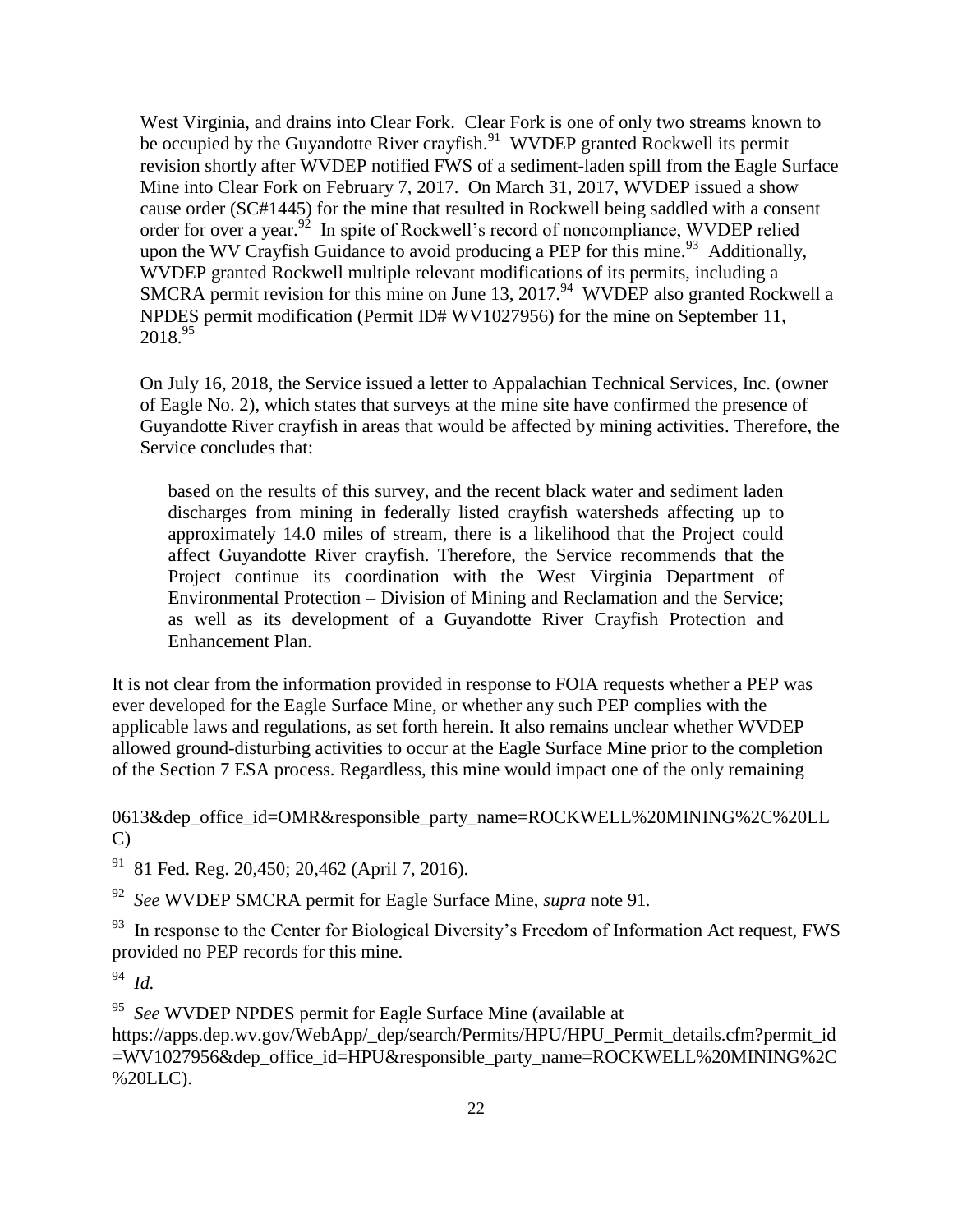populations of Guyandotte River crayfish, and therefore this project has the very real potential to jeopardize the continued existence of the species.

- WVDEP granted Ramaco Resources, LLC ("Ramaco") multiple relevant modifications of its permits, including a permit revision for the Ram Surface Mine No. 1 (Permit ID# S500713) on May 30, 2017.<sup>96</sup> This 470-acre surface mine is located in Logan County, West Virginia, and includes a valley fill that drains into Elk Creek. Elk Creek is known to FWS to be a stream that may be occupied by Guyandotte River crayfish. On information and belief, WVDEP relied upon the WV Crayfish Guidance to avoid producing a PEP for this mine.<sup>97</sup>
- In addition to multiple relevant permit modifications, WVDEP granted Ramaco a SMCRA permit for the Berwind Deep Mine No. 1 (Permit ID# U300816) on June 26, 2017.<sup>98</sup> This 29-acre underground mine is located in McDowell County, West Virginia, and drains into Right Fork of Beech Fork of Dry Fork.<sup>99</sup> Dry Fork is known to support one of the few remaining robust populations of Big Sandy crayfish.<sup>100</sup> WVDEP relied upon the 1996 Biological Opinion for take coverage for this mine, without the benefit of adequate guidance for the protection and enhancement of listed crayfish. Additionally, FWS' concurrence with Ramaco's PEP explicitly relied upon the 1996 Biological Opinion for take coverage prior to the issuance of the WV Crayfish Guidance and FWS crayfish guidance discussed herein. 101
- WVDEP granted Consol of Kentucky, Inc. ("Consol") a SMCRA permit (Permit ID# S500515) for the Twin Branch Surface Mine No.2 on August 14,  $2017$ .<sup>102</sup> This 1,302-acre surface mine includes a valley fill and pond that drain into Riffe Branch in Mingo County,

 96 *See* WVDEP SMCRA permit for Ram Surface Mine No. 1 (available at https://apps.dep.wv.gov/WebApp/\_dep/search/Permits/OMR/Permit\_details.cfm?permit\_id=S50 0713&dep\_office\_id=OMR&responsible\_party\_name=RAMACO%20RESOURCES%2C%20L LC).

 $97$  In response to the Center for Biological Diversity's Freedom of Information Act request, FWS provided no PEP records for this mine.

<sup>98</sup> *See* WVDEP SMCRA permit for Berwind Deep Mine No.1 (available at https://apps.dep.wv.gov/WebApp/\_dep/search/Permits/OMR/Permit\_details.cfm?permit\_id=U30 0816&dep\_office\_id=OMR&responsible\_party\_name=RAMACO%20RESOURCES%2C%20L  $LC$ ).

<sup>&</sup>lt;sup>99</sup> See letter from John Schmidt to Curtis Whitt approving the Protection and Enhancement Plan for the Berwind Deep Mine No. 1 (June 19, 2017).

<sup>100</sup> *Id.*

<sup>101</sup> *Id.*

<sup>&</sup>lt;sup>102</sup> See WVDEP SMCRA permit for Twin Branch Surface Mine No.2 (available at https://apps.dep.wv.gov/WebApp/\_dep/search/Permits/OMR/Permit\_details.cfm?permit\_id=S50 0515&dep\_office\_id=OMR&responsible\_party\_name=SOUTHEASTERN%20LAND%2C%20 LLC).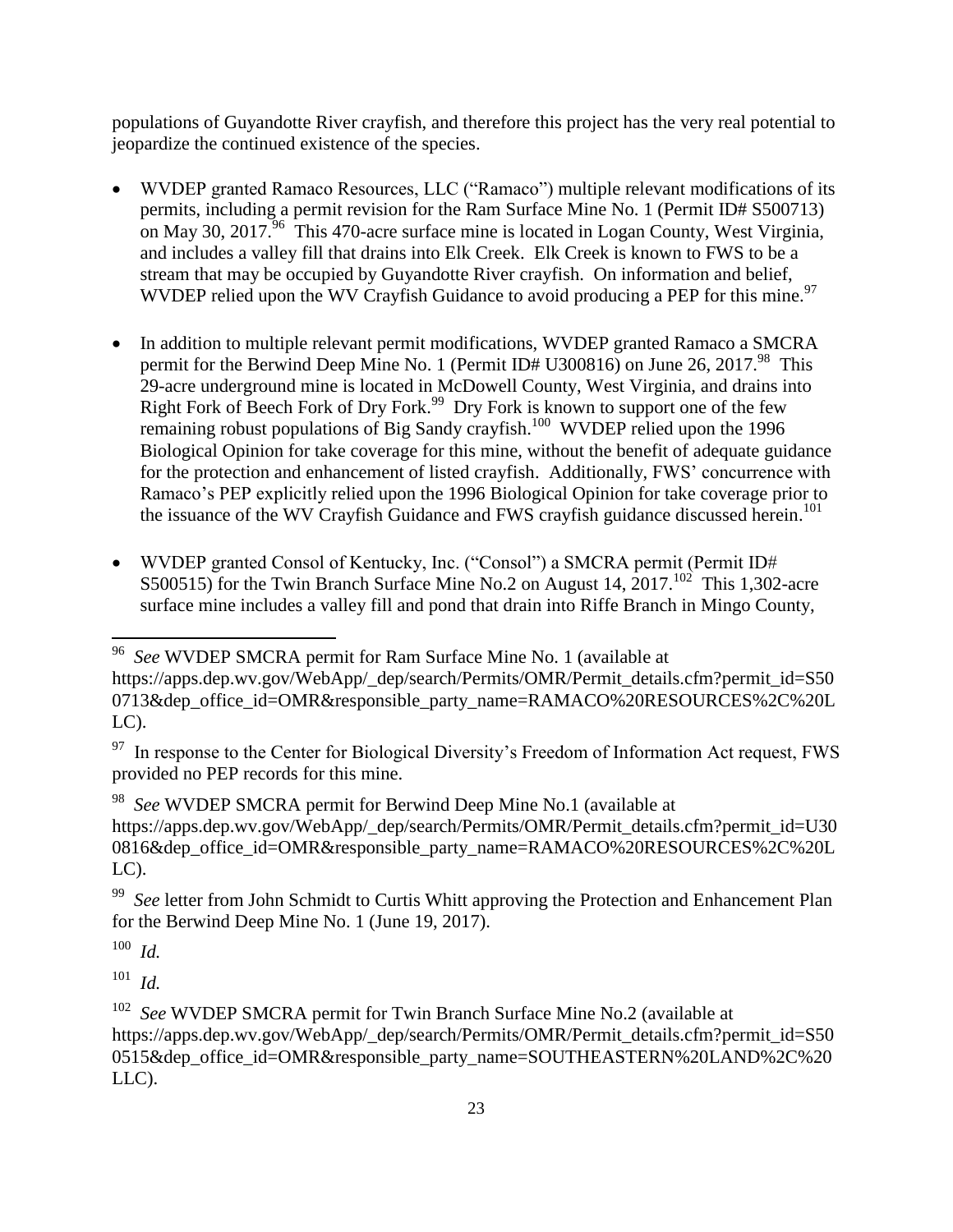West Virginia.<sup>103</sup> Riffe Branch drains into Pigeon Creek, a stream known to be occupied by the Big Sandy crayfish.<sup>104</sup> On August 2, 2017, WVDEP issued a letter to Consol indicating that the mine was "not likely to adversely affect" the Big Sandy crayfish. This letter relied on the 1996 Biological Opinion and the WV Crayfish Guidance. This letter listed WVDEP, WVDMR, and DOI as the consulting parties, and made no reference to FWS whatsoever. WVDEP subsequently issued a permit transfer for this mine to Southeastern Land, LLC ("Southeastern") on December  $\overline{8}$ , 2017.<sup>105</sup> WVDEP then issued a permit revision to Southeastern for contemporaneous reclamation on July 25, 2018.<sup>106</sup> WVDEP relied upon the WV Crayfish Guidance to avoid producing a PEP for this mine.<sup>107</sup>

- In addition to multiple relevant permit modifications, WVDEP granted Ramaco a SMCRA permit (Permit ID# U500316) for the Turkeypen Branch 2Gas Deep Mine on September 27,  $2017<sup>108</sup>$  This 9-acre underground mine in Logan County, West Virginia drains into Turkeypen Branch of Elk Creek.<sup>109</sup> Elk Creek is known to FWS to be a stream that may be occupied by Guyandotte River crayfish. Upon information and belief, WVDEP relied upon the WV Crayfish Guidance to avoid producing a PEP for this mine. In response to the Center for Biological Diversity's Freedom of Information Act request, FWS provided no PEP records for this mine.
- WVDEP approved the Newhall Surface Mine No. 2, Amendment No. 1, Permit Number S-4013-11, near Cucumber, WV in McDowell County in August of 2017. This 37.7 acre mine site is currently a forested area that provides habitat for the endangered Indiana bat and is within the range of the Big Sandy crayfish; however, a PEP for these species was not developed. On information and belief, WVDEP allowed this mine to avoid the development of a PEP for crayfish because it is more than 500m from a  $3<sup>rd</sup>$  order stream with known crayfish occurrence, in reliance on the unlawful WV Crayfish Guidance.
- WVDEP approved the Jupiter Surface Mine near Maybeury, WV in Mercer and McDowell counties in July of 2017 (no permit number available). This 921.98 acre mine site is within the watershed of the Big Sandy crayfish, yet WVDEP allowed this mine to avoid the need for

106 *Id.*

107 In response to the Center for Biological Diversity's Freedom of Information Act request, FWS provided no PEP records for this mine.

108 *See* WVDEP SMCRA permit for Turkeypen Branch 2Gas Deep Mine (available at https://apps.dep.wv.gov/WebApp/\_dep/search/Permits/OMR/Permit\_details.cfm?permit\_id=U50 0316&dep\_office\_id=OMR&responsible\_party\_name=RAMACO%20RESOURCES%2C%20L LC)

109 *Id.* 

<sup>&</sup>lt;sup>103</sup> *Id.*

<sup>104</sup> 81 Fed. Reg. 20,450; 20,460 (April 7, 2016).

<sup>105</sup> *See* WVDEP SMCRA permit for Twin Branch Surface Mine No.2, *supra* note 103*.*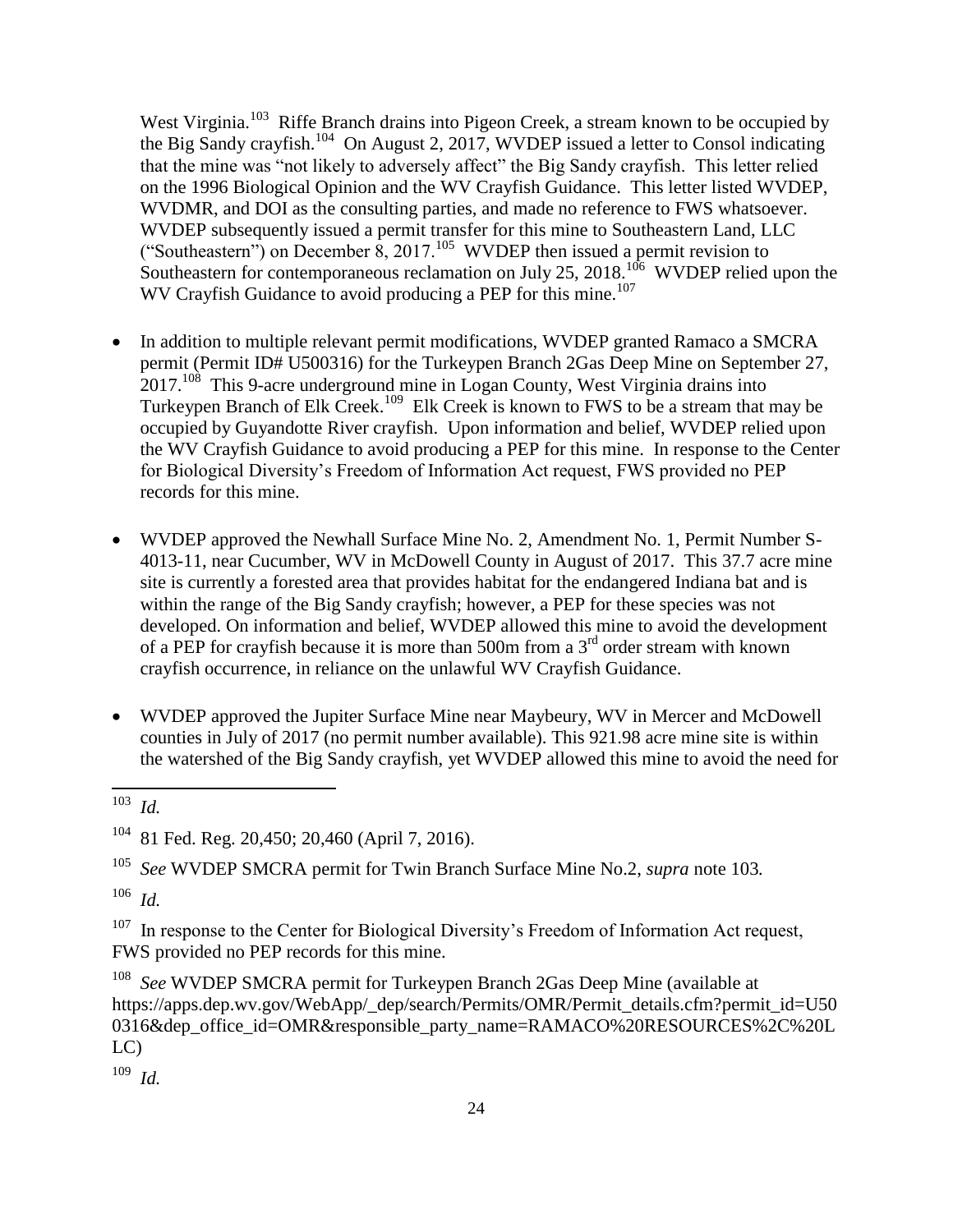development of a PEP because it is more than 500m from a  $3<sup>rd</sup>$  order stream with known crayfish occurrence, in reliance on the unlawful WV Crayfish Guidance. On information and belief, no surveys were conducted for crayfish for this project.

These and other such mines that were approved based upon compliance with the 1996 Biological Opinion and the unlawful crayfish guidance, and absent sufficient PEPs or other protections for listed species, are in violation of the ESA as set forth below.

# **II. VIOLATIONS**

## **A. The agencies violated the ESA by permitting mines in reliance on the invalid 1996 Biological Opinion and ITS**

# **i. Reinitiation of consultation invalidated the 1996 Biological Opinion and ITS**

The April 2017 reinitiation of programmatic ESA Section 7 consultation on the SMCRA program invalidated the prior 1996 Biological Opinion and ITS, annulling the take coverage that the agencies continue to rely on for ESA compliance when permitting surface coal mines. Ongoing reliance on the 1996 Biological Opinion and ITS is therefore unlawful. At this time, the only way to comply with the ESA is to require mining projects to be authorized under a project-specific Section 7 or Section 10 process pending completion of the programmatic consultation.

It is well settled that the reinitiation of consultation invalidates the prior biological opinion and ITS, "requir[ing] the Fish and Wildlife Service to issue a new Biological Opinion before a project may go forward."<sup>110</sup> This is especially true where consultation has been reinitiated on a program that has proven to be entirely ineffective. In fact, FWS has concluded that "despite the environmental protections granted by SMCRA and the permit review process analyzed in the 1996 Biological Opinion, surface coal mining operations continue to negatively impact threatened and endangered species and the habitats upon which they depend."<sup>111</sup> It is therefore entirely arbitrary and capricious for the agencies to continue to rely on the 1996 Biological Opinion where the Service itself has determined that it must be replaced to ensure that species are not being jeopardized by surface coal mining activities, and a formal consultation process is underway to create a new program for SMCRA-ESA compliance.

Furthermore, pursuant to the Service's revised regulations defining "framework programmatic action," programmatic consultations, such as for the SMCRA program, should not result in the issuance of an ITS, but rather any incidental take must be subsequently authorized under a project-specific Section 7 or Section 10 process.<sup>112</sup> Therefore, continuing to rely on an outdated

<sup>&</sup>lt;sup>110</sup> *See e.g. Mount Graham Red Squirrel v. Madigan*, 954 F.2d 1441, 1451 (9th Cir. 1992).

<sup>111</sup> 2016 Biological Opinion at 107 (emphasis added).

<sup>&</sup>lt;sup>112</sup> See 80 Fed. Reg. 26,832 (May 11, 2015) (adding definition of "framework programmatic action" to 50 C.F.R.  $\&$  402.02 and adding 50 C.F.R.  $\&$  402.14(i)(1)(6) on incidental take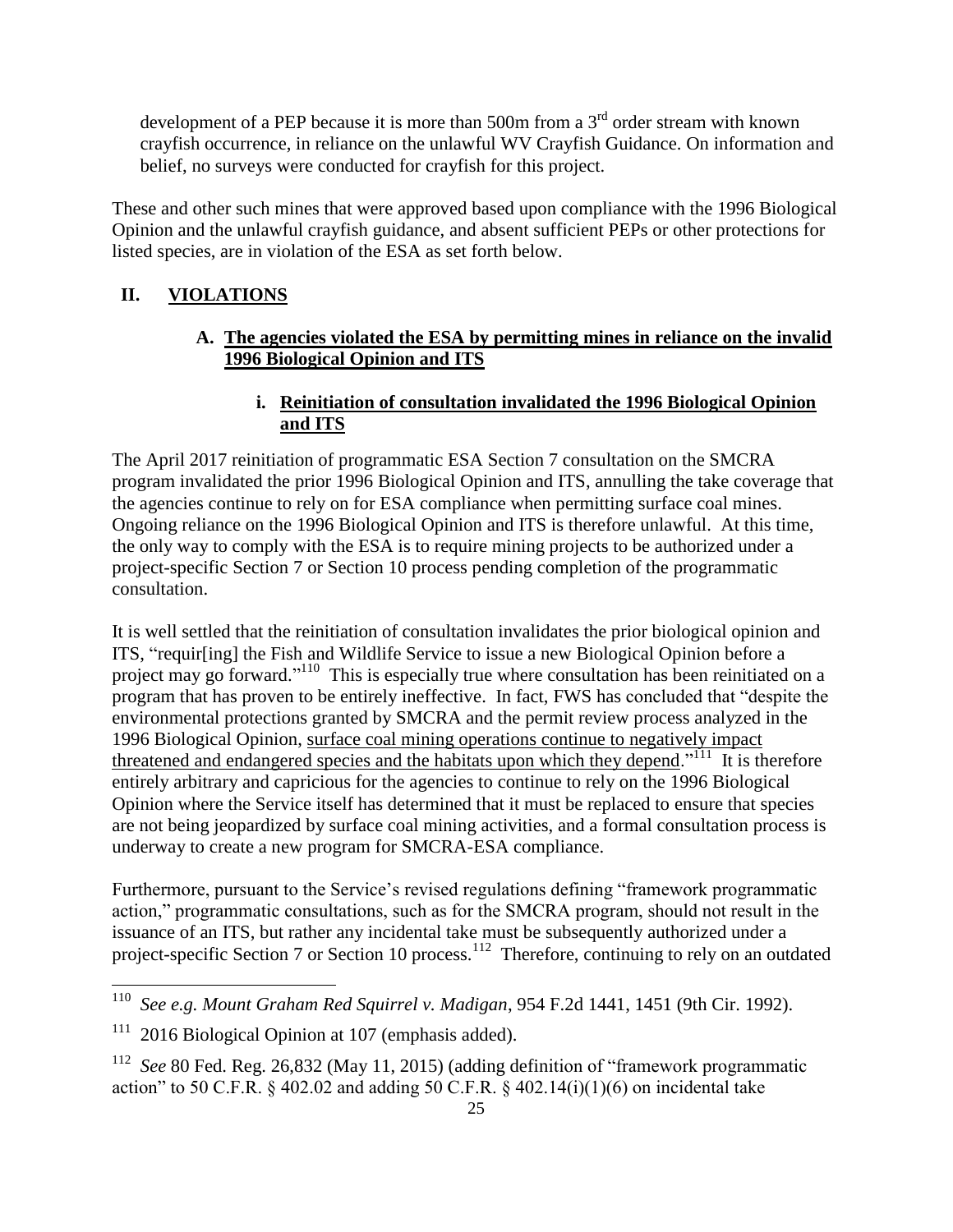1996 programmatic ITS to approve mining activities under the SMCRA program is inconsistent with the Service's current regulations requiring site-specific consultation, and is especially troubling given that the Service has itself called into question the efficacy of the 1996 Biological Opinion's broad take coverage. Rather, at this time the agencies can only fulfill their ESA duties by obtaining site-specific take coverage under ESA Sections 7 or 10.<sup>113</sup>

In sum, OSMRE, FWS and WVDEP may no longer rely on the 1996 Biological Opinion and ITS for take coverage now that programmatic consultation has been reinitiated.<sup> $114$ </sup> The permitting of mines in reliance on the 1996 Biological Opinion and ITS after the reinitiation of consultation is unlawful, arbitrary and capricious agency  $\arctan$ <sup>115</sup>

#### **ii. The 1996 Biological Opinion and ITS are otherwise invalid and cannot provide take coverage for SMCRA-regulated activities**

Even if OSMRE and the Service had not reinitiated consultation on the SMCRA program, the 1996 Biological Opinion cannot provide valid take coverage for surface coal mining activities. As the Service itself has acknowledged, the 1996 Biological Opinion cannot ensure that surface coal mining and reclamation activities will not jeopardize the continued existence of listed species. Since the 1996 Biological Opinion itself does not meet the requirements of Section

statements not being required at the programmatic level where subsequent actions resulting in incidental take will be separately consulted on).

 $\overline{\phantom{a}}$ 

<sup>113</sup> Those site-specific consultations, however, must incorporate the new scientific information being analyzed for the programmatic SMCRA consultation, or else the agencies must wait until that process is completed to conduct ESA review. This is consistent with the Service's Consultation Handbook, which states that "[i]f relevant data are known to be available to the agency or will be available as the result of ongoing or imminent studies, the Services should request those data and any other analyses required by the regulations at 50 CFR §402.14(c), or suggest that consultation be postponed until those data or analyses are available…." U.S. Fish and Wildlife Service, Endangered Species Consultation Handbook (March 1998) at 1-6 (emphasis added). Here, the letter reinitiating consultation specifically states that OSMRE expects the reinitiated consultation "to include new science and cover all aspects of OSMRE's implementation of Title V…." Since there is admittedly "new science" regarding the impacts to listed species from surface coal mining, any Section 7 consultation on such activities must include that new information or should be postponed until after the programmatic consultation has been completed, so that this "new science" can be properly incorporated into the SMCRA ESA process to ensure that listed species are not continuing to be jeopardized by SMCRAregulated activities.

114 This also applies to other regulatory authorities that continue to rely on the 1996 Biological Opinion for ESA compliance, including Virginia and Kentucky where, on information and belief, permits for coal mining activities that may adversely affect listed bat species are being issued in reliance on the unlawful 1996 Biological Opinion.

115 *See Citizens to Preserve Overton Park Inc. v. Volpe*, 401 U.S. 402, 413-14 (1971) (*citing* 5 U.S.C. § 706(2)(A)); also see *Mount Graham Red Squirrel,* 954 F.2d at 1451*.*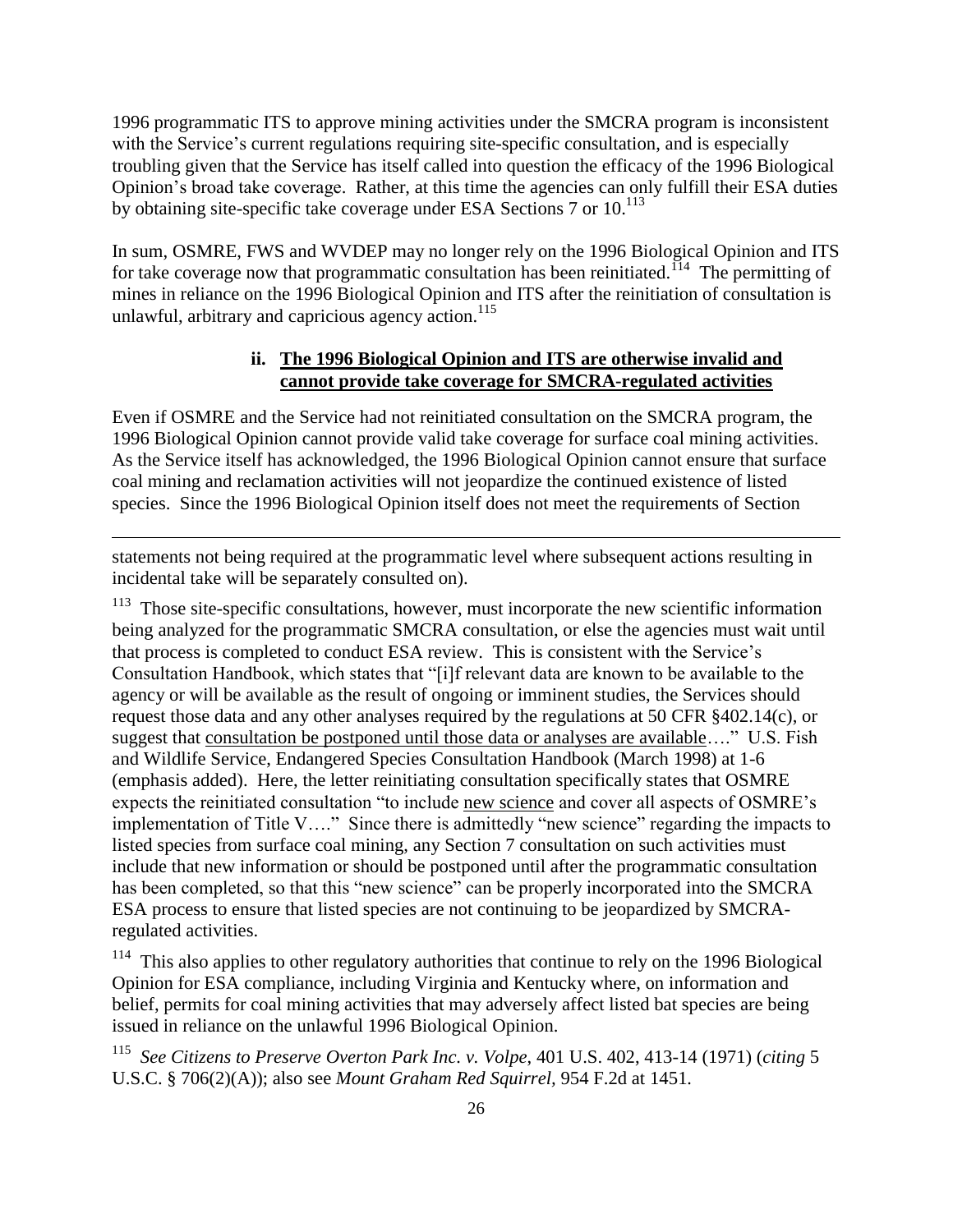7(a)(2) of the ESA and the terms of that opinion are insufficient to protect listed species, continued reliance on the 1996 Biological Opinion is arbitrary and capricious.

The 1996 Biological Opinion suffers many legal flaws that bear on the survival and recovery of listed species. These flaws include the lack of RPMs to minimize the impact of incidental take.<sup>116</sup> The only RPM provided in the 1996 Biological Opinion is compliance with the terms and conditions of the ITS; however, the terms and conditions of the ITS do not include any quantification of take for any listed species and there is no provision in the ITS whereby FWS may assess the level of take in order to ensure that authorized take levels are not being exceeded, thereby putting species in jeopardy. Hence, the 1996 Biological Opinion and ITS cannot serve one of the most important functions: tracking the authorized take of a species in order to avoid authorizing so much take that jeopardy results. $117$ 

Moreover, even though no specific amount of take was authorized under the 1996 Biological Opinion and ITS, SMCRA-regulated coal mining activities have clearly exceeded the amount of take that was contemplated. For example, FWS noted that new species listings required OSMRE and FWS to revisit the efficacy of the 1996 Biological Opinion, stating that the recent listing of the Big Sandy crayfish and the Guyandotte River crayfish "illustrate the inadequacy of the current SMCRA regulatory environment in protecting fish and wildlife and the habitats upon which they depend."<sup>118</sup> Similarly, FWS concluded that "despite the environmental protections granted by SMCRA and the permit review process analyzed in the 1996 Biological Opinion, surface coal mining operations continue to negatively impact threatened and endangered species and the habitats upon which they depend."<sup>119</sup> Therefore, it is readily apparent that the amount of take that was expected to occur under the process set forth in the 1996 Biological Opinion has been exceeded.

The Service's Consultation Handbook states that "[i]n instances where the amount or extent of incidental take is exceeded, any operations causing such take must cease pending reinitiation."<sup>120</sup> While the 1996 Biological Opinion provides for "an unquantifiable level of take" and authorized "the unavoidable taking of some individuals" of any listed species affected by surface coal

 $\overline{\phantom{a}}$ 

<sup>116</sup> 16 U.S.C. § 1536(b)(4)(C)(ii); 50 C.F.R. § 402.14(i)(1)(ii) (specifying that incidental take statements must include reasonable and prudent measures to minimize incidental take of species).

<sup>117</sup> *See* 16 U.S.C. § 1536(b)(4)(C)(i); 50 C.F.R. §§ 402.14(i)(1)(i), 402.14(i)(3) and 402.14(i)(4) (requiring that incidental take statements specify the impact, i.e., the amount or extent, of incidental take allowed and requiring FWS to monitor the impacts and reinitiate consultation if the amount or extent of take exceeds the allowed take).

<sup>118</sup> 2016 Biological Opinion at 121.

<sup>119</sup> *Id.* at 107.

<sup>120</sup> *See e.g.* Endangered Species Consultation Handbook at 4-64, B-12.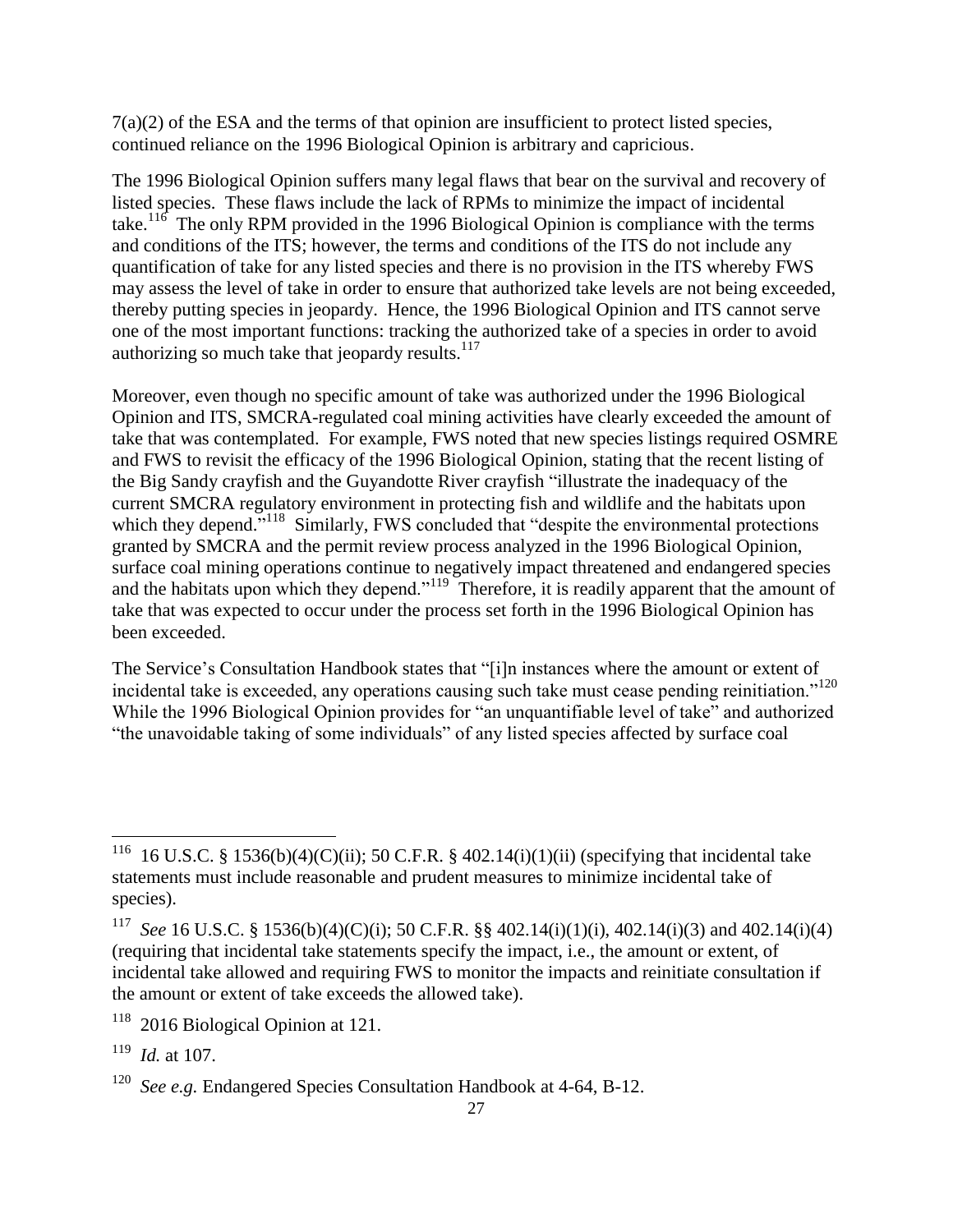mining,<sup>121</sup> it is evident from the Service's statements in the 2016 SPR and 2016 Biological Opinion that SMCRA-regulated activities are exceeding an acceptable level of take, and all operations causing such take must therefore cease.

In addition, the 1996 Biological Opinion purports to provide incidental take coverage for all coal operations as to all species for all time. This overly broad coverage does not meet the requirements of FWS's programmatic ITS regulations, nor does it meet the basic requirements regarding reinitiation of consultation when new species are listed.<sup>122</sup> Thus, because the 1996 Biological Opinion does not comply with ESA section  $7(a)(2)$ , even full adherence to its terms will not excuse violations of the ESA. Therefore, the continued reliance on the 1996 Biological Opinion will not satisfy OSMRE's and WVDEP's duty to ensure that listed species are not jeopardized by SMCRA-regulated mining activities.

The activities causing this harm to listed species must therefore cease pending completion of the reinitiated consultation. That includes the issuance of permits as well as any ground-disturbing activities undertaken pursuant to a SMCRA-regulated program that was authorized under the 1996 Biological Opinion, in West Virginia as well as other states, such as Virginia and Kentucky. OSMRE and WVDEP and other regulatory authorities may not rely on the 1996 Biological Opinion and ITS for take coverage, and at this time all such activities may only be authorized under a project-specific Section 7 or Section 10 process, as discussed herein.

#### **iii. The 1996 Biological Opinion and ITS are invalid as applied to the Guyandotte River crayfish and Big Sandy crayfish**

Even if the 1996 Biological Opinion was still legally in effect, the incidental take coverage of that Biological Opinion cannot possibly apply to the Guyandotte River crayfish or the Big Sandy crayfish, which were listed 20 years after the 1996 Biological Opinion was published. The continued reliance on the 1996 Biological Opinion to approve mines that may adversely affect these crayfish is in direct violation of ESA Section 7 and its implementing regulations, which further exposes the responsible agencies (and mining companies) to Section 9 take liability.

 121 1996 Biological Opinion at 11. The ITS does not specify the amount or extent of take allowed as required pursuant to 50 C.F.R.  $§402.14(i)(1)(i)$ , and therefore it does not contain an explicit trigger for reinitiation of consultation where take exceeds allowable levels.

<sup>&</sup>lt;sup>122</sup> See 50 C.F.R. § 402.14(i)(l)(i) (requiring ITS for "mixed programmatic actions" to "[s]pecif[y] the impact, i.e., the amount or extent, of such incidental taking on the species….);" 50 C.F.R. § 402.16(d) (requiring reinitiation when new species are listed). Pursuant to Section  $402.14(i)(l)(i)$ , "[a] surrogate ... may be used to express the amount or extent of anticipated take provided that the biological opinion or incidental take statement: Describes the causal link between the surrogate and take of the listed species, explains why it is not practical to express the amount or extent of anticipated take or to monitor take-related impacts in terms of individuals of the listed species, and sets a clear standard for determining when the level of anticipated take has been exceeded." The 1996 Biological Opinion does not specify the anticipated take of any species, nor does it provide a surrogate for this analysis.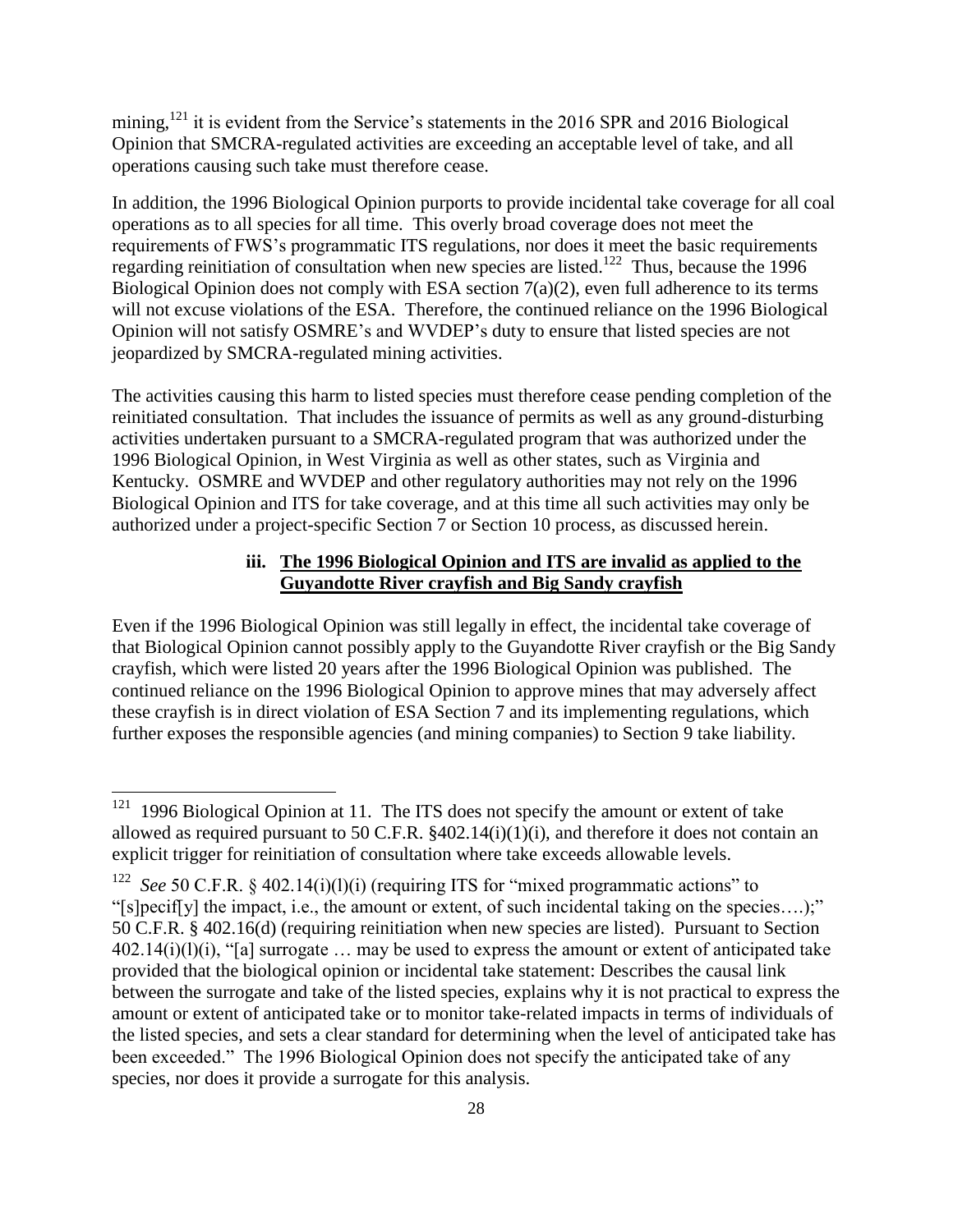First, the 1996 Biological Opinion cannot provide take coverage for a species listed after the 1996 Biological Opinion was approved. Pursuant to the applicable regulations, reinitiation of consultation is required when "a new species is listed or critical habitat designated that may be affected by the identified action."<sup>123</sup> OSMRE appears to acknowledge this, stating in its April 2017 reinitiation letter that reinitiation is appropriate in part because "new species have been listed that may be affected by the SMCRA regulatory program."

An ITS simply cannot provide take coverage for a later-listed species unless and until the Biological Opinion and ITS are amended or updated to include the new species. That is the purpose of requiring reinitiation of consultation when new species are listed. If the agencies could continue to act in reliance on an outdated ITS, it would risk jeopardizing the newly listed species, in direct violation of ESA Section 7.

As noted above, FWS listed the crayfish in 2016—twenty years after the 1996 Biological Opinion was issued. Therefore, at the time of the 1996 consultation the Service was likely not even aware of the threat posed by surface coal mining to these species, and could not possibly have considered the specific threats and mitigation needs of the crayfish. In fact, the listing decision for the crayfish notes that "physical changes to local waterways associated with coal mining include increased erosion and sedimentation . . . which can contribute to stream bottom embeddedness . . . and are of particular concern for these species, which, as tertiary burrowers, rely on unembedded slab boulders for shelter,"<sup>124</sup> and "surface coal mining causes significant geomorphic disturbances with long-term consequences for the region's streams," including the "complete burial of headwater streams."<sup>125</sup> The listing decision also notes that metals (e.g., selenium), salinity and pH impairments associated with coal mining are adversely affecting crayfish, relying on studies from 2005-2015. This is all new information that was unavailable when the 1996 Biological Opinion was drafted.<sup>126</sup>

The 2016 listing of these species therefore presents new species-specific issues and concerns that were not addressed in the 1996 Biological Opinion, and thus take coverage is not available under the 1996 ITS. The listing of these crayfish requires OSMRE and FWS to reinitiate formal consultation to ensure that coal mining activities do not jeopardize the continued existence of these species, and at this time the 1996 Biological Opinion's ITS cannot provide take coverage for coal mining operations that will adversely affect listed crayfish.

<sup>&</sup>lt;sup>123</sup> 50 C.F.R. § 402.16(d). While the 1996 Biological Opinion itself does not provide for reinitiation when new species are listed, this is contrary to the ESA and the plain terms of the Section 7 regulations, rendering the Biological Opinion *ultra vires* invalid, but certainly invalid as it applies to species listed after the 1996 Biological Opinion issued.

<sup>124</sup> 81 Fed. Reg. 20,466 (April 7, 2016).

<sup>125</sup> *Id.*

<sup>&</sup>lt;sup>126</sup> *Id.* at 20,471. This new information is yet another reason why OSM and FWS needed to reinitiate consultation on the 1996 Biological Opinion, rendering the take coverage invalid for the crayfish at this time. 50 C.F.R. § 402.16(b).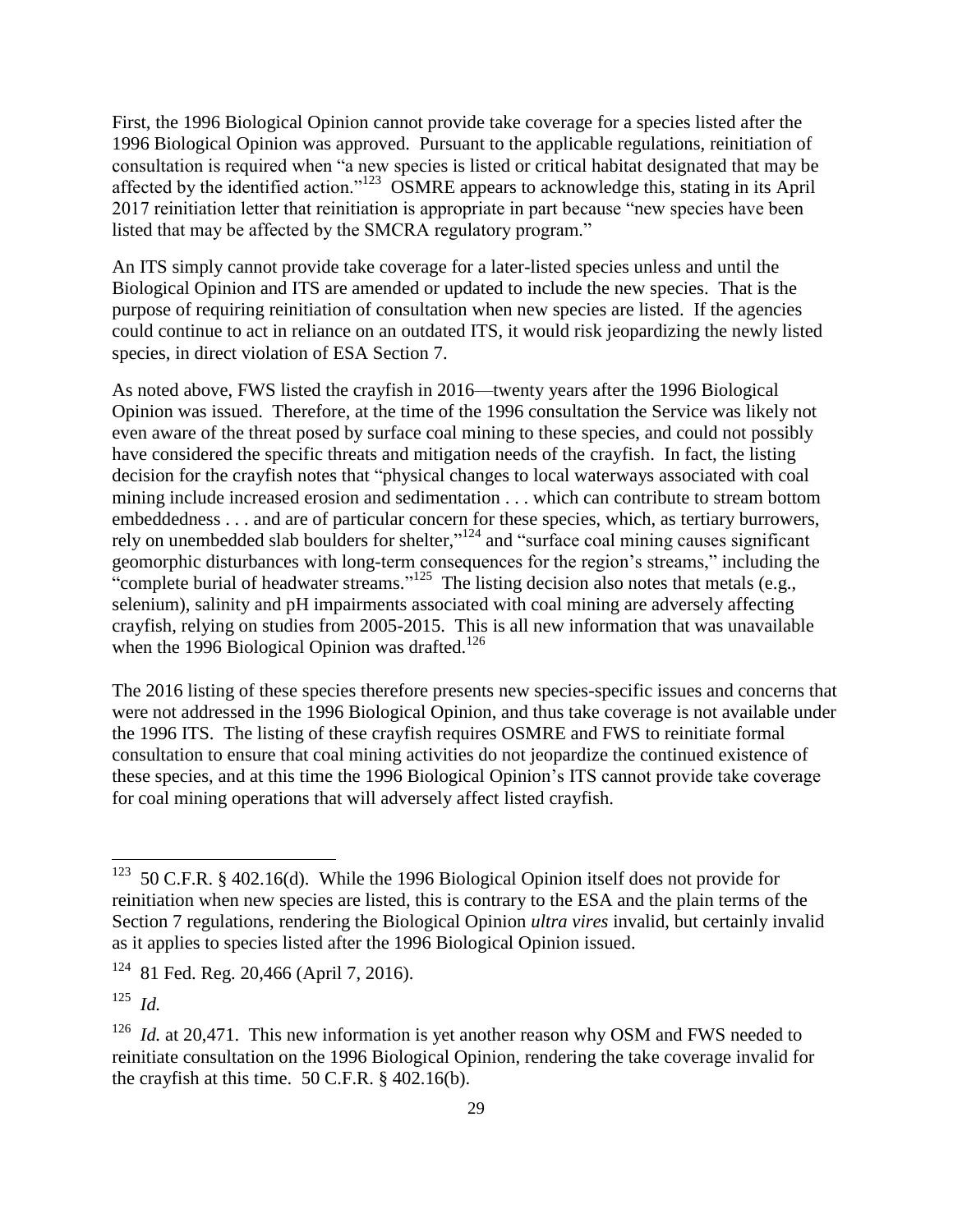Second, the 1996 Biological Opinion is predicated on FWS's finding that "properly implemented" SMCRA programs "are not likely to jeopardize the continued existence of listed or proposed species."<sup>127</sup> This finding, in turn, is based on assumed compliance with applicable SMCRA regulations and the development by FWS and OSMRE of species-specific measures to minimize take.<sup>128</sup> The development by FWS and OSMRE of species-specific measures to minimize take is a clear condition of the 1996 Biological Opinion's ITS, and implementation of site-specific measures is required through the SMCRA permit.<sup>129</sup>

The 1996 Biological Opinion leaves no doubt that the development and inclusion of site- and species-specific measures to minimize take is necessary in order to ensure that the actions authorized by the ITS do not jeopardize listed species. The 1996 Biological Opinion provides for an "unquantifiable level" of take based on the programmatic nature of the consultation, but adds that:

To insure protection for species expected to be taken at an unquantifiable level, the Service must have a mechanism to develop, in close coordination and cooperation with OSM and State regulatory authorities, any necessary sitespecific measures to minimize potential take. These measures must be enforceable under the mining permit. $130$ 

To fulfill its duties pursuant to the 1996 Biological Opinion, FWS must issue PEP Guidelines to ensure that PEPs are developed with the mitigation necessary to "minimize disturbances and adverse impacts" to listed species. $^{131}$  Such guidelines are the means by which OSMRE and states fulfill their responsibilities under the 1996 Biological Opinion. In fact, the PEP Guidelines for Indiana bats acknowledge that such guidelines are "the measures that must be implemented by [regulatory agencies] and mining applicants to ensure compliance with the 1996 [Biological Opinion]."<sup>132</sup> FWS further acknowledges in the Indiana Bat PEP Guidelines that:

The 1996 [Biological Opinion] requires that each State "must implement and require compliance with any species-specific protective measures developed by the FWS field office and the regulatory authority with the involvement, as appropriate, of the permittee and OSM." This document sets the minimum standards for development of the species-specific protective measures and provides predictability in the SMCRA

<sup>128</sup> *Id.* at 10, 13 ("As a condition of this non-jeopardy opinion and incidental take statement, the Service and the appropriate regulatory authority. . . must develop species-specific measures to minimize anticipated incidental take.").

129 *Id*. at 13.

 $\overline{a}$ 

130 *Id.* at 12 (emphasis added).

131 30 C.F.R. § 780.16(b).

<sup>132</sup> U.S. FISH AND WILDLIFE SERVICE, RANGE-WIDE INDIANA BAT PROTECTION AND ENHANCEMENT PLAN GUIDELINES (2009), *available at* http://www.fws.gov/frankfort/pdf/INBATPEPGuidelines.pdf.

<sup>127</sup> 1996 Biological Opinion at 10.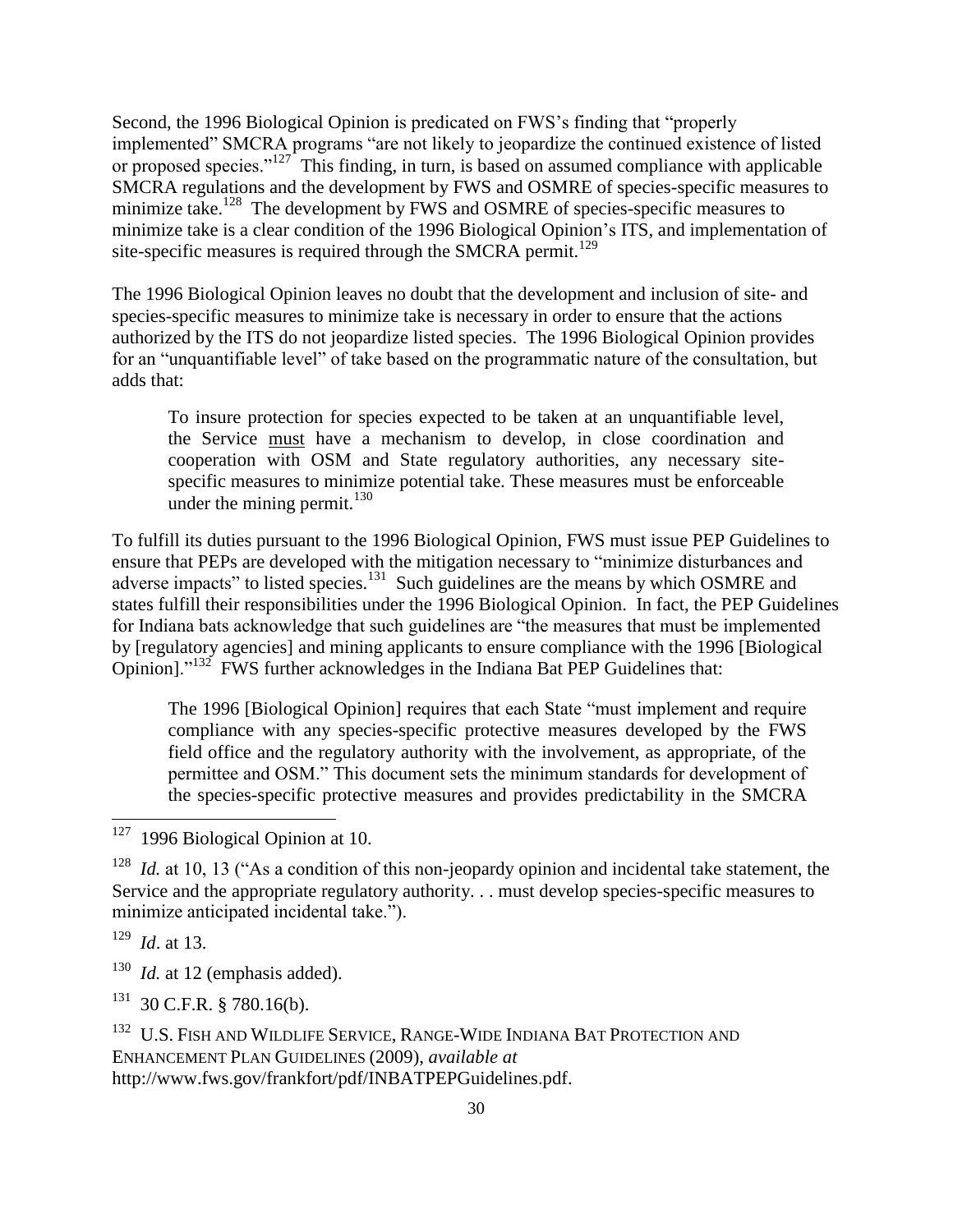permitting process relative to the preparation of a Protection and Enhancement Plan (PEP) by an applicant. $^{133}$ 

However, FWS failed to issue guidance for the Guyandotte River crayfish or the Big Sandy crayfish until  $2018 - 2$  years after the crayfish were listed – and several mines that may affect crayfish were permitted under the 1996 Biological Opinion prior to the promulgation of that guidance. Furthermore, the crayfish guidance developed by FWS does not provide the guidance necessary to ensure that adequate PEPs are developed for the crayfish, since it fails to provide species-specific measures to minimize take, and relies on inadequate state WQS to ensure protection of crayfish. In fact, the current, 2018 version of the FWS crayfish guidance (which was developed by WVDEP) merely sets forth a process for determining when a PEP will be required, along with water quality monitoring guidelines; yet, the Service itself has acknowledged that existing state WQS are not protective of crayfish. FWS has failed to provide the specific information that must actually be included in a PEP, and there is no discussion or analysis as to how listed crayfish will be protected (much less enhanced) from the continuing contamination of their habitat from mining activities.<sup>134</sup> As set forth herein, the Service's guidance does not meet the requirements of the applicable regulations for PEPs,<sup>135</sup> and is insufficient to ensure that listed crayfish will not be jeopardized.

Since there is no legally sufficient PEP guidance from the Service, there is no way to know whether states are approving mines with the mitigation necessary to ensure that these species are protected. In West Virginia, the Service even allowed the state to follow its own guidance, though the Service was well aware that the WV Crayfish Guidance is not based on the best available science and will not prevent continued harm to crayfish. The Service therefore failed to comply with the express provisions of the 1996 Biological Opinion, rendering it impotent to provide take coverage for the crayfish, since it is well-settled that violations of the terms and conditions of a biological opinion and ITS "abrogates the safe harbor provision of the ITS," and exposes agencies to take liability.<sup>136</sup>

 133 *Id.*

 $134$  When you compare the Service's crayfish guidance with the PEP guidance that it promulgated for Indiana bats, the inadequacy of the crayfish guidance becomes readily apparent. While the Indiana bat guidance contains detailed information on the species, the process for developing a PEP, and several pages of mitigation measures, the crayfish guidance provides a key for determining when a PEP is required, followed by a protocol that merely requires monitoring to ensure that existing water quality standards are met; yet, these same "protective measures" (*i.e*. compliance with state WQS) have been in place for years, and the crayfish have clearly not been protected from the adverse impacts of mining activities, as evidenced by the need to list them under the ESA. The guidance fails to provide measures to actually protect these species, and is patently insufficient and incomplete.

<sup>135</sup> 30 C.F.R. §780.16.

<sup>136</sup> *See Bennett v. Spear*, 520 U.S. 154, 170 (1997); *Nat'l Wildlife Fed'n v. Nat'l Marine Fisheries Serv.*, 481 F.3d 1224, 1230 (9th Cir. 2007); *Mount Graham Red Squirrel v. Espy*, 986 F.2d 1568, 1580 (9th Cir. 1993) (held that violation of an ITS would remove protective coverage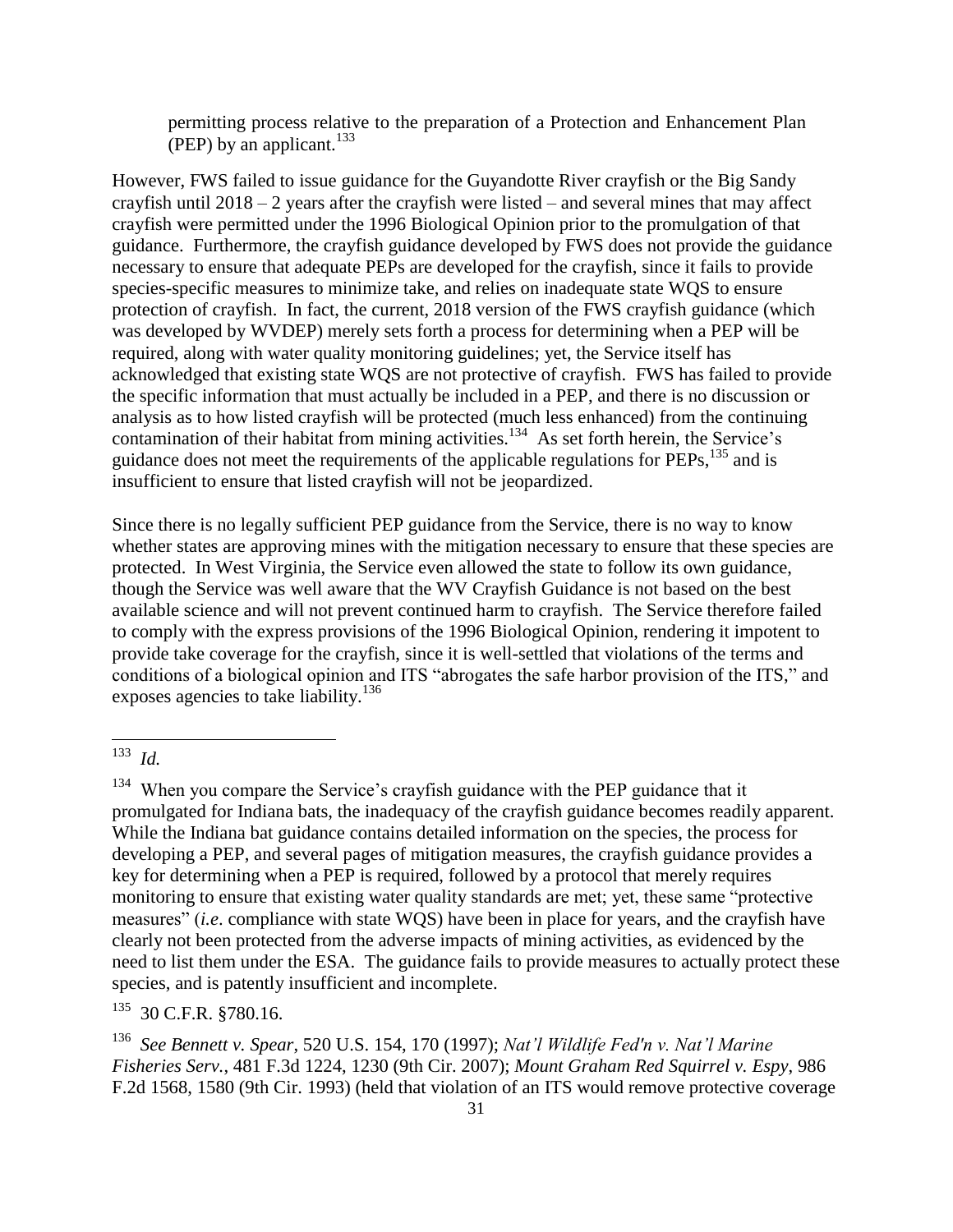In sum, the 1996 Biological Opinion and ITS cannot provide take coverage for mining activities that harm Guyandotte River crayfish or Big Sandy crayfish. The issuance of permits in reliance on the 1996 Biological Opinion for mining activities that may affect these crayfish violates the ESA.

## **B. No mines or mining activity may be permitted in reliance on the 1996 Biological Opinion pursuant to ESA Section 7(d)**

As set forth above, the 1996 Biological Opinion can no longer be considered valid, and there is currently no lawful ITS providing take coverage for the SMCRA program. Pursuant to ESA Section 7(d), following the reinitiation of consultation on the SMCRA program, OSMRE, as well as any applicant for a federal permit, "shall not make any irreversible or irretrievable commitment of resources … which has the effect of foreclosing the formulation or implementation of any reasonable and prudent alternative measures…" pending completion of that consultation.<sup>137</sup> The purpose of Section 7(d) is to maintain the environmental status quo pending the completion of consultation. WVDEP's issuance of permits for the mines described above in reliance on the outdated 1996 Biological Opinion after reinitiation of consultation commenced is in direct violation of Section 7(d).

Contrary to the unsubstantiated and illogical claims in OSMRE's 7(d) determination letter, the issuance of permits for surface coal mining is clearly an irretrievable and irreversible commitment of resources. OSMRE fails entirely to explain how the issuance of such permits will not result in activities that may adversely affect listed species, such as land clearing and mining activities that would foreclose the implementation of mitigation or other measures (*i.e*. avoidance protocols and riparian buffers) to prevent harm to affected species. Rather, OSMRE relies solely on its commitment to ensuring, through oversight and enforcement, that state programs implement the regulatory requirements under SMCRA and the terms and conditions of the 1996 Biological Opinion. <sup>138</sup> However, these are the same measures that have been in place for the past twenty years, and which FWS has found to be inadequate to protect listed species, requiring reinitiation of consultation. It remains entirely unclear how OSMRE's continued implementation of an admittedly failed program that has resulted in significant harm to listed species would prevent further irreversible harm in such a manner as to comply with ESA Sections 7(a)(2) and 7(d). That is simply illogical.

Rather, pursuant to the clear language of Section 7(d), pending the completion of the reinitiated consultation no regulatory authority, including OSMRE and WVDEP, may issue any permits in reliance on the 1996 Biological Opinion and ITS, and must not allow land-clearing or other

l from take liability); *Or. Natural Desert Ass'n v. Tidwell*, 716 F. Supp. 2d 982, 995 (D. Or. 2010); *see also South Yuba*, 629 F. Supp. 2d at 1132; *Dow AgroSciences LLC v. Nat'l Marine Fisheries Serv.*, 637 F.3d 259, 260 (4th Cir. 2011).

137 16 U.S.C. § 1536(d).

<sup>138</sup> See Glenda H. Owens, Endangered Species Act Section 7(d) Determination for the SMCRA Title V Program (April 13, 2017).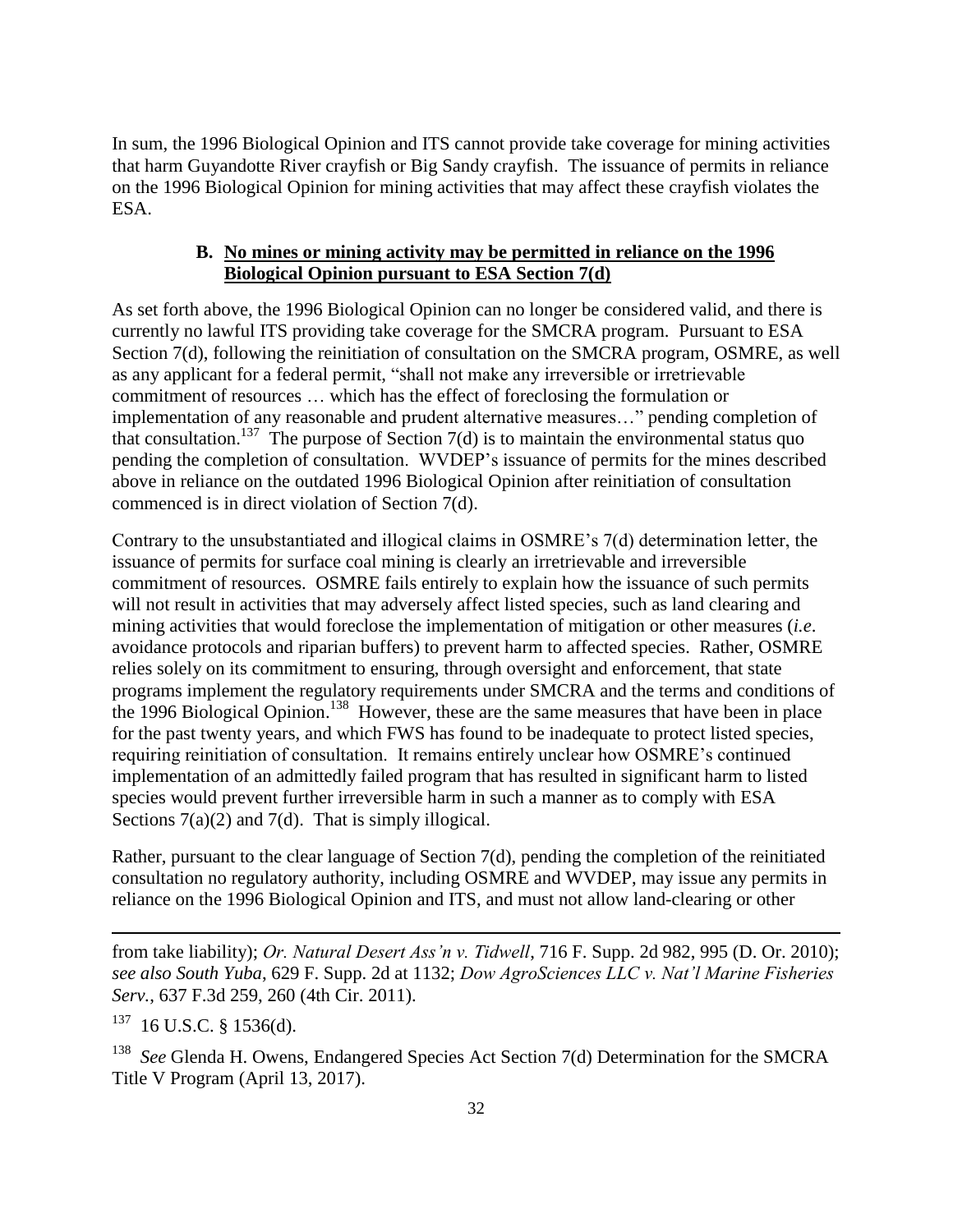mining activities to occur at any mine sites absent compliance with the requirements of Section  $7(a)(2)$  of the ESA.<sup>139</sup>

In sum, the regulatory authorities must maintain the environmental status quo while a new programmatic biological opinion is developed. The issuance of permits for the above-described mines in reliance on the 1996 Biological Opinion violates ESA Section 7(d). All such permits must be revoked, and no further permits may be issued in reliance on the invalid 1996 ITS.

## **C. OSMRE and the Service are in violation of ESA Sections 7(a)(1) and 7(a)(2)**

The Service has admitted that the regulatory environment under the 1996 Biological Opinion is "not sufficiently protective of species and their habitats," as indicated by the failure to adequately address the physical, chemical, or biotic stressors that are a direct or indirect result of surface coal mining, and because adverse effects on listed species are not being sufficiently evaluated, monitored or minimized.<sup>140</sup> There is, therefore, no program in place to ensure that species are not being jeopardized by SMCRA-regulated surface coal mining activities, in violation of ESA Sections  $7(a)(1)$  and  $7(a)(2)$ .

Consultation was reinitiated nearly two years ago, and there is no indication that this process will be completed anytime soon. The continued reliance on the 1996 Biological Opinion and ongoing permitting of mines absent valid Section 7 consultation and take coverage is a clear violation of the agencies' duties to carry out programs for the conservation of listed species and to ensure that agency actions are undertaken consistent with the purposes of the ESA pursuant to ESA Section 7(a)(1). Furthermore, any ongoing permitting pending completion of valid Section 7 consultation violates the agencies' duties to ensure that agency actions are not likely to jeopardize the continued existence of listed species pursuant to ESA Section 7(a)(2).

As set forth above, ESA Section  $7(a)(1)$  imposes a mandatory duty on all federal agencies, in consultation with the Service, to "carry[] out programs for the conservation"—*i.e*. recovery—of listed species, and section 7(a)(2) requires agencies to avoid jeopardy and adverse modification of critical habitat, through the consultation process.<sup>141</sup> If ever there were a situation in which an agency must be required to consult with the Service in order to develop and implement a conservation program as required by section 7(a)(1) and 7(a)(2) *this is that case*. As set forth above, the impacts of surface coal mining on listed species are well-documented, and even the Service has acknowledged the inadequacy of the current SMCRA regulatory environment in protecting fish and wildlife and the habitats upon which they depend from the adverse impacts of coal mining.<sup>142</sup>

<sup>139</sup>  *See e.g. Mount Graham Red Squirrel v. Madigan*, 954 F.2d 1441, 1450 (9th Cir. 1992) (Reinitiation of consultation requires the Service to issue a new biological opinion before a project may go forward).

<sup>140</sup> 2016 Biological Opinion at 122.

<sup>141</sup> 16 U.S.C. § 1536(a)(1) and (a)(2); *see also id.* § 1532(3).

<sup>&</sup>lt;sup>142</sup> See 2016 Biological Opinion, discussed *supra* ("[i]t is no longer possible to rely on the 1996 Biological Opinion to conclude that the existing regulatory environment (prior to 2016 MOU and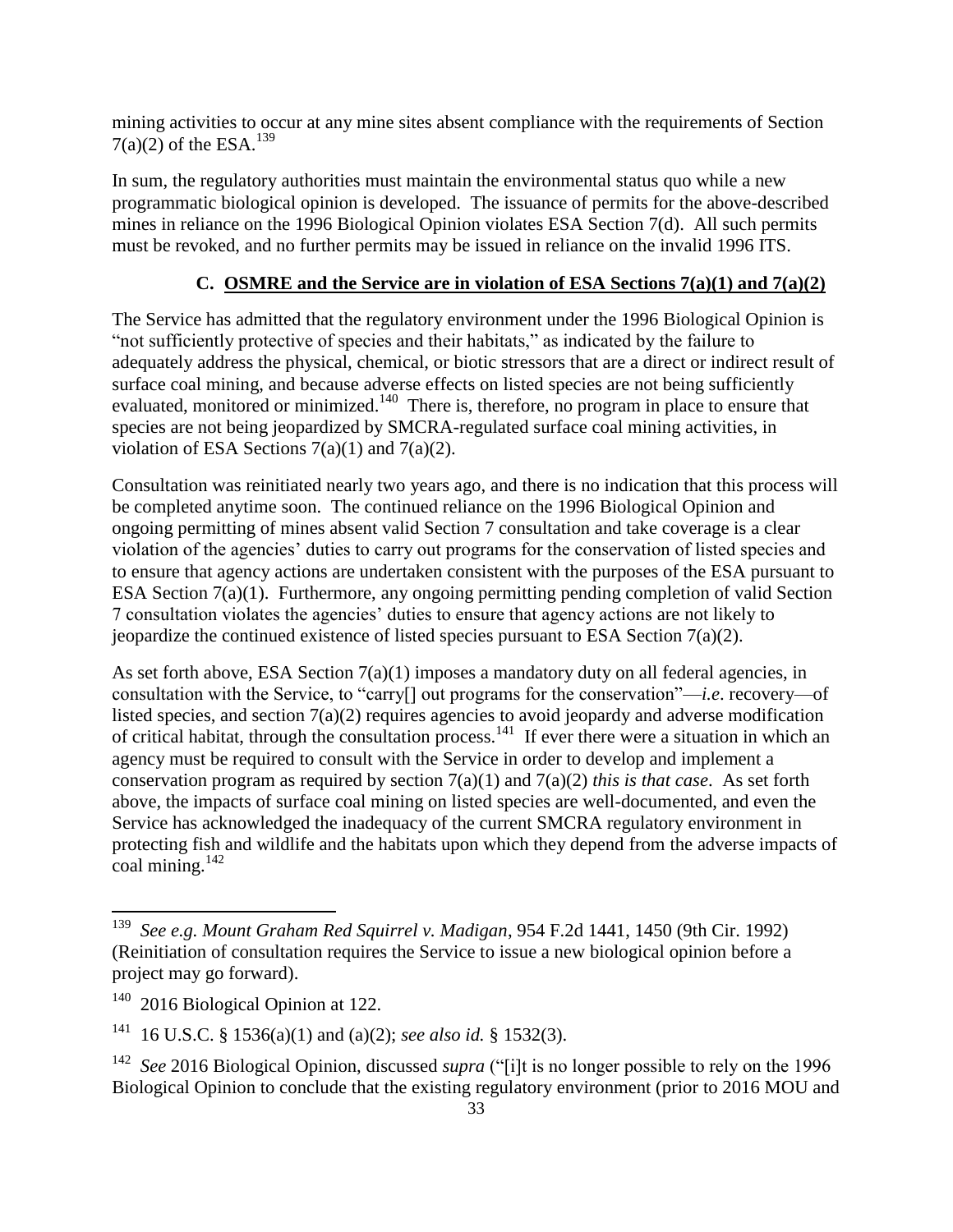FWS and OSMRE's pattern and practice of failing to ensure that species will be protected under the existing program has, in fact, been recognized by courts. In *West Virginia Highlands Conservancy*, for example, the court detailed the damage done by OSMRE's refusal to properly oversee the inadequate West Virginia program. It noted many direct impacts and wide-ranging indirect impacts, finding:

[A] climate of lawlessness, which creates a pervasive impression that continued disregard for federal law and statutory requirements goes unpunished, or possibly unnoticed. Agency warnings have no more effect than a wink and a nod, a deadline is just an arbitrary date on the calendar and, once passed, not to be mentioned again. Financial benefits accrue to the owners and operators who were not required to incur the statutory burden and costs attendant to surface mining; political benefits accrue to the state executive and legislators who escape accountability while the mining industry gets a free pass. Why should the state actors do otherwise when the federal regulatory enforcers' findings, requirements, and warnings remain toothless and without effect?<sup>143</sup>

The systematic pattern of renegade lawlessness described by the *Highlands Conservancy* court remains firmly entrenched under the circumstances described herein. OSMRE is manifestly not fulfilling its duty to evaluate and oversee the administration of the West Virginia SMCRA program (or elsewhere), and consequently the program is not being properly implemented. Ultimately, species are being jeopardized by SMCRA-regulated surface coal mining activities, because no program is in place to conserve listed species, in clear violation of ESA Section 7.<sup>144</sup>

Furthermore, as set forth above, data published since 1996 document increasingly significant declines in numerous species and degradation of their habitats as the result of surface coal mining. FWS has, in fact, noted that new species listings required OSMRE and FWS to revisit the efficacy of the 1996 Biological Opinion, stating that the recent listing of the Big Sandy

Stream Protection Rule implementation) would not result in jeopardy or adverse modification of ESA-listed resources.").

143 *West Virginia Highlands Conservancy v. Norton*, 161 F. Supp. 2d 676, 684 (S.D. W.V. 2001).

 $\overline{a}$ 

144 In interpreting Congress's intent behind section  $7(a)(1)$ , the Supreme Court has explained that this provision requires agencies to engage in *affirmative* activities to protect endangered species. *See Hill*, 437 U.S. at 183-84 (The Department of "Agriculture . . . *will have to take action* to see that [the imperilment of species] is not permitted to worsen, and that these [species] are not driven to extinction. . . . [T]he agencies of Government can no longer plead they can do nothing about it*. They can, and they must. The law is clear.*") (citing 119 Cong. Rec. 42913 (1973)); *see also Pyramid Lake Paiute Tribe v. U.S. Dept. of Navy*, 898 F.2d 1410, 1417 (9th Cir. 1990) (finding that "agencies have affirmative obligations to conserve under section 7(a)(1)"); *Sierra Club v. Glickman,* 156 F.3d 606, 616 (5th Cir. 1998) ("Given the plain language of the statute and its legislative history, we conclude that Congress intended to impose an affirmative duty on each federal agency to conserve each of the species.").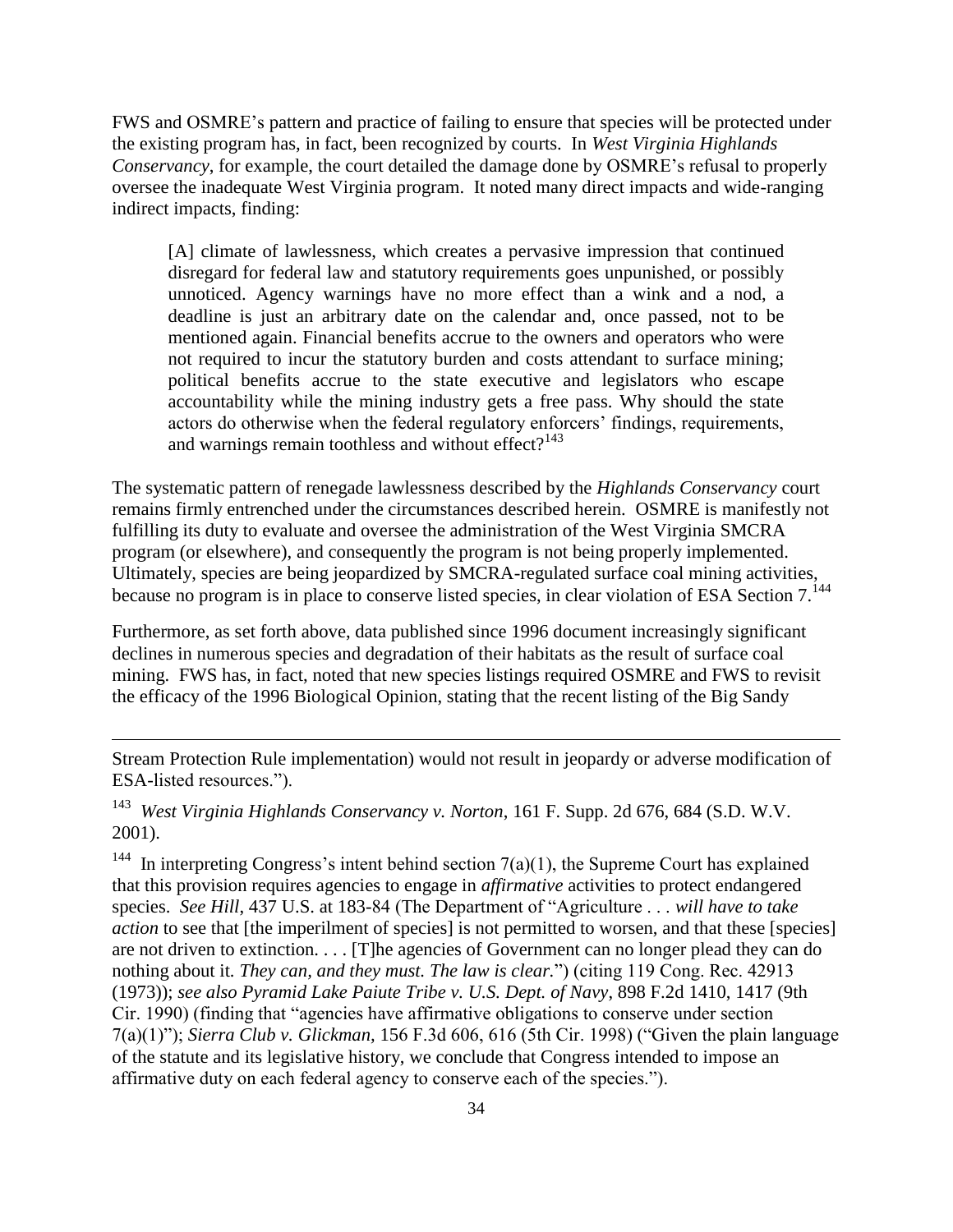crayfish and the Guyandotte River crayfish "illustrate the inadequacy of the current SMCRA regulatory environment in protecting fish and wildlife and the habitats upon which they depend."<sup>145</sup>

The agencies have therefore failed to ensure that SMCRA-regulated mining activities are not likely to jeopardize the continued existence of federally listed species or result in the destruction or adverse modification of their habitat. OSMRE and FWS are clearly not fulfilling their duty to evaluate and oversee the administration of the SMCRA program. Therefore, there is no program in place to ensure that species are not being jeopardized by SMCRA-regulated surface coal mining activities, and the agencies have failed to properly implement the ESA to ensure that species are not jeopardized by coal mining. The agencies have not acted in a timely manner to correct these violations of the ESA by completing the reinitiated consultation, and are erroneously relying on the invalid 1996 Biological Opinion in the interim. This is a clear violation of ESA Sections  $7(a)(1)$  and  $7(a)(2)$ .

#### **D. The WV and Service Crayfish Guidance Violate the ESA and the Service has Abdicated Its ESA Responsibilities to Protect Species**

While it remains unclear whether WVDEP continues to rely on the WV Crayfish Guidance or the watered-down version of the Service's guidance that was issued in March of 2018, in either case the issuance of permits in reliance on these documents is unlawful and will result in harm, and even jeopardy, to imperiled crayfish species.

As set forth above, the Service itself has made it clear that the WV Crayfish Guidance does not meet even the most basic requirement of the ESA: that it employ the best available science to ensure that listed species are not jeopardized. The WV Crayfish Guidance arbitrarily requires the development of a PEP only when the mining activities impact a tributary to a  $3<sup>rd</sup>$  order stream that is within 500m of a  $3<sup>rd</sup>$  order stream with known crayfish occurrence, and when surveys show that crayfish are present. This ignores feedback provided by the Service stating that there is simply no science to support that threshold, which furthermore does not account for downstream effects that may occur from other mining projects within the watershed. <sup>146</sup> This faulty standard has resulted in numerous mines being permitted absent sufficient analysis and implementation of protective and enhancement measures necessary to ensure that these crayfish are not jeopardized. The WV Crayfish Guidance also fails to include measures for habitat enhancement that will be implemented after mining to restore streams and develop aquatic and terrestrial habitat, as required by 30 C.F.R. §780.16.

The Service's March 2018 guidance is not much better – in fact it is nearly identical to the WV Crayfish Guidance. While the Service's guidance removes the arbitrary 500m threshold, it continues to rely on existing state WQS to protect the crayfish. However, as set forth above, statements made by Service biologists at the regional office indicate that maintaining these

 145 2016 Biological Opinion at 121.

 $146$  The Service also inexplicably failed to elevate the matter using the dispute resolution guidelines set forth in the 1996 Biological Opinion.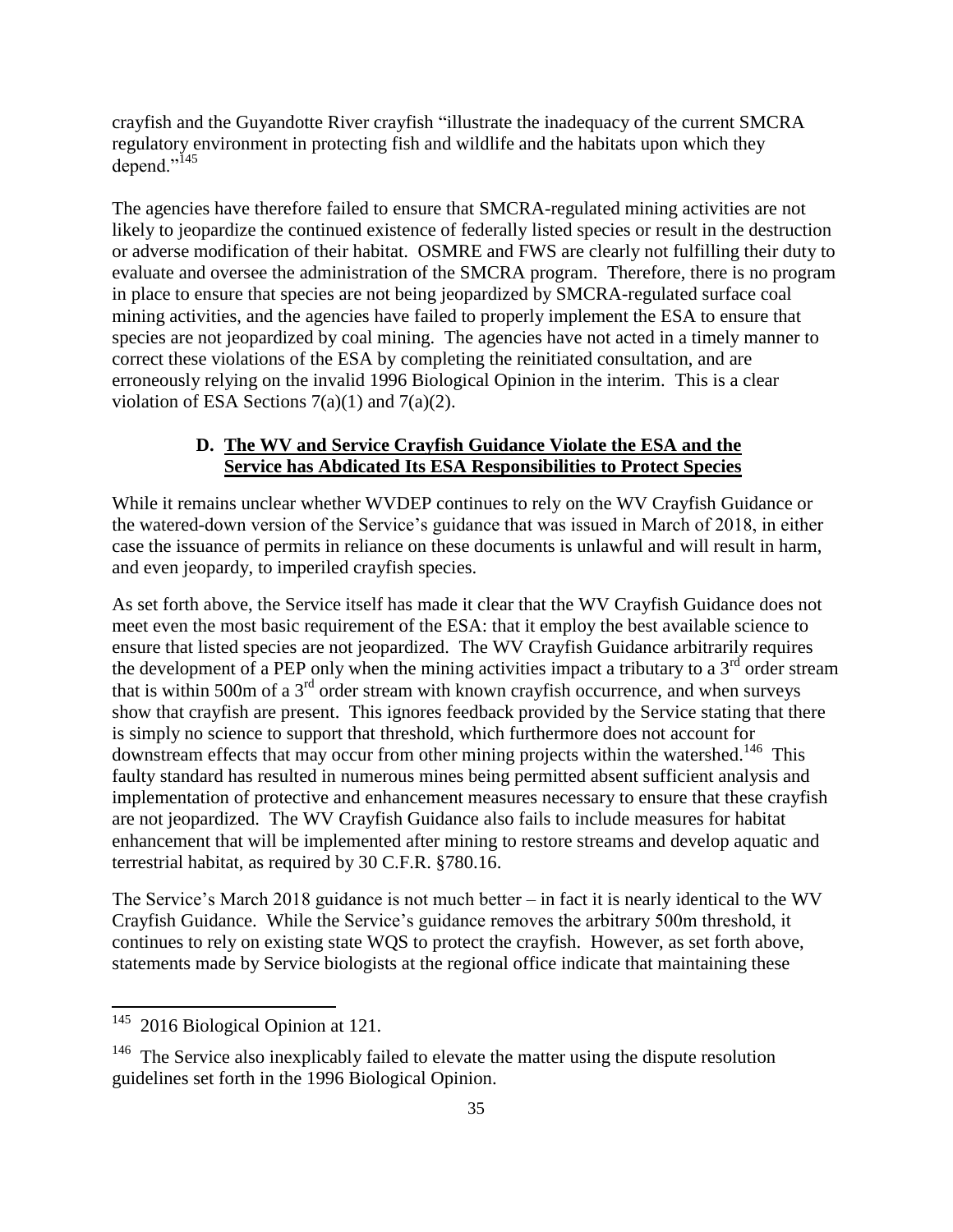standards is insufficient to prevent continued harm to crayfish habitat. Therefore, either protocol will continue to allow mining operations to jeopardize these imperiled species. In fact, the Service explained to WVDEP that the West Virginia WQS have not been reviewed to determine if they are protective of crayfish, as the prior review of those standards was conducted before the crayfish were listed, and noted that the Service has provided comments to the EPA regarding the need for additional analysis to determine if the proposed revisions to the selenium criteria will be protective of crayfish. Moreover, crayfish are thought to be affected by high conductivity levels, which are exacerbated by coal mining activities.<sup>147</sup> Yet, West Virginia's WQS do not directly address conductivity at all. It is therefore clear that the state WQS are inadequate to protect crayfish, and continuing to rely on them violates the best available science standard of the ESA, and is arbitrary and capricious. The fact that these WQS have been in place for decades, yet the crayfish species were recently listed specifically because of harm from coal mining activities, indicates that WVDEP's continued reliance on those WQS will not prevent further harm to the species. Therefore, the scheme that both West Virginia and the Service (in 2018) adopted for ESA compliance with regard to these crayfish is in violation of the ESA.

Both the WV and the Service's 2018 guidance also fail to ensure that PEPs will be completed for all mining projects that may affect listed crayfish, since they rely on surveys that cannot possibly ensure the avoidance of adverse effects to crayfish or their habitat. Since the crayfish are listed as threatened and endangered, they are by definition hard to find. As such, the WV Crayfish Guidance and the 2018 FWS guidance both allow for mines to proceed in potential crayfish habitat without the protections of a PEP, simply because a particular survey may have failed to turn up individual crayfish. Therefore, altering the scheme to rely on surveys, rather than requiring PEPs when potential habitat would be affected, as in the Service's draft guidance (dated July 12, 2017), is inconsistent with sound science and is insufficient to prevent further harm, and possible jeopardy, to crayfish.

Moreover, these guidance documents merely set forth a process for determining when a PEP will be required. They do not provide the specific information that must actually be included in a PEP, and there is no discussion or analysis as to how listed crayfish habitat will be protected (much less enhanced) from the continuing contamination from mining activities. The Service has therefore failed to implement the best available science or to adhere to the requirements of 30 CFR § 780.16. The existing crayfish guidance is inconsistent with the requirements of the ESA, and is arbitrary and capricious.

In sum, the Service has failed to ensure that adequate guidance is implemented for crayfish, ultimately approving guidance that does not meet the requirements of the ESA. Unfortunately, even though the Service made it explicit that the WV Crayfish Guidance is insufficient, it allowed WVDEP to employ that guidance and to ignore the guidance that the Service itself developed in 2017. It is clear from agency correspondence obtained through FOIA that the Service changed its draft guidance based on political pressure from mining companies and lobbyists, Trump-appointed officials, the WVDEP, and the WV state Division of Mining and Reclamation. Most importantly, the correspondence reveals that these politically-motivated

 147 *See* 81 Fed. Reg. 20,454.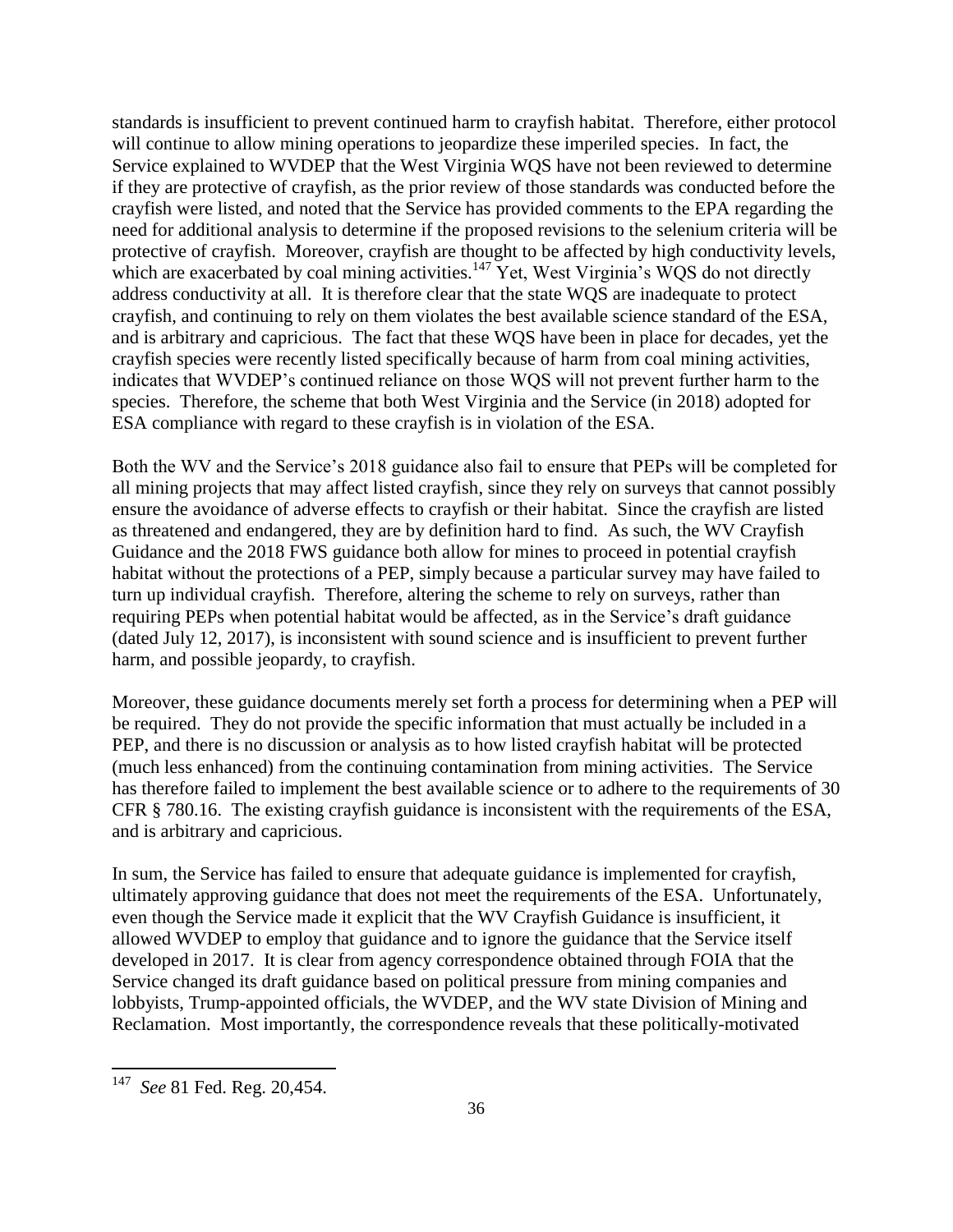changes were not based on sound science and undermined the professional, expert work that was done at the regional office based on the best available science. OSMRE has likewise simply put its head in the sand and ignored its duty to oversee and ensure state compliance with SMCRA and the ESA.<sup>148</sup> The agencies have thereby abdicated and/or unlawfully delegated their duties under SMCRA and the ESA, and have failed to ensure that listed species will not be jeopardized by coal mining activities in violation of the ESA and APA.<sup>149</sup>

#### **E. The WVDEP is in Violation of Section 9 of the ESA**

Allowing activities that may harm federally-protected species absent valid take coverage opens up state and private actors to liability under Section 9 of the ESA.<sup>150</sup> The WVDEP permitted the Huff Creek Surface Mine No. 1, Eagle Surface Mine, Ram Surface Mine No. 1, Berwind Deep Mine No. 1, Twin Branch Surface Mine No. 2, Turkeypen Branch 2Gas Deep Mine, and potentially other such mines in reliance on the 1996 Biological Opinion and ITS after the Service had reinitiated consultation on the SMCRA program, and on information and belief it continues to rely on the 1996 Biological Opinion for ESA compliance. WVDEP also issued many of these permits in the absence of PEPs, in reliance on the unlawful WV Crayfish Guidance that allowed several mines that would potentially harm crayfish habitat to move forward. As set forth above, the 1996 Biological Opinion and ITS no longer provide valid take coverage for surface coal mining activities, and certainly cannot cover impacts to the recently-listed crayfish. Furthermore, the state cannot rely on the WV Crayfish Guidance or the Services 2018 crayfish guidance for ESA compliance, since neither of those documents complies with the law. As set forth above, both protocols lack provisions for the enhancement or crayfish habitat, and rely on inadequate state WQS to prevent take.

WVDEP is thereby subject to ESA Section 9 take liability for authorizing, and continuing to authorize, land clearing and mining activities at these and other mines if any such activities result in harm to listed species. WVDEP must take immediate action to prevent harm from occurring (*i.e*. by issuing stop work orders and/or revoking permits until the agency complies with the ESA).

It is further evident that surface mining-related activities at the aforementioned WVDEPpermitted mine sites would indeed cause harm to the federally endangered Guyandotte River crayfish and the federally threatened Big Sandy crayfish. In the absence of additional, meaningful protections, physical harm to populations and individuals of these species will result in unlawful "take in the form of harassment, mortality, and harm through habitat loss and degradation."<sup>151</sup> Here the substantial land clearing, soil disturbance and valley fill activities

<sup>&</sup>lt;sup>148</sup> 30 U.S.C. § 1271(b); 30 CFR §§ 780.16, 773.15(j).

<sup>149</sup> *See Selkirk Conservation Alliance v. Forsgren*, 336 F.3d 944, 955 (9th Cir. 2003) (in the context of consultation requirements to prevent jeopardy pursuant to section 7(a)(2) of the ESA, stating that federal agencies cannot delegate the protection of the environment to outside parties).

<sup>150</sup> 16 U.S.C. §§ 1532(13), 1532(18); 1538(a)(1)(B); 50 C.F.R. § 17.3.

<sup>&</sup>lt;sup>151</sup> 2016 Biological Opinion at 162.